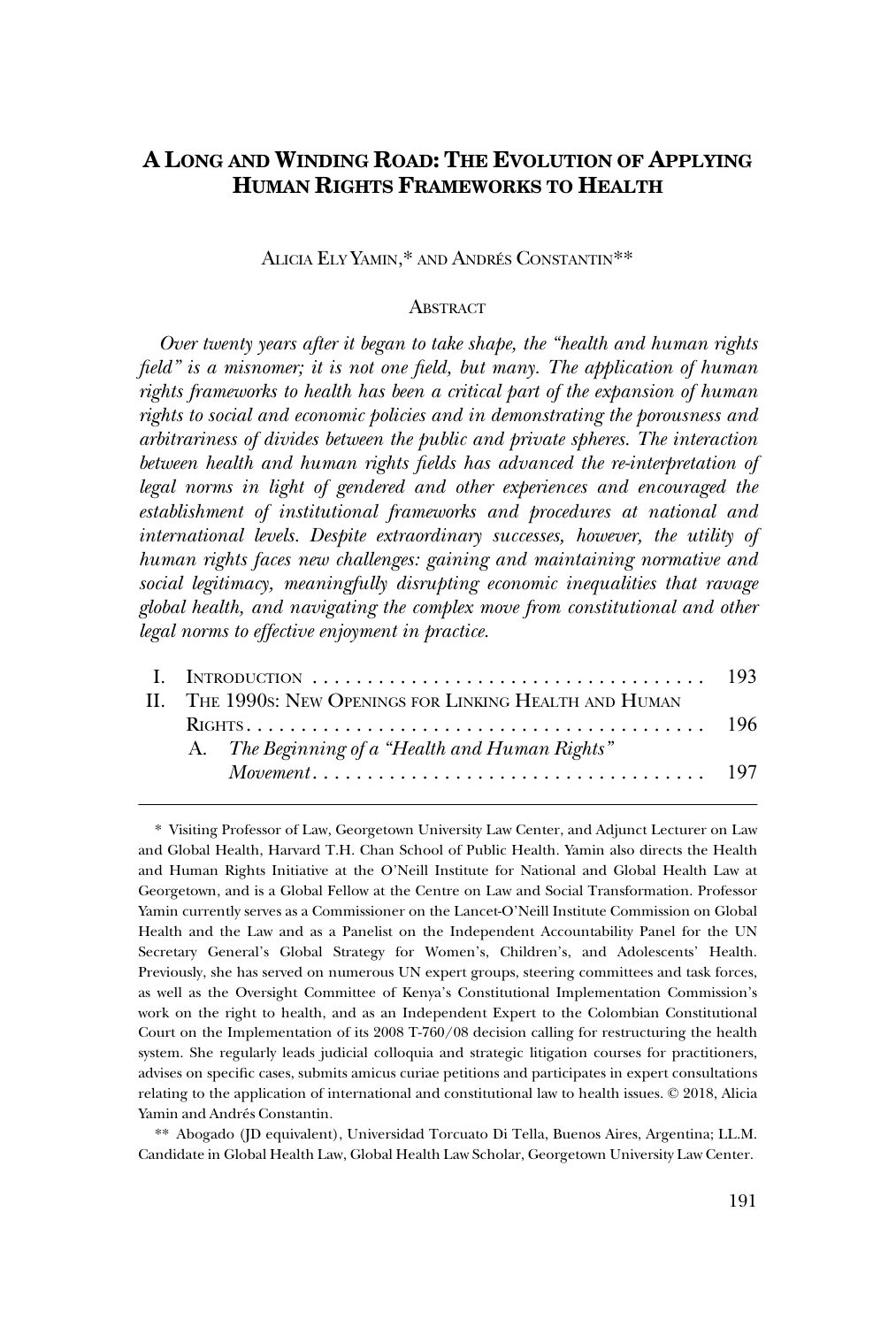|      | <b>B.</b>   | Shifts in Public Health, HIV, and Evidence of the Power of                                |     |
|------|-------------|-------------------------------------------------------------------------------------------|-----|
|      |             | Rights Paradigms                                                                          | 203 |
|      | C.          | Regulation of Private Actors: The Case of Tobacco Control                                 | 204 |
|      | D.          | Seeding Norms and Setting Standards                                                       | 205 |
|      | Ε.          | Regional Systems Used to Advance New Understandings of                                    |     |
|      |             |                                                                                           | 206 |
|      | F.          | How Do We Measure Progress While Considering Resource                                     |     |
|      |             | $\it Availability? \ldots \ldots \ldots \ldots \ldots \ldots \ldots \ldots \ldots \ldots$ | 208 |
|      | G.          | Backlash Against Advances in Sexual and Reproductive                                      |     |
|      |             |                                                                                           | 210 |
| III. |             | 2000-2010: BUILDING HUMAN RIGHTS INSTITUTIONS AND                                         |     |
|      |             | PROCEDURES AT GLOBAL AND NATIONAL LEVELS                                                  | 211 |
|      | А.          | Constructing the Institutional Architecture of International                              |     |
|      |             | $Human Rights \dots \dots \dots \dots \dots \dots \dots \dots \dots \dots \dots \dots$    | 211 |
|      | <b>B.</b>   | Health Systems Defined as Core Social Institutions                                        | 213 |
|      | $C_{\cdot}$ | Human Rights-Based Approaches to Development and                                          |     |
|      |             |                                                                                           | 214 |
|      | D.          | Reflections on MDGs: Re-linking Human Rights and                                          |     |
|      |             | $\it Development \dots \dots \dots \dots \dots \dots \dots \dots \dots \dots \dots$       | 215 |
|      | Ε.          | The Quest for Indicators: Measuring "Effective Enjoyment"                                 |     |
|      |             | of Health and Other Economic and Social Rights                                            | 216 |
|      | F.          | Using Treaty Law to Contain Global Health Threats                                         | 219 |
|      | G.          | Health Rights as Real Rights: the Role of Legal                                           |     |
|      |             | $Enforcement \dots \dots \dots \dots \dots \dots \dots \dots \dots \dots \dots \dots$     | 220 |
|      | Н.          | Fragmentation of Norms at the International Level                                         | 224 |
| III. |             | 2010-2017: OPERATIONALIZATION OF HUMAN RIGHTS-BASED                                       |     |
|      |             |                                                                                           | 224 |
|      | А.          | Tobacco Control Becomes a Human Rights Issue                                              | 225 |
|      | <b>B.</b>   | Challenges of Air Pollution, Mining, and Other Health                                     |     |
|      |             |                                                                                           | 226 |
|      | $C_{\cdot}$ | MDGs to SDGs: Case Study of Reproductive, Maternal,                                       |     |
|      |             | $Newborn, and Child Health \ldots \ldots$                                                 | 227 |
|      | D.          | Operationalizing Health Rights-Based Approaches to                                        |     |
|      |             | $Health \dots \dots \dots \dots \dots \dots \dots \dots \dots \dots \dots$                | 229 |
|      | Ε.          | Perils Inherent in Converting Human Rights Standards and                                  |     |
|      |             | Principles into Operational Tools<br>.                                                    | 230 |
|      | F.          | Achieving Universal Health Coverage and the Right to                                      |     |
|      |             | Health.                                                                                   | 230 |
|      | G.          | Metrics and Their Reflection On Human Rights                                              | 232 |
|      | Η.          | Neoliberalism, Privatization, and the Commercialization of                                |     |
|      |             |                                                                                           | 234 |
|      |             | Health                                                                                    |     |
|      | Ι.          | Conservative Agendas Gaining Ground                                                       | 235 |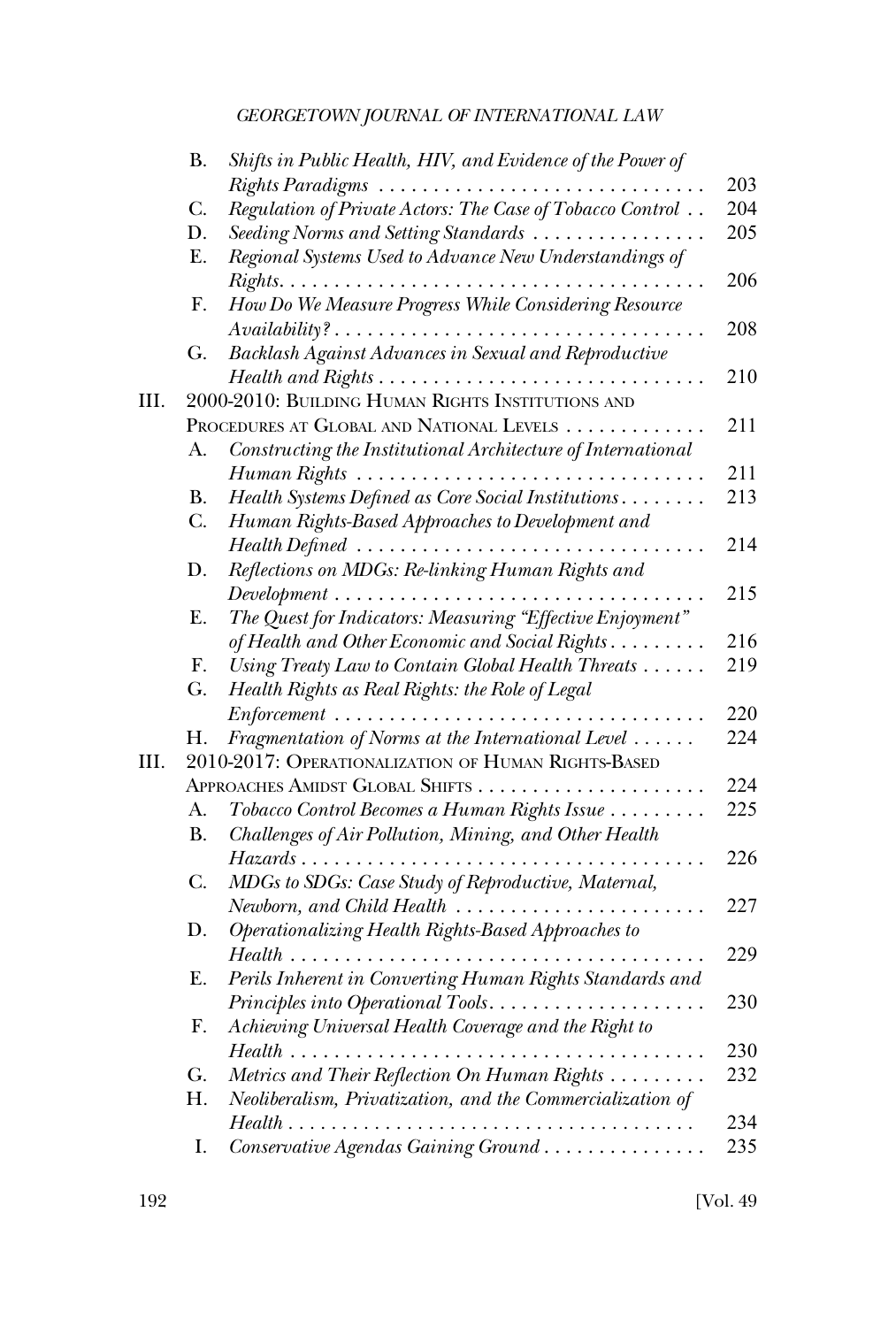<span id="page-2-0"></span>

| J. Legitimacy Questions Relating to the Human Rights Regime. 236 |     |
|------------------------------------------------------------------|-----|
|                                                                  | 237 |

"Our post-war institutions were built for an international world, but now we live in a global world" – *former UN Secretary General Kofi Annan, 1999*<sup>1</sup>

#### I. INTRODUCTION

The *Escuela de Meca´nica de la Armada* (ESMA), the former naval school that served as the largest clandestine torture center during the Argentine dictatorship (1976-1983), 2 is striking for the suffocating intimacy of the horrors that took place there. While women were having babies wrenched from their wombs to be delivered to military families in the attic, and electrodes were being carefully attached to nipples and genitals in the basement, Rear Admiral Rubén Jacinto Chamorro, the director of the ESMA for most of those years, was living with his family in attached quarters and entertaining guests.<sup>3</sup> The ESMA, now a "piece" of evidence" in ongoing trials, stands as a sickening symbol in the middle of Buenos Aires of the hell into which the country descended.<sup>4</sup> In turn, the brutality of the military dictatorship in Argentina where an estimated 30,000 people were "disappeared,"5 as well as across the Southern Cone and elsewhere in the world, lent urgency to the discourse and framework of international human rights. Indeed, in the ESMA itself, the walls that were plastered by the military to hide an elevator and descriptions that had been given to the Inter-American Commission of Human Rights (IACHR) by escaped detainees are telling, as masks tend to be, not so much for what they hide, but for what they reveal.6 That is, the debate was about the facts—whether the

<sup>1.</sup> KOFI A. ANNAN, WE THE PEOPLES: THE ROLE OF THE UNITED NATIONS IN THE 21ST CENTURY 11 (2000), [http://www.un.org/en/events/pastevents/pdfs/We\\_The\\_Peoples.pdf.](http://www.un.org/en/events/pastevents/pdfs/We_The_Peoples.pdf)

<sup>2.</sup> El Plan Sistemático de represión ilegal, ESPACIO MEMORIA Y DERECHOS HUMANOS [EX ESMA], <http://www.espaciomemoria.ar/dictadura.php>(last visited Feb. 20, 2018).

<sup>3.</sup> See NAT'L COMM'N ON THE DISAPPEARANCE OF PERSONS, NUNCA MÁS REPORT (2d ed. 2006) [hereinafter NUNCA MÁS REPORT]; see also Inter-Am. Comm'n H.R., *Report on the Situation of Human Rights in Argentina*, Doc. 19 corr. 1, OEA/Ser.L/V/II.49, ch. III(D) (Apr. 11, 1980).

<sup>4.</sup> See NUNCA MÁS REPORT, *supra* note 3; *see also* ESPACIO MEMORIA Y DERECHOS HUMANOS [EX ESMA], *supra* note 2.

<sup>5.</sup> *See* Ernesto Sabato, *Prologue*, *in* NUNCA MA´ S REPORT, *supra* note 3. The authors acknowledge that the number of disappeared people during this period is highly contested in Argentina.

<sup>6.</sup> *See* Inter-Am. Comm'n H.R., *Report on the Situation of Human Rights in Argentina*, *supra* note 3.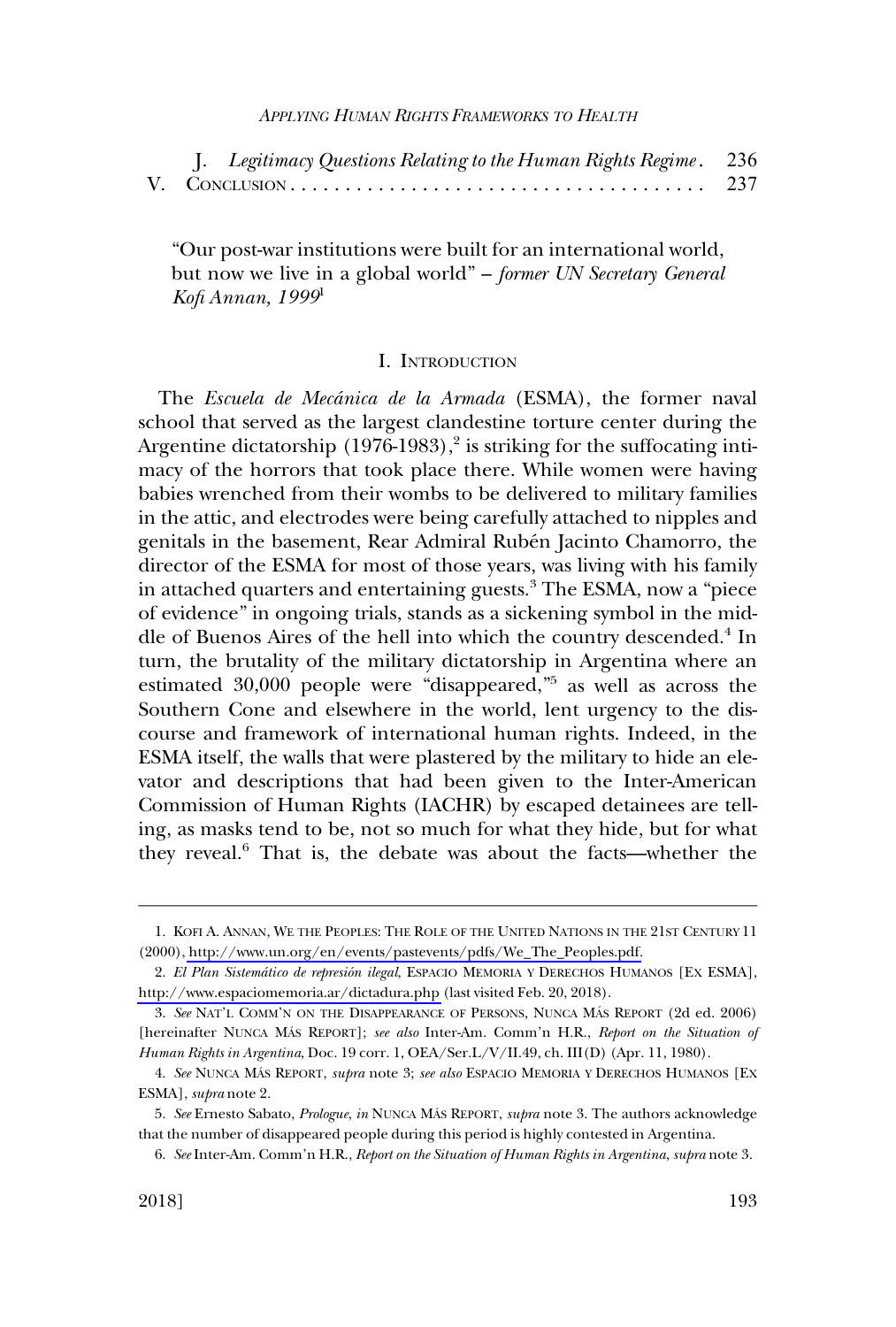alleged actions occurred as described. It was clear that, if they had, they would have constituted torture by public officials that contravened international and national law.7 It was also clear that supranational institutions, such as the IACHR, were essential spaces and forums for people's voices when their governments became predatory and that even the military dictatorship cared about the "overlapping consensus" that condemned Argentina.<sup>8</sup> This Article is largely the story of how the struggles in human rights have evolved since the days of the Argentine junta and how the "health and human rights field" fits into that complicated narrative.

It is, on the one hand, a promising tale about the expansion of understandings of rights and equality, both formal and substantive, which has everything to do with patterns of health and well-being, as well as the spaces in which rights are exercised and violated. That is, the populations actively claiming to be subjects of rights have grown to include, *e.g*., persons with disabilities, gender-non-conforming persons, and other marginalized groups. And the way we have come to understand both violations and equal enjoyment of rights—including those related to health—has evolved significantly. Actions in the private sphere, such as intimate partner violence (IPV), and in institutions, including health care settings, are understood to lie within the domain of rights and state responsibility. Further, some questions relating to the access to entitlements, including health care, have begun to be regularly addressed in rights terms, and are increasingly enforced in courts across various regions.

The tremendous development, however, of economic, social, and cultural (ESC, or "economic and social") rights, including the right to health itself, have not yet delivered on robustly egalitarian policies. Some scholars have even argued that it has fostered an anemic "sufficientarianism," which sanitizes the economic oppression embedded in the neoliberal global order.9 Thus, this is also a cautionary tale. The aspiration of universal standard-setting evolved into, on the one hand, the proliferation of human rights-based approaches to health (HRBAs) that are often untethered from the subversive potential of rights, and, on the other, soft law interpretations that have grown increasingly fragmented and inconsistent. The well-founded desire to measure progressive realization of economic and social rights, including health, may

<sup>7.</sup> *Id*.

<sup>8.</sup> *See* JACK DONNELLY, UNIVERSAL HUMAN RIGHTS IN THEORY AND PRACTICE 40 (2003).

<sup>9.</sup> Lukas Meyer, *Sufficientarianism Both International and Intergenerational?*, *in* ABSOLUTE POVERTY AND GLOBAL JUSTICE: EMPIRICAL DATA, MORAL THEORIES, INITIATIVES 133 (Elke Mack et al. eds., 2009).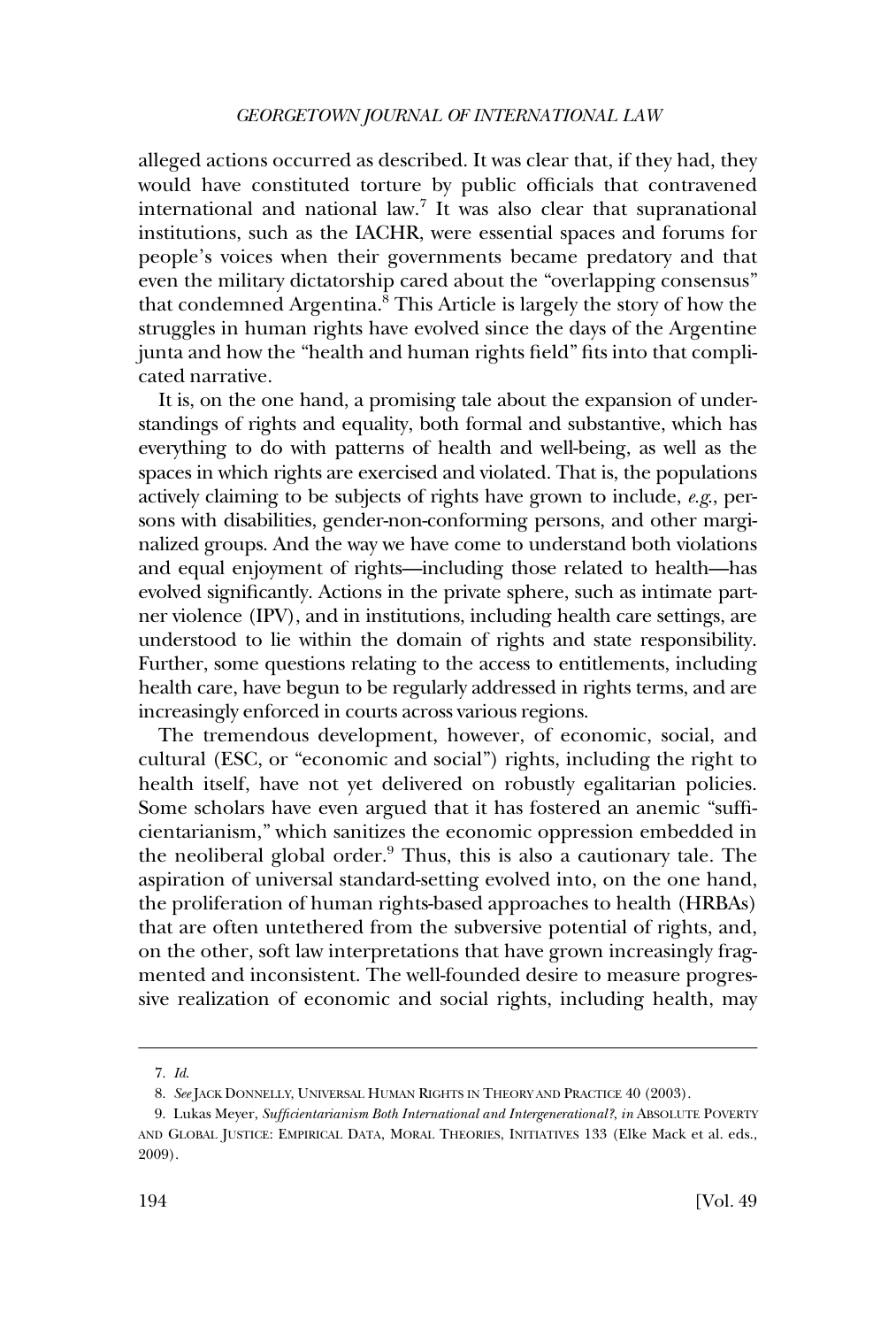well end up reductively defining the meaning of rights and even displacing attention from broader struggles over structural obstacles.

Where we choose to begin a narrative determines the way we perceive the unfolding story. In recounting this evolution, we have chosen to break developments down into three periods. We begin this narrative in the early 1990s with the reconfiguration of the global architecture due to the thawing of the Cold War, which had divided 1) civil and political rights and 2) economic, social, and cultural rights, with civil and political rights clearly dominating the international subsystem as the only "real rights."10 An explosion of human rights standards and institutional spaces was creating a renaissance in human rights, while, at the same time, the HIV/AIDS pandemic was challenging not only conventional public health responses, but also fundamental principles of human rights such as non-discrimination. $^{11}$ 

As to the 1990s, we focus on the conceptual connections being drawn between the fields and in particular on what Jonathan Mann et al. termed the "inextricable linkage" between health and human rights.<sup>12</sup> Our analysis of the second period, 2001-2010, focuses on the normative development of the right to health, in both international law and domestic constitutional frameworks, together with the development of institutions, procedures, and techniques to advance health rights. At the same time, the world of global development adopted a significantly more technocratic approach in the 2000s, evidenced by the Millennium Development Goals (MDGs).<sup>13</sup> Finally, considering the period 2010-2017, we take stock of the transition from the MDGs to the Sustainable Development Goals (SDGs), with implications for human rights and health. We also note the increasing attempts to "operationalize" or implement health rights in practice, from policy guidance to national legal mobilization regarding health as a rights issue.

We conclude that over twenty years after the "health and human rights field" began to take shape, its name is a misnomer; it is not one field but many. This cluster of related work has achieved some extraordinary successes—from global standard-setting to national policies and legal judgments to successful social mobilization. The field now faces

<sup>10.</sup> *See* HENRY J. STEINER, PHILIP ALSTON & RYAN GOODMAN, INTERNATIONAL HUMAN RIGHTS IN CONTEXT: LAW, POLITICS, MORALS 237-38 (3d ed. 2008).

<sup>11.</sup> *See* Jonathan M. Mann & Daniel Tarantola, *Responding to HIV/AIDS: A Historical Perspective*, 2 HEALTH & HUM. RTS. 5, 5-8 (1995).

<sup>12.</sup> *See* Jonathan M. Mann et al., *Health and Human Rights*, 1 HEALTH & HUM. RTS. 7, 7-23 (1994).

<sup>13.</sup> *See* THE MDGS, CAPABILITIES AND HUMAN RIGHTS: THE POWER OF NUMBERS TO SHAPE AGENDAS (Sakiko Fukuda-Parr & Alicia Ely Yamin eds., 2015).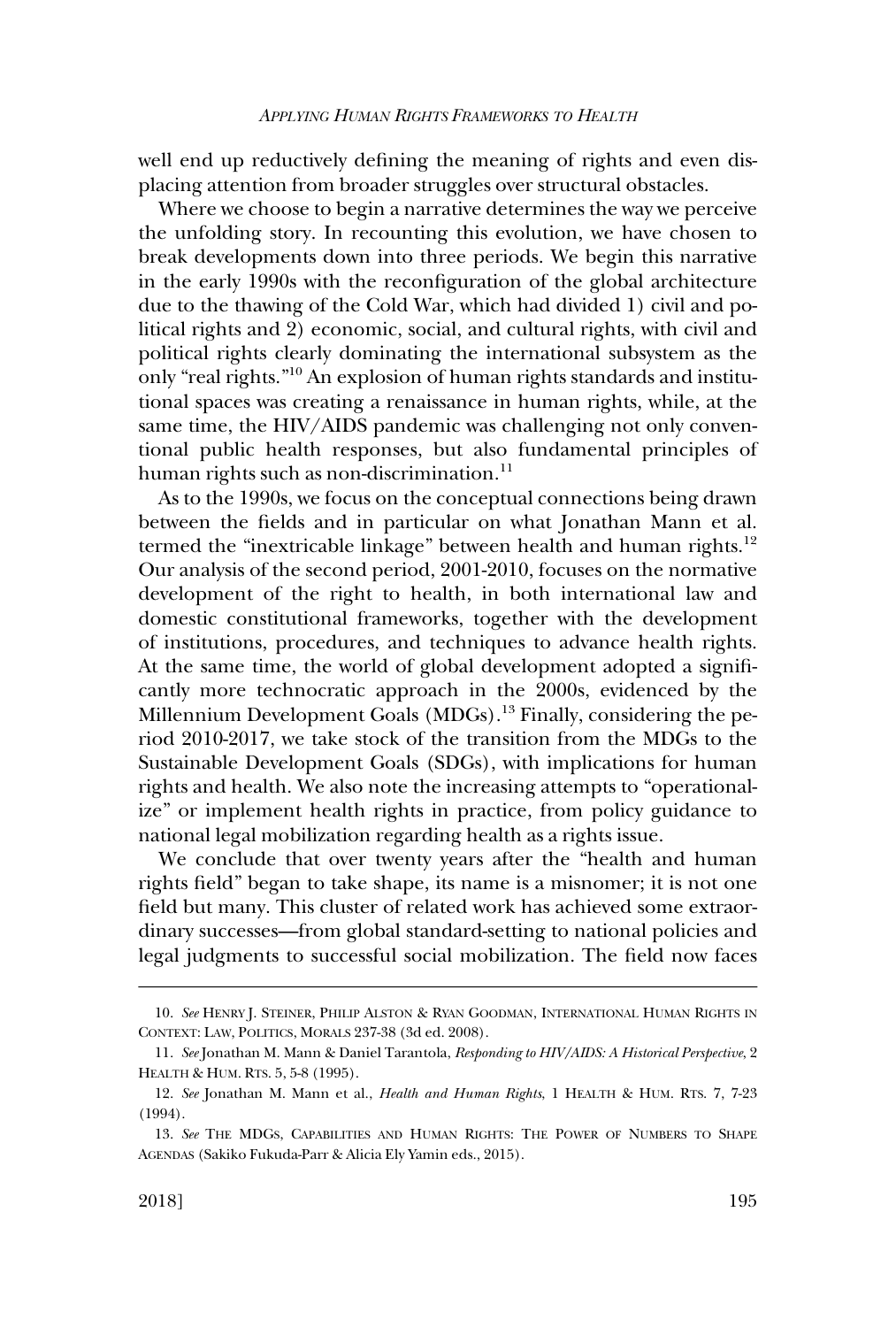<span id="page-5-0"></span>new challenges, however: legitimacy with respect to a precariously constructed international normative scaffolding, economic inequalities, eroding faith in internationalism over decades, and the complexities of moving from constitutional and other legal norms in countries to effective enjoyment in practice. Finally, the dramatic shifts in the world order and the rise of conservative nationalist populism, which became overwhelmingly evident in 2016, challenge efforts to apply human rights frameworks in new ways.14

II. THE 1990S: NEW OPENINGS FOR LINKING HEALTH AND HUMAN RIGHTS

In the wake of de-colonization in the 1950s and 1960s and the undeniable brutality of the military and other authoritarian regimes that were ravaging much of Latin America (among other regions), human rights became a leading model of emancipation in the 1970s.15 Yet human rights work (at least in the West) in the 1970s and 80s focused largely on civil and political rights—negative rights protecting freedom of individuals primarily from infringement by governments—in the socalled "public sphere," a product of the binary construction of the traditional liberal state and the Cold War.<sup>16</sup> The power that human rights were meant to regulate was largely envisioned as abuses stemming from state tyranny.17 These were violations by police and armed forces, violations of the right to bodily integrity, to political participation, and to due process of law—as exemplified by the Argentine junta example above. International human rights law and practice had yet to evolve to address many other issues crucial to health, ranging from domestic violence in the so-called "private sphere" to affirmative access to entitlements from the state, including public health preconditions and health care.18 These other issues required a different understanding of what exercises of power prevented people from living lives of dignity and flourishing and of how and when that power was exercised and might be regulated.<sup>19</sup>

<sup>14.</sup> *See* Philip Alston, *The Populist Challenge to Human Rights*, 9 J. HUM. RTS. PRAC. 1, 1-15 (2017); *see also* EDWARD LUCE, THE RETREAT OF WESTERN LIBERALISM (2018).

<sup>15.</sup> *See* Ellen L. Lutz & Kathryn Sikkink, *International Human Rights Law and Practice in Latin America*, 54 INT'L ORG. 633, 644-59 (2000).

<sup>16.</sup> *See* STEINER, ALSTON & GOODMAN, *supra* note 10, at 237-38.

<sup>17.</sup> *Id*.

<sup>18.</sup> *See* Hilary Charlesworth, Christine Chinkin & Shelley Wright, *Feminist Approaches to International Law*, 85 AM. J. INT'L L. 613, 613-45 (1991).

<sup>19.</sup> *See* ALICIA ELY YAMIN, POWER, SUFFERING AND THE STRUGGLE FOR DIGNITY: HUMAN RIGHTS FRAMEWORKS FOR HEALTH AND WHY THEY MATTER 25-72 (2016); *see also* PAUL FARMER, PATHOLOGIES OF POWER, HEALTH, HUMAN RIGHTS AND THE NEW WAR ON THE POOR (2003).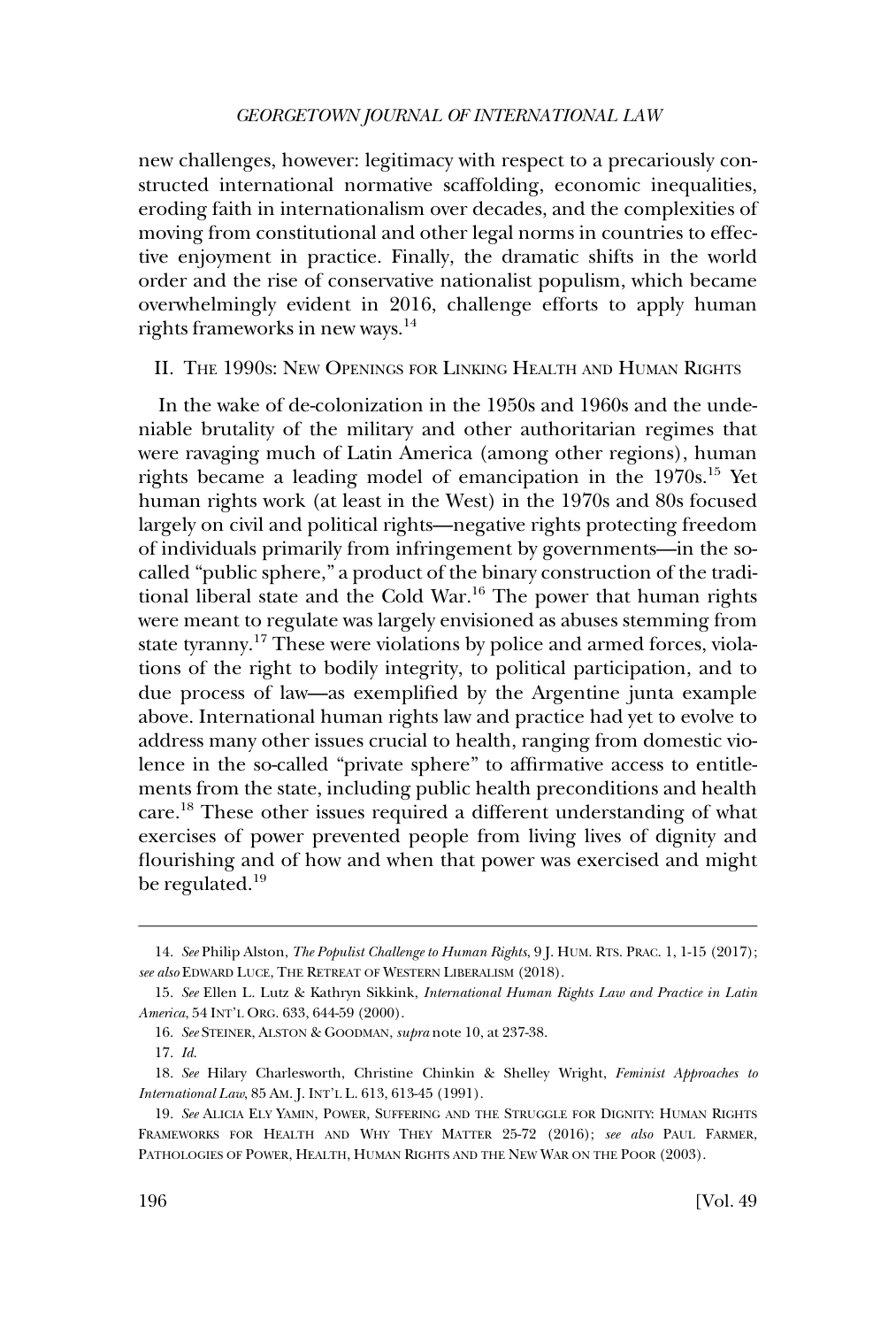<span id="page-6-0"></span>There was a radical shift, however, in the human rights institutional architecture and field that followed the collapse of the Berlin Wall at the end of the 1980s and early 1990s. When human rights was no longer perceived as an arena for the heated political battles of the Cold War, it was possible to once again—as had occurred in the Universal Declaration of Human Rights at the end of World War II—re-envision rights as interlocking building blocks to construct a life of dignity.20 The preamble of the Vienna Declaration plainly stated: "All human rights are universal, indivisible and interdependent and interrelated. The international community must treat human rights globally in a fair and equal manner, on the same footing, and with the same emphasis."21

The Vienna conference was also important because it made possible the two path-breaking conferences that followed in the mid-1990s, the International Conference on Population and Development (ICPD or Cairo) in 1994<sup>22</sup> and the Fourth World Conference on Women (Beijing) in 1995.23 These subsequent conferences and the efforts to construct international norms that they triggered were critical to the construction of linkages between human rights and health, in women's health and beyond. At the same time, the advent of effective treatments for HIV/AIDS and the mobilization of social movements and use of courts to establish the rights of people living with HIV/AIDS set precedents for the field.

#### A. *The Beginning of a "Health and Human Rights" Movement*

During the early and mid-1990s the nascent "health and human rights" movement was also being formally constructed as a theoretical field, with a pivotal role played by Jonathan Mann, founding director of Harvard University's François-Xavier Bagnoud Center for Health and Human Rights.24 In a seminal 1994 article, Jonathan Mann and colleagues characterized three linkages between health and human

<sup>20.</sup> *See* STEINER, ALSTON & GOODMAN, *supra* note 10, at 137-42.

<sup>21.</sup> *See* World Conference on Human Rights, *Vienna Declaration and Programme of Action*, ¶ 5, U.N. Doc. A/CONF.157/23 (June 25, 1993).

<sup>22.</sup> *See* International Conference on Population and Development, *Report of the International Conference on Population and Development*, U.N. Doc. A/CONF.171/13 (Sept. 5-13, 1994) [hereinafter Cairo].

<sup>23.</sup> *See* Fourth World Conference on Women, *Beijing Declaration and Platform of Action*, U.N. Doc. A/CONF.177/20 (Oct. 17, 1995) [hereinafter Beijing].

<sup>24.</sup> *See* Lawrence O. Gostin, *A Tribute to Jonathan Mann: Health and Human Rights in the AIDS Pandemic*, 26 J. L. MED. & ETHICS 256, 256-58 (1998).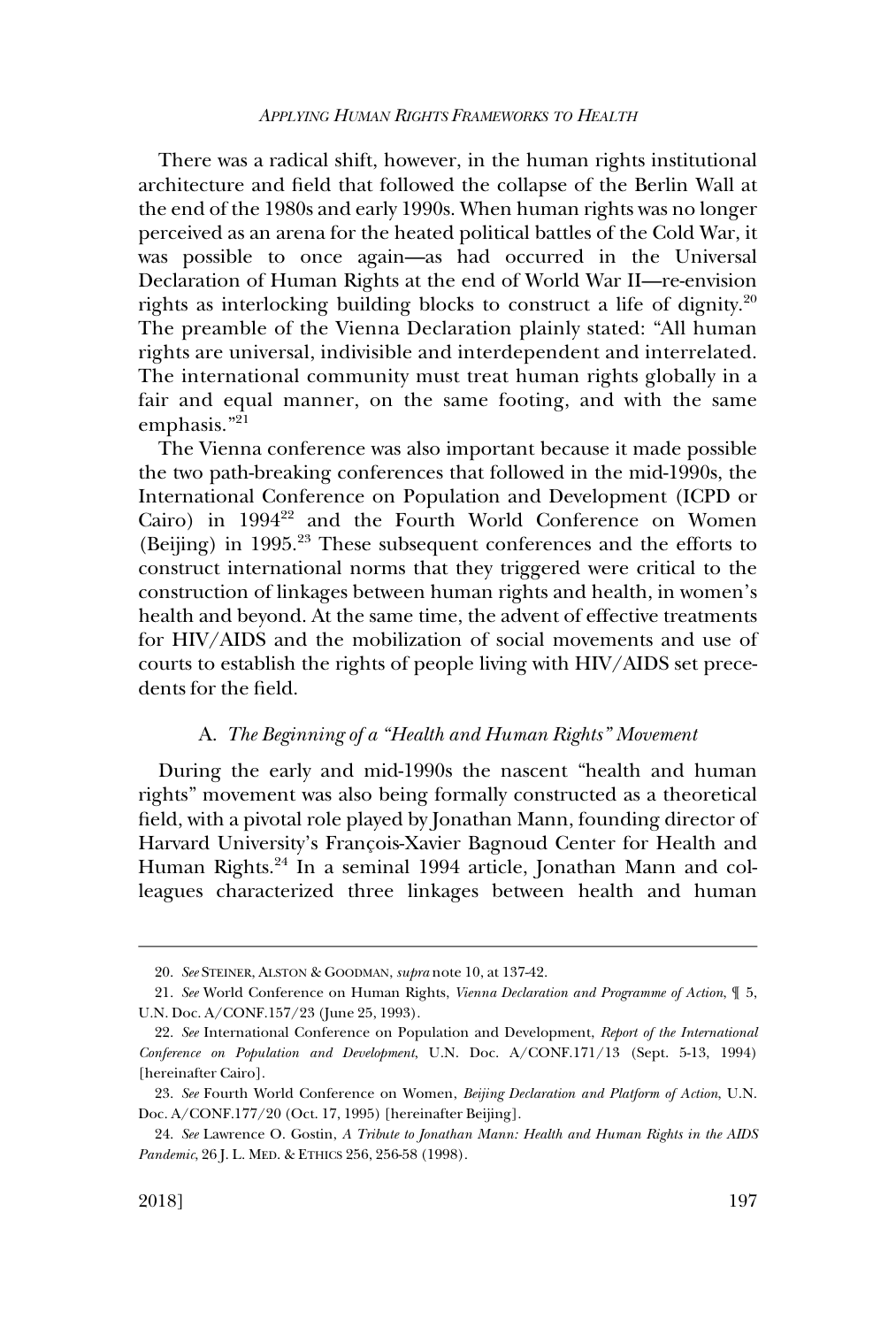

*Source:* Jonathan Mann et al., *Health and Human Rights*, 1 HEALTH & HUM. RTS. 7 (1994).

rights.25 The first dimension relates to the health consequences arising as a result of human rights violations. Especially, in their discussion, civil rights violations such as torture. The second dimension concerned the influence of health policies, programs, and practices on human rights—again, at its outset, with a focus in particular on civil rights. The third and final dimension entailed the recognition of health and human rights as complementary dimensions of, and potentially complementary approaches to, understanding human dignity and wellbeing.<sup>26</sup>

The first dimension is well illustrated by the ESMA case, as rape, torture, and murder by agents of the state quite evidently directly impacted the victims' health. Although those human rights violations were conducted by traditional security officers, the applicability of the state's obligation to prevent and sanction torture has, as we shall see, subsequently been extended to include, *e.g*., health care workers as agents of the state, as well as the prevention, punishment, and eradication of torture committed by private actors in the home or in other institutions, including intimate partner violence. $27$ 

<sup>25.</sup> Mann et al., *supra* note 12.

<sup>26.</sup> *Id*. at 19-22; *see also* YAMIN, *supra* note 19, at 36-37.

<sup>27.</sup> See Juan E. Méndez (Special Rapporteur on Torture and Other Cruel, Inhuman or Degrading Treatment or Punishment), *Rep. of the Special Rapporteur on Torture and Other Cruel, Inhuman or Degrading Treatment or Punishment*, U.N. Doc. A/HRC/22/53 (Feb. 1, 2013) [hereinafter Me´ndez]; *see also* Inter-Am. Comm'n. H.R., *Patients at the Federico Mora Hospital,*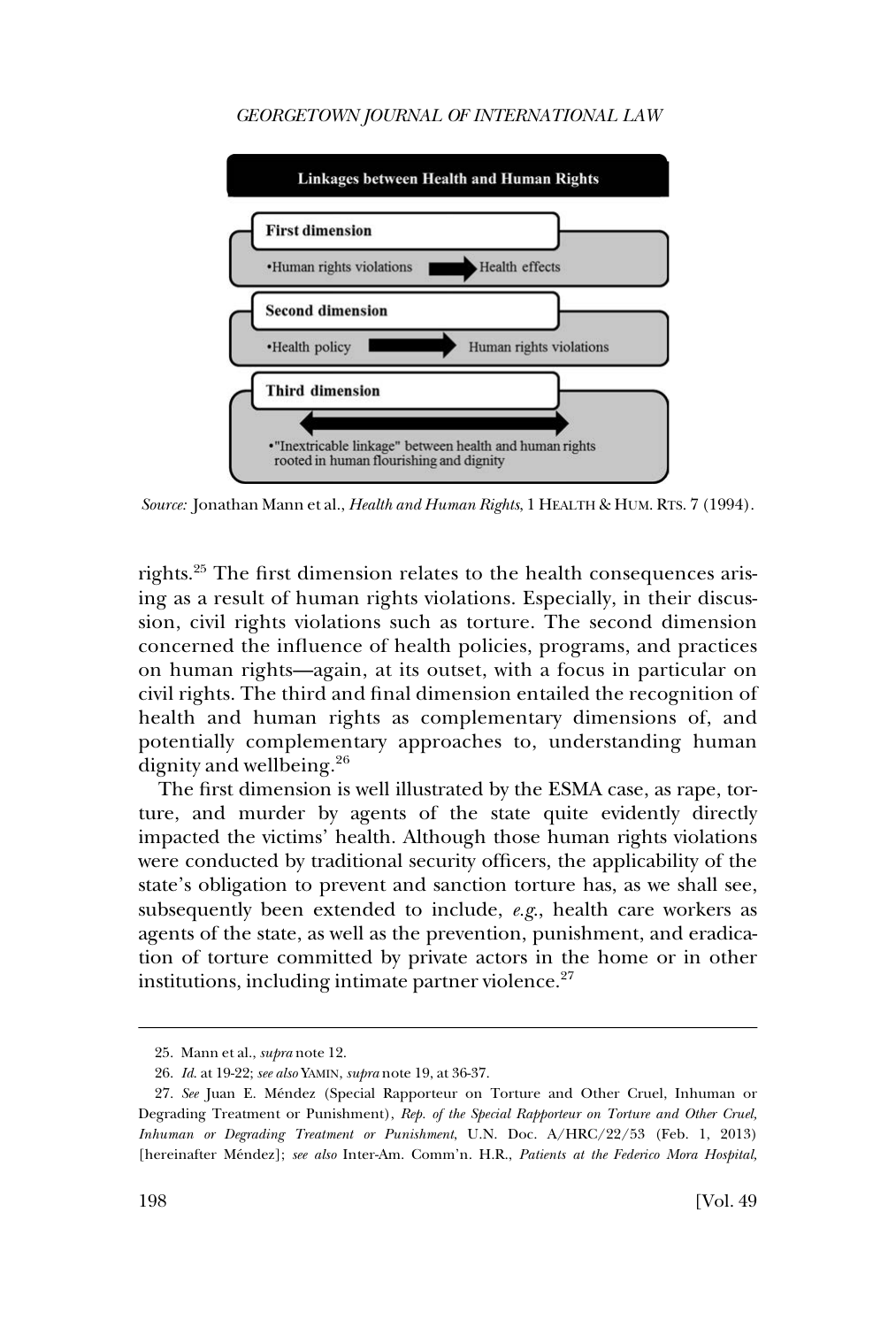Expanding understanding of the arenas in which power is exercised to the private sphere has been a long struggle in human rights law and practice and is still continually contested.28 Yet it was and remains critical to making the application of human rights relevant to health, and this evolution demonstrates the link between norm creation and making visible the political decisions and human agency behind the suffering of women and children, among others. Take the example of the ESMA again: the delivery of babies by doctors working for the military was at the time understood to be a clear violation of rights, including freedom from cruel, inhuman, and degrading treatment. By contrast, that women delivering in regular health care facilities could also experience degrading treatment and abuse due to systemic violence had yet to be conceptualized as a violation of human rights norms and therefore remained largely invisible.<sup>29</sup> Similarly, while political dissidents imprisoned in psychiatric hospitals were clearly understood to be victims of human rights violations during the Cold War, it was not until the 1990s that the conditions and treatment of patients with intellectual and psychiatric disabilities began to be recognized as an issue of human rights per se.<sup>30</sup>

These shifts required new understandings of rights, equality, and the responsibilities of the state. In a narrowly circumscribed liberal paradigm of rights, inherited from constitutions and political thinking dating back to the eighteenth and nineteenth centuries, the assumption is that individuals are "free" insofar as the state does not force them to act against their will or interfere with their personal decisions.<sup>31</sup> Thus,

*Guatemala (Precautionary Measure 370/12)* (Nov. 20, 2012) (concerning patients of the Federico Mora Hospital who were subjected to physical, psychological and sexual violence by other inmates, guards and hospital staff); I.V. v. Bolivia, Preliminary Objections, Merits, Reparations and Costs, Judgment, Inter-Am. Ct. H.R. (ser. C) No. 329, ¶ 185 (Nov. 30, 2016) (concerning a woman who was subjected to sterilization without her informed consent in a public hospital in Bolivia); U.N. Comm. against Torture, *Conclusions and Recommendations, Chile*, ¶ 7(m), U.N. Doc. CAT/C/CR/32/5 (May 14, 2004); U.N. Human Rights Comm., General Comment No. 28: Article 3 (The Equality of Rights between Men and Women), ¶ 11, U.N. Doc. CCPR/C/21/ Rev.1/Add.10 (Mar. 29, 2000); Carlos Herrera Vacaflor, *Obstetric Violence: A New Framework for Identifying Challenges to Maternal Healthcare in Argentina*, 24 REPRODUCTIVE HEALTH MATTERS 65, 65- 73 (2016).

<sup>28.</sup> *See* STEINER, ALSTON & GOODMAN, *supra* note 10, at 218-24.

<sup>29.</sup> *See* Me´ndez, *supra* note 27, ¶ 46.

<sup>30.</sup> *See, e.g*., MENTAL DISABILITY RIGHTS INTERNATIONAL, HUMAN RIGHTS AND MENTAL HEALTH URUGUAY 30-48 (June 1995).

<sup>31.</sup> *See, e.g*., JOHN LOCKE, TWO TREATISES OF GOVERNMENT (Peter Laslett ed., 1988); JOHN STUART MILL, ON LIBERTY AND OTHER WRITINGS (Stefan Collini ed., 1989); JUAN BAUTISTA ALBERDI, BASES Y PUNTOS DE PARTIDA PARA LA ORGANIZACIÓN POLÍTICA DE LA REPÚBLICA ARGENTINA (1998).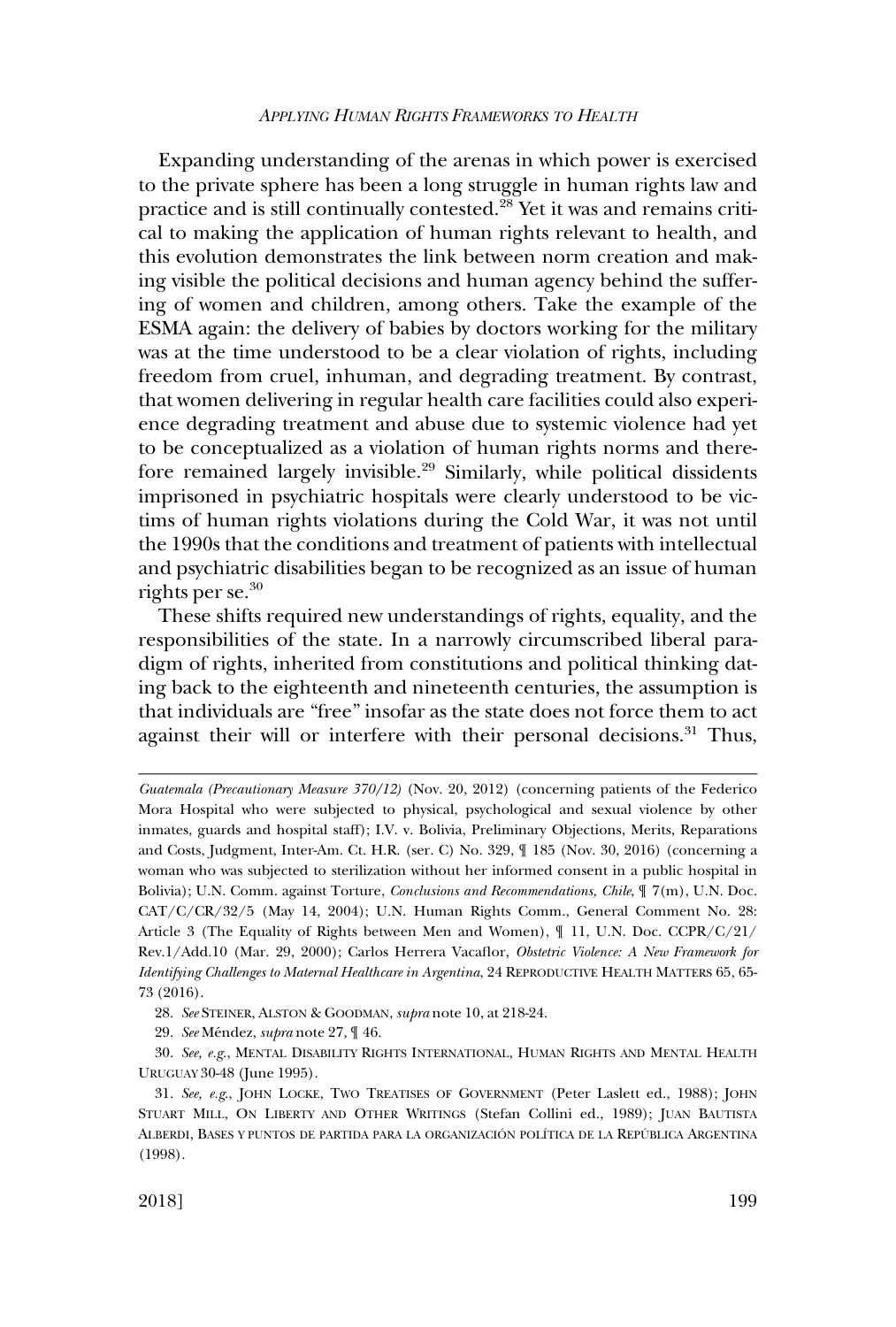rights were understood as shields from state agents, such as in the example of the ESMA. The underlying idea in such a view—*i.e*., that the private sphere was a realm to be governed by personal morality and behavior, rather than the government—had to be adapted if rights could be deployed to protect women and children, who suffer most violations of their rights within the home.<sup>32</sup> The United Nations (U.N.) Convention on the Elimination of All Forms of Discrimination Against Women (CEDAW), promulgated in 1979, and the Convention on the Rights of the Child, promulgated a decade later, transcended these artificial divides and called for states to take responsibility for changing social practices that affect women and children.<sup>33</sup> Yet it was not until the early 1990s, and Vienna, that these new understandings took hold in international law and in a proliferation of national legislation.

It was undoubtedly Jonathan Mann's work as the first director of the WHO's Global Programme on AIDS and experience with the raging HIV/AIDS pandemic that influenced his profound concern with this second dimension of the connection between health and human rights: health policies can cause violations of human rights.<sup>34</sup> Mann argued that health policies were so likely to be inadvertently discriminatory that all "health policies and programs should be considered discriminatory and burdensome on human rights until proven otherwise."<sup>35</sup> The history of HIV/AIDS is replete with such discrimination, and the advent and spread of effective anti-retroviral therapy did not put an end to the need to assess laws and policies for their discriminatory effects on the basis of race, gender identity, sexual orientation, caste, ethnicity, and the like in addition to HIV status.<sup>36</sup> A 2015 case from the High Court of Kenya on the constitutionality of the "Uhuru's HIV List" illustrates why this concern remains relevant today.<sup>37</sup> In that case, the Court found that the implementation of a directive issued by the President Uhuru Kenyatta to all County Commissioners to collect data on all school-going children living with HIV/AIDS violated their

<sup>32.</sup> *See* YAMIN, *supra* note 19, at 43.

<sup>33.</sup> Convention on the Elimination of All Forms of Discrimination Against Women art. 5, Dec. 18, 1979, 1249 U.N.T.S. 13; Convention on the Rights of the Child, Nov. 20, 1989, 1577 U. N.T.S. 3.

<sup>34.</sup> *See* Gostin, *supra* note 24, at 257.

<sup>35.</sup> Mann et al., *supra* note 12, at 16.

<sup>36.</sup> *See* Lara Stemple, *Health and Human Rights in Today's Fight against HIV/AIDS*, 22 AIDS 113, 113-21 (2008).

<sup>37.</sup> Kenya Legal and Ethical Network on HIV & AIDS v. Cabinet Secretary Ministry of Health and Others (2016) (H.C.K.) (Kenya).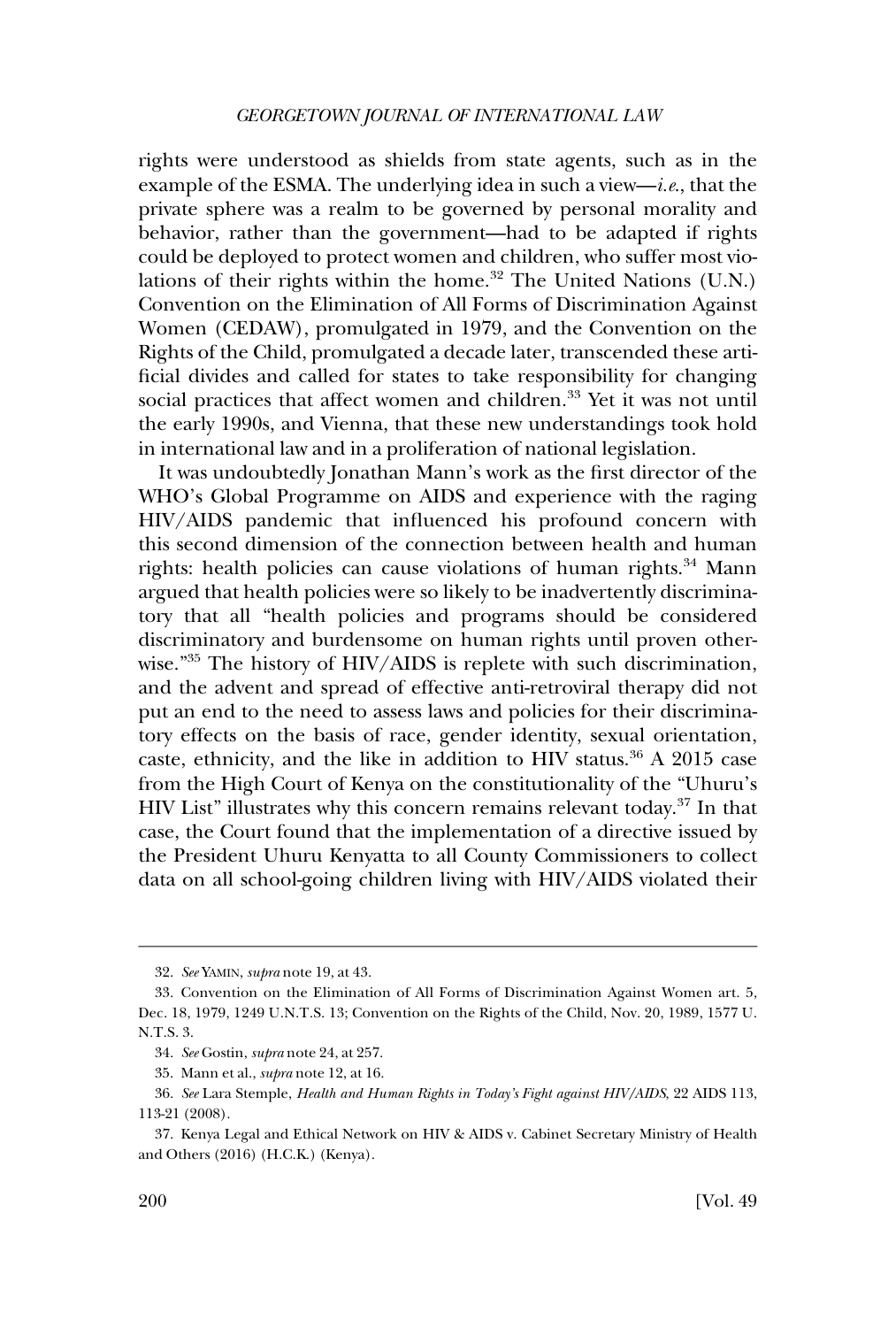rights to privacy and the best interests of the child.<sup>38</sup> Thus, Mann et al.'s insight continues to be extraordinarily important for applying human rights frameworks to health, in HIV and beyond. That is, public health policies are especially apt to be rife with abuses because they are so often justified under the pretext of safeguarding some overarching purpose, which is made to appear of heightened necessity when coupled with a generalized fear such as containing the spread of a deadly infectious disease or the dangers posed by those with mental illness.<sup>39</sup>

But it was the third dimension of the connection between health and human rights (what Mann et al. called the "inextricable linkage" between health and human rights) that had the most profound implications because it captured the notion that having agency over one's life—dignity—is intrinsically connected to health. $40$  That agency requires freedom from abuse and decisional autonomy in the private sphere, as well as access to endowments in the public sphere. It also requires both civil and political rights and economic and social rights. During the 1990s, that "inextricable linkage" between health and human rights was perhaps best illustrated in women's health and sexual and reproductive health and rights because transformative paradigm shifts were occurring not only in human rights, but also in public health related to these areas. It was clear to women's health activists that patterns of reproductive health were the artifact of relations of power that restricted or enabled autonomy and access to endowments—based on gender, but also in conjunction with class, ethnicity, and other axes of identity.<sup>41</sup>

The Programme of Action adopted at ICPD was the result of years of activism of women's groups from around the world. $42$  The ICPD Programme reflected a dramatic shift in public health from targeted policies based on demographic imperatives to policies based on reproductive *rights*. Carmel Shalev, formerly of the Committee on the

<sup>38.</sup> *Id*. ¶ 112(b).

*See, e.g*., *West Africa: Respect Rights in Ebola Response*, HUMAN RIGHTS WATCH (Sept. 15, 2014), 39. <https://www.hrw.org/news/2014/09/15/west-africa-respect-rights-ebola-response>(addressing the threat to human rights posed by quarantines implemented during the Ebola epidemic).

<sup>40.</sup> Mann et al., *supra* note 12, at 19.

<sup>41.</sup> *See* Lynn P. Freedman, *Human Rights and the Politics of Risk and Blame: Lessons from the International Reproductive Health Movement*, 52 J. AM. MED. WOMEN'S ASS'N 165, 165-68 (1997); *see also* Alicia Ely Yamin, *Transformative Combinations: Women's Health and Human Rights*, 52 J. AM. MED. WOMEN'S ASS'N 169, 169-73 (1997).

<sup>42.</sup> *See* Cairo, *supra* note 22.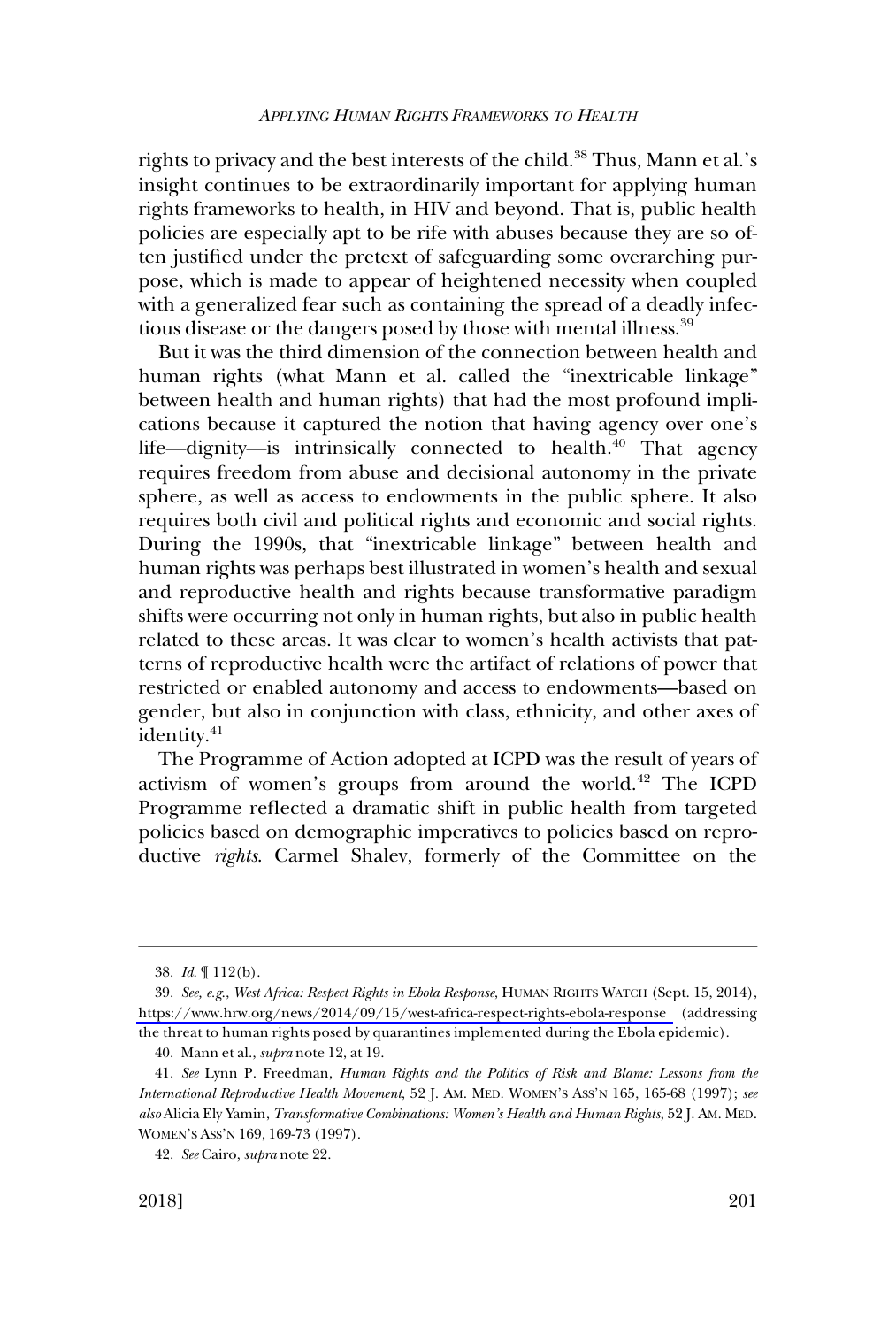Elimination of Discrimination against Women (CEDAW Committee), <sup>43</sup> argued that ICPD was so important because it "posited the human rights of women—especially their rights to personal reproductive autonomy and to collective gender equality—as a primary principle in the development of reproductive health and population programs."<sup>44</sup> Further, issues that had previously been treated separately, such as family planning, sexually transmitted infections, and maternal health, were now joined together under the issue of *reproductive health*. 45 And reproductive health was defined broadly, echoing the definition of health in the World Health Organization (WHO) Constitution: "a state of complete physical, mental and social well-being . . . in all matters related to the reproductive system" which "implies that people are able to have a satisfying and safe sex life and that they have the capability to reproduce and the freedom to decide if, when and how often to do so."46

The Fourth World Conference on Women, held in Beijing, China, in 1995, enabled the sexual and reproductive health and rights movement to continue mobilizing around an expanded platform for women's health and human rights. The Beijing Platform for Action positioned women's health within a broader socio-political context of women's empowerment that transcended public and private life, including poverty, sexuality, gender equality, employment, and political participation and decision-making.<sup>47</sup> The notion of gender equality as a precursor to health rights was radical, stirring controversy "around the concept of gender itself, interpreted by religious conservatives as a code for the disruption of cherished certainties about human relations."48 Despite this, however, the outcome Platform for Action reiterated the new paradigm of the ICPD: "[t]he human rights of women include their right to have control over and decide freely and responsibly on matters related to their sexuality, including sexual and reproductive health."49

<sup>43.</sup> The CEDAW Committee is the body of independent experts that monitors implementation of the Convention on the Elimination of All Forms of Discrimination against Women and consists of 23 experts on women's rights from around the world. *See* CEDAW COMMITTEE, 30 YEARS WORKING FOR WOMEN'S RIGHTS 15 (2012), [http://www.soon-young.com/](http://www.soon-young.com/wp-content/uploads/2014/09/CEDAWCommemorativePublication.pdf)  [wp-content/uploads/2014/09/CEDAWCommemorativePublication.pdf](http://www.soon-young.com/wp-content/uploads/2014/09/CEDAWCommemorativePublication.pdf).

<sup>44.</sup> Carmel Shalev, *Rights to Sexual and Reproductive Health: The ICPD and the Convention on the Elimination of All Forms of Discrimination against Women*, 4 HEALTH & HUM. RTS. 38, 40 (2000).

<sup>45.</sup> *See* Cairo, *supra* note 22, ¶ 7.2; *see also* Alicia Ely Yamin, *From Ideals to Tools: Applying Human Rights to Maternal Health*, 10 PLOS MED. 1, 1-4 (2013).

<sup>46.</sup> *See* Cairo, *supra* note 22, ¶ 7.2.

<sup>47.</sup> *See* Beijing, *supra* note 23, ¶¶ 13-38.

<sup>48.</sup> *See* Naila Kabeer, *Tracking the Gender Politics of the Millennium Development Goals: Struggles for Interpretive Power in the International Development Agenda*, 36 THIRD WORLD Q. 377, 380-81 (2015).

<sup>49.</sup> See Beijing, *supra* note 23, ¶ 96.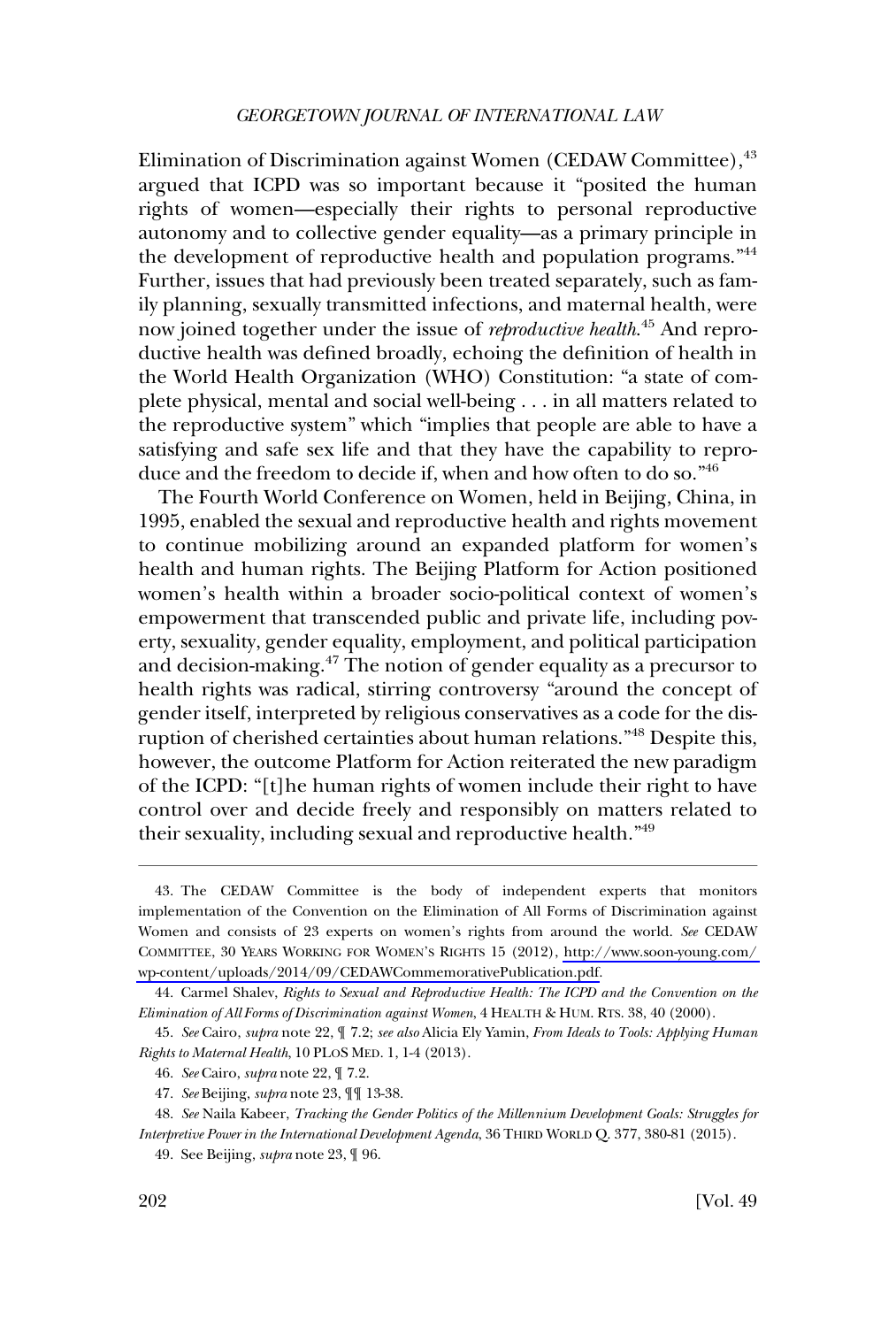# <span id="page-12-0"></span>B. *Shifts in Public Health, HIV, and Evidence of the Power of Rights Paradigms*

Major paradigm shifts were occurring in public health as well as rights during the 1990s. A year after Beijing, at the 1996 World AIDS Conference in Vancouver, Canada, combination therapy using protease inhibitors (now known as antiretroviral therapy or ART) was introduced for the first time.<sup>50</sup> Thus, it was beginning to be understood that HIV need not be an automatic death sentence. Calls were immediately made to governments and pharmaceutical companies to work together to make ART affordable and available to all, a struggle that would continue into the next decades.<sup>51</sup> The prevailing view in the global health field at the time was that ART was not cost-effective or possible in lowresource settings.52 Yet, a critical mass of researchers, providers, and most importantly activists and patients, rallied around a central premise that states had the power—and obligation—to do something, *i.e*., provide ART that could mean the difference between life and death for millions.53 From South Africa to Brazil and India to Argentina, international human rights norms and constitutional frameworks enabled activists to appropriate their human dignity and, as Lisa Forman has written, empowered them "to make claims for health benefits backed with the force of law."<sup>54</sup> In 1996, Brazil became the first country from the South to provide universal access to ART after activists, non-governmental organizations (NGOs), central and regional governments, and development agencies came together and framed the demand for access to ART as a human right.55

<sup>50.</sup> *See* Oren J. Cohen & Anthony S. Fauci, *HIV/AIDS in 1998–Gaining the Upper Hand?*, 280 J.A. M.A. 1, 87 (1998) (referring to the IX International Conference on AIDS, *One World, One Hope*, Vancouver (July 7-12, 1996)).

<sup>51.</sup> *See* LARS KALLINGS & CRAIG MCCLURE, 20 YEARS OF THE INTERNATIONAL AIDS SOCIETY: HIV PROFESSIONALS WORKING TOGETHER TO FIGHT AIDS 27 (Rodney Kort & Regina Aragon eds., 2008).

<sup>52.</sup> *See, e.g*., David Wilkinson, Katherine Floyd & Charles F. Gilks, *Antiretroviral Drugs as a Public Health Intervention for Pregnant HIV-Infected Women in Rural South Africa: An Issue of Cost-Effectiveness and Capacity*, 12 AIDS 1675, 1675-1682 (1998); *see also* Kenneth A. Freedberg et al., *The Cost-Effectiveness of Preventing AIDS-Related Opportunistic Infections*, 279 J. AM. MED. ASS'N 130, 130-36 (1998).

<sup>53.</sup> *See, e.g*., Lisa Forman, *What Contributions Have Human Rights Approaches Made to Reducing AIDS-Related Vulnerability in Sub-Saharan Africa? Exploring the Case Study of Access to Antiretrovirals*, 20 GLOBAL HEALTH PROMOTION (SUPPL. 1) 57, 57-63 (2013).

<sup>54.</sup> *Id*. at 61.

<sup>55.</sup> *See* Joa˜o Biehl, *Pharmaceuticalization: AIDS Treatment and Global Health Politics*, 80 ANTHROPOLOGICAL Q. 1083, 1083-1126 (2007).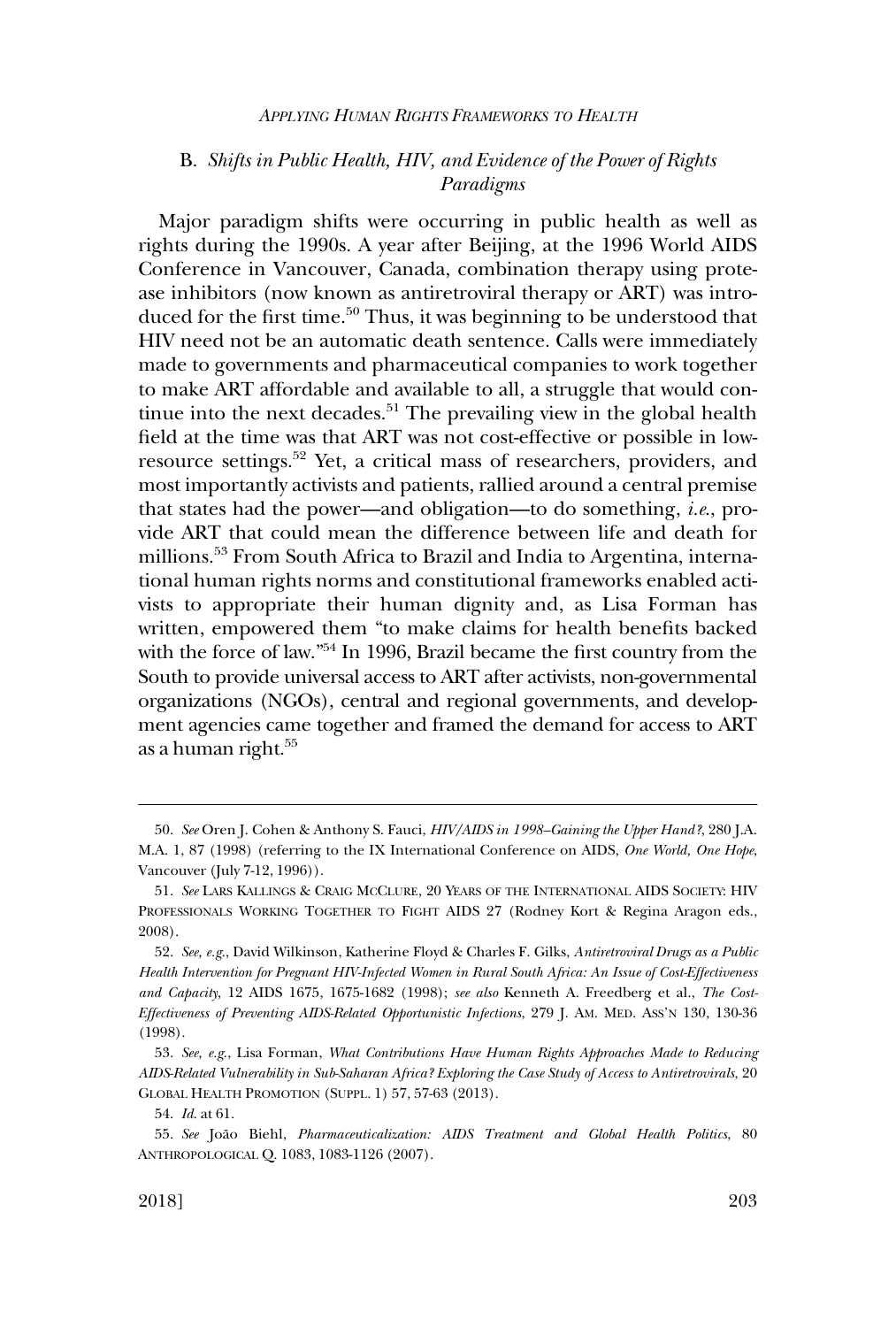<span id="page-13-0"></span>Interestingly, in 1997, United Nations Guidelines on the Use and Availability of Emergency Obstetric Care were also launched, in effect acknowledging the similar life or death effect for women with severe obstetric complications having access to emergency obstetric care—or not.56 However, the story of how maternal mortality became an accepted human rights issue was dramatically different from HIV/ AIDS. While human rights-based approaches to HIV/AIDS largely focused on access to medication for a deadly infectious disease and not on HIV/AIDS as a social phenomenon, efforts to address maternal mortality did not just focus on access to emergency obstetric care. Rather, these efforts were always linked to sexual and reproductive health and rights and broader social determinants, which made implementation and policy far more complex—and contested, as we shall see.<sup>57</sup>

# C. *Regulation of Private Actors: The Case of Tobacco Control*

By the end of the 1990s, the tobacco epidemic was a leading cause of premature death and one of the main public health problems worldwide.<sup>58</sup> In the face of this, it was clear that the time to change the rules of the game had come. Introduced by Dr. Ruth Roemer and Dr. Judith Mackay, the idea of using international treaty law as a public health approach to the tobacco control began to gain strength during the 1990s.59 In October 1994, at the Ninth World Conference on Tobacco or Health in Paris, Mackay introduced a resolution she and Roemer had drafted, calling on national governments, ministers of health, and the World Health Organization (WHO) to "immediately initiate action to prepare and achieve an International Convention on Tobacco Control to be adopted by the United Nations."60 The fruits of this effort would take years, but it set a precedent for the regulation of powerful

<sup>56.</sup> UNICEF, WHO & UNFPA, GUIDELINES FOR MONITORING THE AVAILABILITY AND USE OF OBSTETRIC SERVICES (2d ed. 1997).

<sup>57.</sup> *See* Gita Sen & Veloshnee Govender, *Sexual and Reproductive Health in Changing Health Systems*, 10 GLOBAL PUB. HEALTH 228, 228-42 (2015); *see also* Gita Sen et al., *Sexual and Reproductive Health and Rights for the Next Decades: What's Been Achieved? What Lies Ahead?*, 10 GLOBAL PUB. HEALTH (SPECIAL ISSUE) 2 (2015).

<sup>58.</sup> World Health Org. [WHO], Res. WHA 52.18, *Towards a WHO Framework Convention on Tobacco Control*, U.N. Doc. A/52/VR/9 (May 24, 1999).

<sup>59.</sup> Judith Mackay, *The Making of a Convention on Tobacco Control*, 81 BULL. WORLD HEALTH ORG. 551, 551 (2003); see also Ruth Roemer, Allyn Taylor & Jean Larivière, *Origins of the WHO Framework Convention on Tobacco Control*, 95 AM. J. PUB. HEALTH 936, 936-38 (2005).

<sup>60.</sup> Mackay, *supra* note 59, at 551.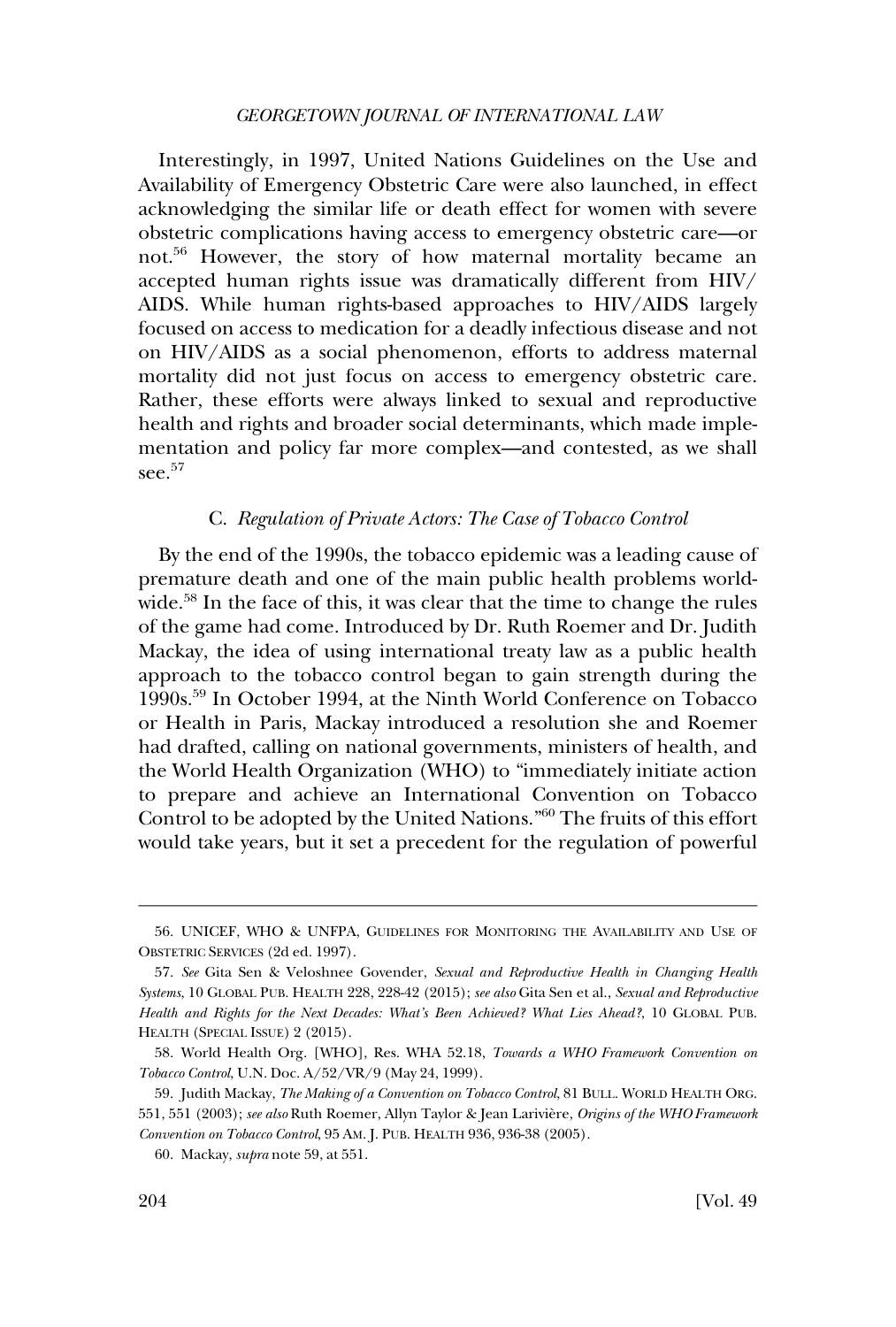<span id="page-14-0"></span>commercial interests outside of the health sector that affected health and the right to health.<sup>61</sup>

# D. *Seeding Norms and Setting Standards*

During the late 1990s and early 2000s, the human rights community feverishly worked to institutionalize the morally persuasive, but nonbinding declarations from the U.N. conferences of the 1990s into international law through "general comments"<sup>62</sup> and "concluding" observations."63 At the same time, scholars and advocates increasingly argued that these interpretations should be understood as "authoritative interpretations" of the provisions of the treaties. $64$  Together with the development of international institutions and procedures related to economic and social rights, including health, this process of slowly building the accumulated corpus of related norms was critical to enshrining the right to health into increasingly binding international law.<sup>65</sup> As detailed below, the 1999 General Recommendation on Women and Health and the 2000 General Comment exemplify this practice.<sup>66</sup>

In another example of this trend, the U.N. Principles for the Protection of Persons with Mental Illness and the Improvement of Mental Health Care were also transformed into the U.N. Convention

<sup>61.</sup> JANET CHUNG-HALL ET AL., IMPACT OF THE WHO FRAMEWORK CONVENTION ON TOBACCO CONTROL ON THE IMPLEMENTATION AND EFFECTIVENESS OF TOBACCO CONTROL MEASURES: A GLOBAL EVIDENCE REVIEW (June 29, 2016), [http://www.who.int/fctc/cop/WHO-FCTC-ITC-](http://www.who.int/fctc/cop/WHO-FCTC-ITC-Global-Evidence-Review.pdf)[Global-Evidence-Review.pdf.](http://www.who.int/fctc/cop/WHO-FCTC-ITC-Global-Evidence-Review.pdf)

<sup>62.</sup> General Comments or General Recommendations are authoritative interpretations of the provisions contained in a Covenant or treaty and issued by the Committee which monitors implementation of that legal instrument. Although not legally binding upon states, they serve as subsidiary means for the determination of the content of a right. *See* Kerstin Mechlem, *Treaty Bodies and the Interpretation of Human Rights*, 42 VAND. J. TRANS. L. 905, 926-30 (2009).

<sup>63.</sup> Following the review of a State Party's periodic report to the respective treaty monitoring bodies on the implementation of their treaty obligations, the treaty body in question issues a "concluding observation" on its assessment of the State's progress and deficits in the implementation of the human rights treaties and gives recommendations for an improved realization. The concluding observations are not binding under international law. *See id*. at 922-24.

<sup>64.</sup> *See* STEINER, ALSTON & GOODMAN, *supra* note 10, at 305-20, 731-37.

<sup>65.</sup> U.N. Comm. on Economic, Social and Cultural Rights, General Comment No. 14: The Right to the Highest Attainable Standard of Health (Art. 12), U.N. Doc. E/C.12/2000/4 (Aug. 11, 2000) [hereinafter CESCR, No. 14]; Comm. on the Elimination of Discrimination against Women, General Recommendation No. 24: Article 12 of the Convention (Women and Health), U.N. Doc. A/54/38/Rev.1 (1999) [hereinafter CEDAW, No. 24].

<sup>66.</sup> *See* CESCR, No. 14, *supra* note 65; CEDAW, No. 24, *supra* note 65.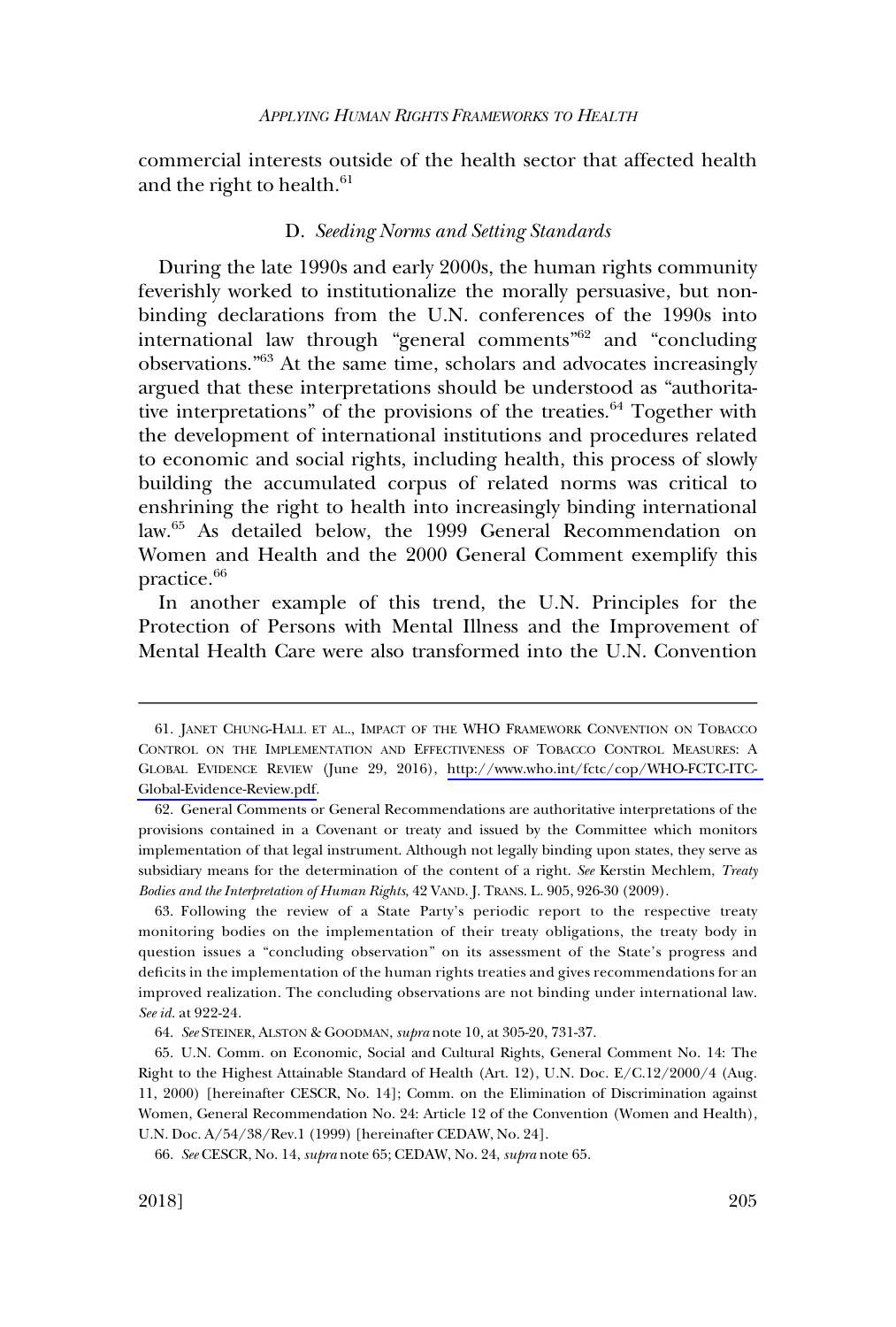<span id="page-15-0"></span>on the Rights of Persons with Disabilities (CRPD).<sup>67</sup> Indeed, the rapid and inclusive process through which the landmark CRPD was negotiated, adopted, and entered into force also illustrates the opening in international arenas for accepting new realms of rights as well as rightsholders. Among other things, it defined disability as "an evolving concept, [which] results from the interaction between persons with impairments and attitudinal and environmental barriers that hinders their full and effective participation in society on an equal basis with others."68

## E. *Regional Systems Used to Advance New Understandings of Rights*

At regional levels, new norms were also being rapidly developed. For instance, the Council of Europe adopted the European Social Charter that guarantees fundamental social and economic rights, including the right to health, and places special emphasis on the protection of vulnerable groups. $69$  In the Americas, the Additional Protocol to the American Convention on Human Rights in the Area of Economic, Social and Cultural Rights (the Protocol of San Salvador), which had been adopted in 1988, entered into force in 1999.<sup>70</sup> The Protocol of San Salvador not only set out norms relating to health and a healthy environment, with clear influences in the approach to health from Latin American social medicine movements, but also permitted individual petitions in the case of violations of certain ESC rights relating to health, such as education.<sup>71</sup> The Inter-American Convention on the Prevention, Punishment and Eradication of Violence against Women (Convention of Belém do Pará), which was adopted in 1994 and entered into force in 1995, was equally important in advancing the conceptualization of health as a product of gender structures as much as biological factors.72 For example, one in three women worldwide have experienced either physical and/or sexual violence affecting their physical, mental, sexual, and reproductive health, which is not due to biological conditions but rather

<sup>67.</sup> Convention on the Rights of Persons with Disabilities, Dec. 13, 2006, 2515 U.N.T.S. 3.

<sup>68.</sup> *Id*. pmbl., recital 6.

<sup>69.</sup> European Social Charter (revised), May 3, 1996, E.T.S. 163.

<sup>70.</sup> Additional Protocol to the American Convention on Human Rights in the Area of Economic, Social and Cultural Rights, "Protocol of San Salvador," Nov. 17, 1988, O.A.S.T.S. No. 69 [hereinafter Protocol of San Salvador].

<sup>71.</sup> *Id*. arts. 10, 11, 19.6.

<sup>72.</sup> Inter-American Convention on the Prevention, Punishment and Eradication of Violence Against Women, "Convention of Belém do Pará," June 9, 1994, 33 I.L.M. 1534.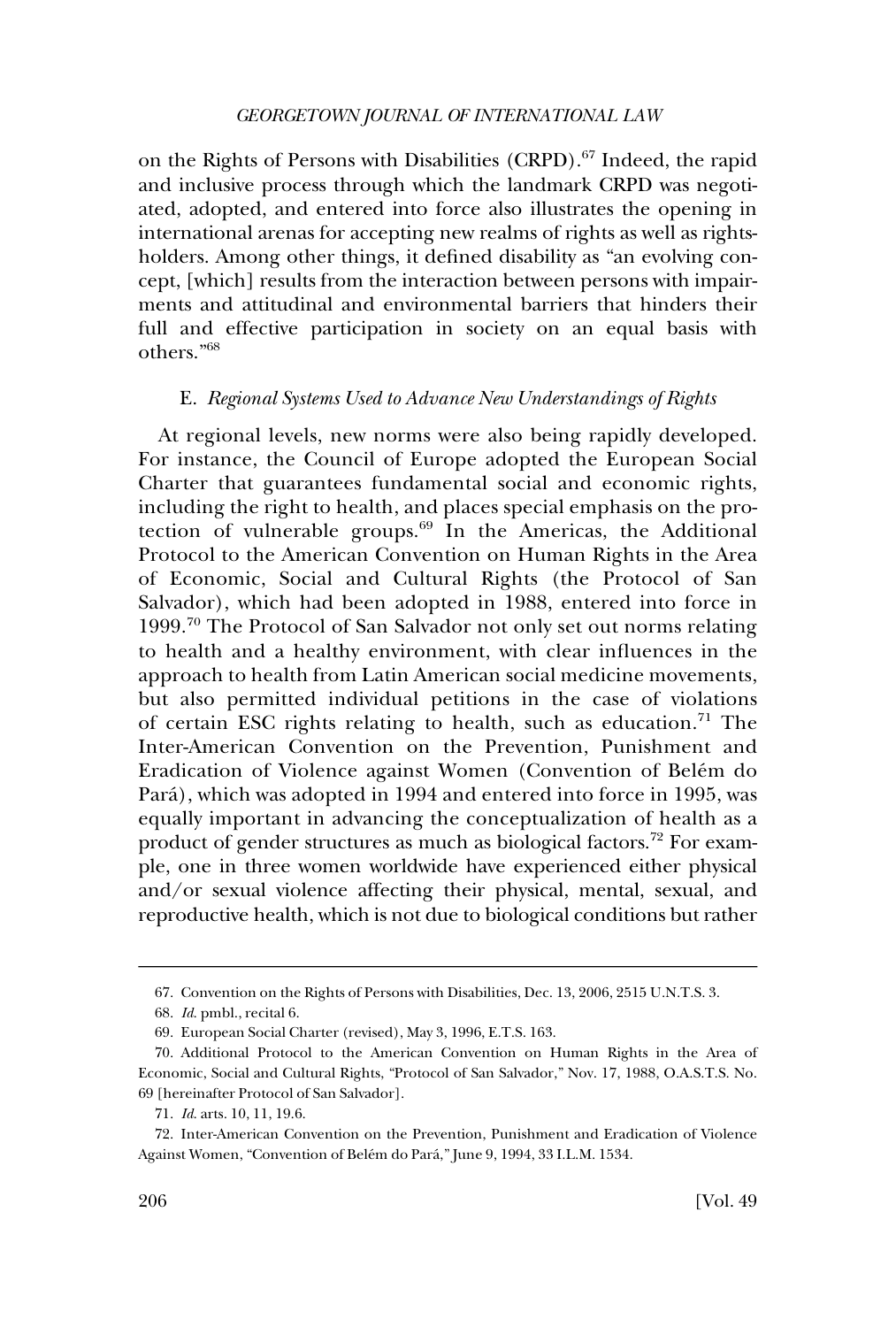to human actions.<sup>73</sup> This understanding of health, and in turn of rights relating to health, demanded different approaches and responsibilities of governments and other duty-bearers. Laws, policies, and institutions beyond the health sector needed to be involved, and social norms had to be changed.

As norms were being seeded based upon this kind of new understanding of health, advocacy groups were actively deploying these new norms for documentation, fact-finding, and supranational litigation. For example, the Center for Reproductive Rights (CRR, or at the time, Center for Reproductive Law and Policy) filed some of the boldest supranational litigation relating to health rights during the 1990s, on topics ranging from forced sterilization to rape by a medical practitioner to abortion.74 Many cases in the 1990s were brought arguing the futility of exhausting domestic remedies because sexual and reproductive rights issues had yet to be recognized as actionable in domestic legal systems or because they were not susceptible to reasoned public debate due to ideological or religious grounds such as in the case of abortion.75

Thus, international law and supranational (regional and international) spaces came to be used in sexual and reproductive health and rights and other arenas affecting health, not just to demonstrate overlapping consensus to shame governments as had happened in the ESMA and similar cases. On the contrary, these cases were used to frame rights long-enshrined in international law, such as bodily integrity and non-discrimination, through a gendered lens (as well as other axes of identity).76 Accordingly, advocates were able to create new legal standards that previously had stood firmly within the realm of private morality in many countries—such as abortion-related information and same-sex marriage—and were therefore subject to a state's margin of appreciation.77 For instance, the decision of the Human Rights

WHO Media Centre, *Violence Against Women Fact Sheet*, WORLD HEALTH ORG. (Nov. 2017), 73. [http://www.who.int/mediacentre/factsheets/fs239/en/.](http://www.who.int/mediacentre/factsheets/fs239/en/)

<sup>74.</sup> *See, e.g*., M.M. v. Peru, Case 12.041, Inter-Am. Comm'n H.R., Report No. 69/14, OEA/Ser. L./V/II.151 (2014); Mestanza Chavez v. Peru, Case 12.191, Inter-Am. Comm'n H.R., Report No. 66/00, OEA/Ser.L/V/II.111 (2003); A, B and C v. Ireland, App. No. 25579/05, Eur. Ct. H.R. (2008); Hercz (R.H.) v. Norway, App. No. 17004/90, Eur. Comm'n H.R. (1992); Boso v. Italy, App. No. 50490/99, Eur. Ct. H.R. (2002).

<sup>75.</sup> *See, e.g*., *M.M. v. Peru*, ¶¶ 1-2; *Mestanza Chavez v. Peru*, ¶¶ 15-18.

<sup>76.</sup> *See, e.g*., *M.M. v. Peru*, ¶¶ 1-2; *Mestanza Chavez v. Peru*, ¶¶ 1, 10, 15-18.

<sup>77.</sup> *See, e.g*., Hercz (R.H.) v. Norway; Ahmad v. United Kingdom, Eur. Comm'n H.R., 4 E.H.R.R. 126 (1981); Bruggemann v. Federal Republic of Germany, App. No. 6959/75, Eur. Comm'n H.R., 3 E.H.R.R. 244 (1981); Church of Scientology v. Sweden, 16 Eur. Comm'n. H.R. 68 (1979); 5 Paton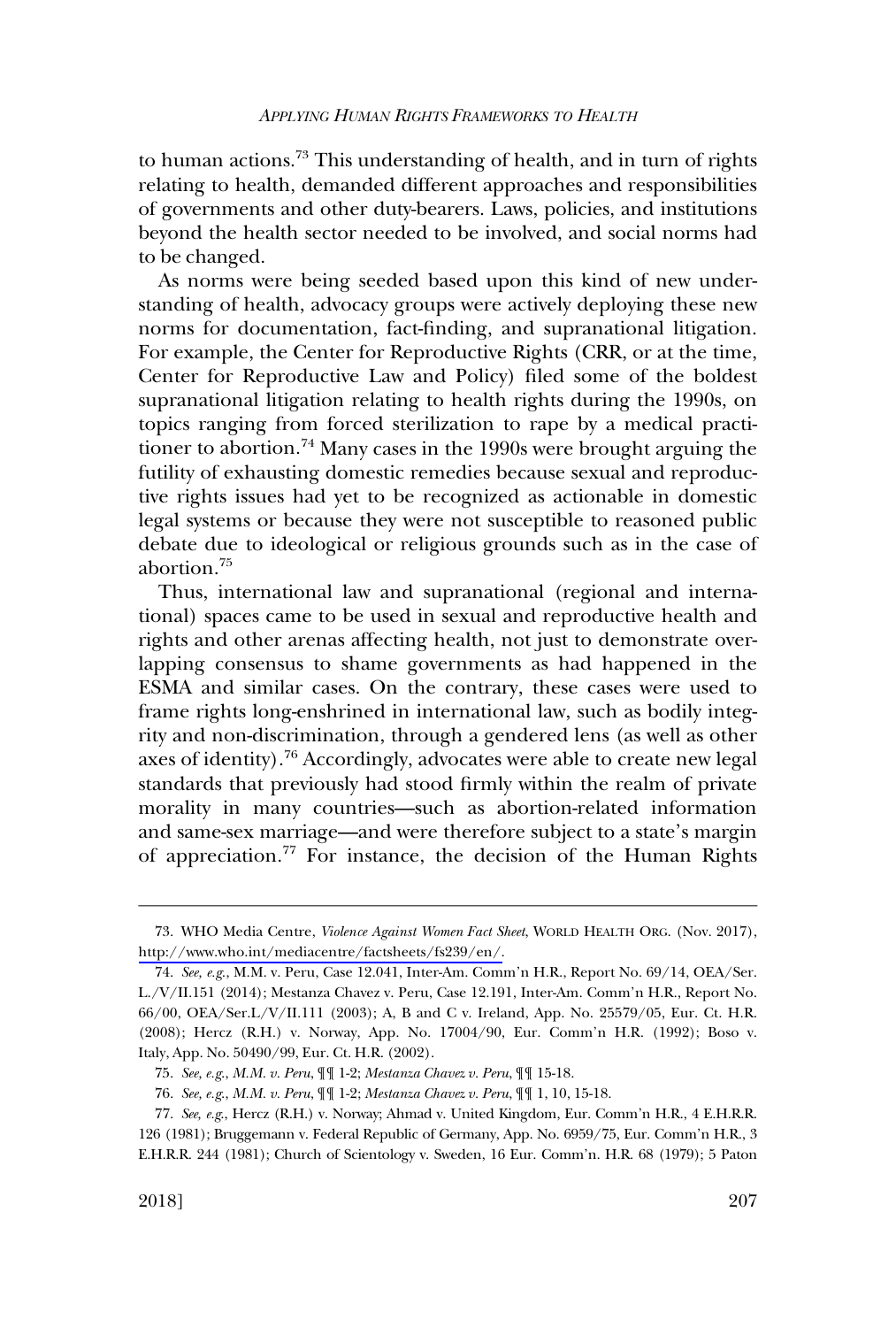<span id="page-17-0"></span>Committee in *Toonen v. Australia* led to a change in law that decriminalized same-sex relationships.<sup>78</sup> Although the struggle to use international forums to try to build normative consensus rather than use existing normative frameworks is an ongoing struggle, the move to interpret international law in new ways that reflect understanding of the law's differential effects on diverse people has proven critical to the application of human rights frameworks to health in sexual and reproductive health and rights but also far beyond.79

# F. *How Do We Measure Progress While Considering Resource Availability?*

Once the normative basis for understanding health and other ESC rights *as rights* was possible, it became clear that promoting and protecting those rights required some way to measure progress as well as violations. That is, for example, even though the estimates of the number of people "disappeared" under the military dictatorship in Argentina varies widely (from 9,000 to 30,000 in the official Truth Commission report<sup>80</sup>) that extreme variation does not change the fact of a gross violation of human rights. Yet ESC rights, including health, are famously subject to "progressive realization" in accordance with "maximum available resources."81 Thus, it would be absurd to simply compare the life expectancy in Norway (82.1 years) with that in Sierra Leone (51.4 years)<sup>82</sup> and declare that Sierra Leone was violating health rights. Advocates began to turn to the social sciences for methods of measurement that would enable the tracing of causal relationships in policies and laws and programs, as well as cross-national/regional comparisons that could take into account "maximum available resources."<sup>83</sup>

80. NUNCA MÁS REPORT, *supra* note 3, at 2.

<sup>(</sup>W.P.) v. United Kingdom, App. No. 8416/78, Eur. Comm'n H.R., 3 E.H.R.R 408 (1980); Airey v. Ireland, 2 E.H.R.R. 305 (1979); Case "relating to certain aspects of the laws on the use of language in education in Belgium" v. Belgium (Belgian Linguistic Case), App. No. 1474/62, 1 E.H.R.R. 252 (1968); Open Door Counselling and Dublin Well Woman v. Ireland, 264 Eur. Ct. H.R. (ser. A) (1992).

<sup>78.</sup> *See* Toonen v. Australia, Human Rights Comm., Comm. No. 488/1992, U.N. Doc CCPR/  $C/50/D/488/1992$  (1994).

<sup>79.</sup> *See* REBECCA J. COOK, WOMEN'S HEALTH AND HUMAN RIGHTS 45-48 (1994); *see also* Rebecca J. Cook, *Gender, Health and Human Rights*, 1 HEALTH & HUM. RTS. 350, 359-63 (1995).

<sup>81.</sup> International Covenant on Economic, Social and Cultural Rights art. 2(1), Jan. 3, 1976, 993 U.N.T.S. 3 [hereinafter ICESCR].

*Life Expectancy at Birth, Total (Years)*, WORLD BANK, [http://data.worldbank.org/indicator/](http://data.worldbank.org/indicator/SP.DYN.LE00.IN)  82. [SP.DYN.LE00.IN](http://data.worldbank.org/indicator/SP.DYN.LE00.IN) (last visited Dec. 26, 2017).

<sup>83.</sup> *See, e.g*., AnnJanette Rosga & Margaret L. Satterthwaite, *The Trust in Indicators: Measuring Human Rights*, 27 BERKELEY J. INT'L L. 253, 270 (2009); *see also* ICESCR, *supra* note 81, art. 2.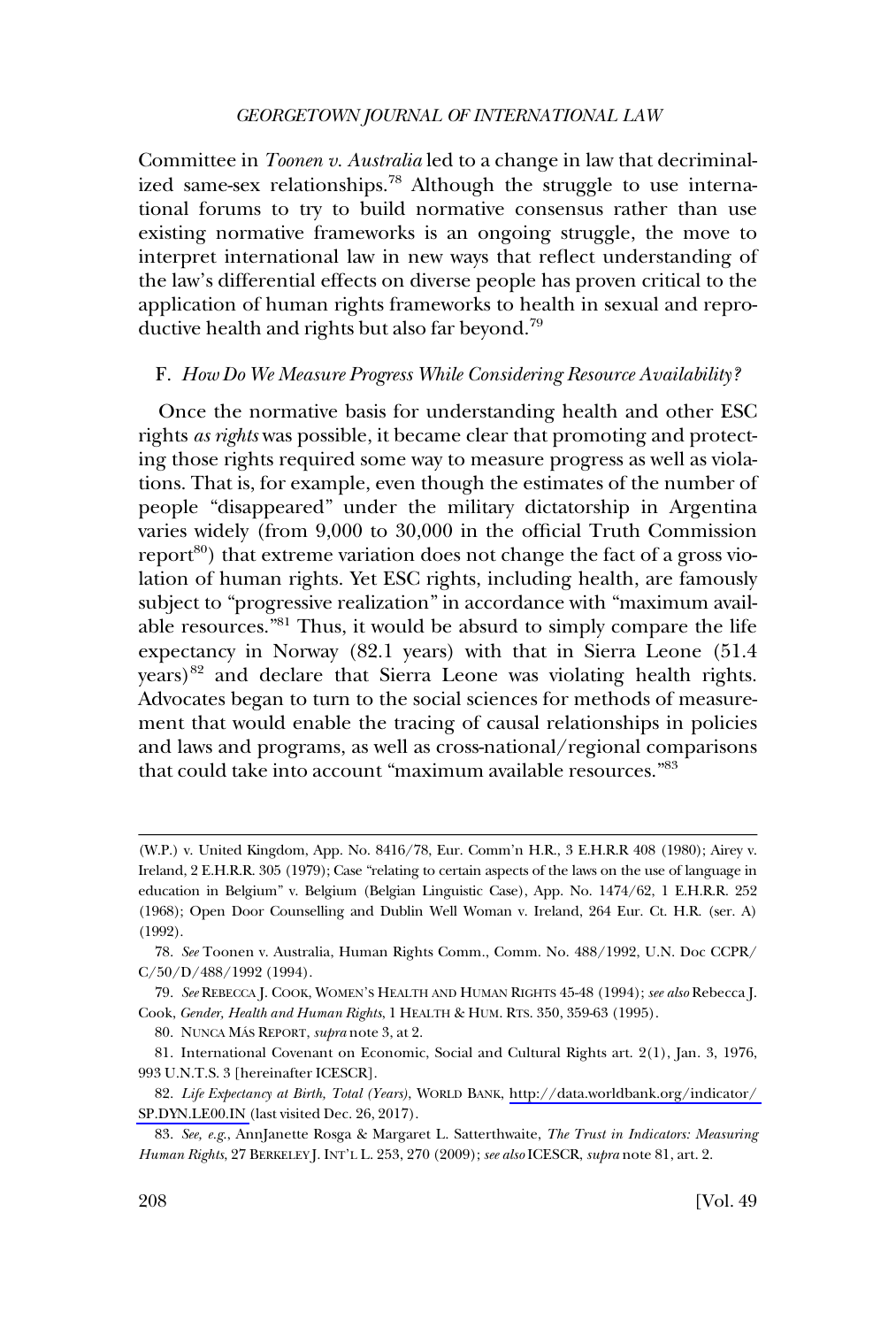Within the health and human rights field, Sofia Gruskin and others argued for different programmatic measures to assess progress and, indeed, contended that rights, such as non-discrimination, education, information, and privacy "can help focus programmatic attention and promote health-related interventions."84 By contrast, Audrey Chapman argued that the "progressive realization" of economic, social, and cultural rights according to states' "maximum available resources" did not obviate the need for a violations approach, akin to what civil and political rights advocates used:

The monitoring of human rights is not an academic exercise; it is intended to ameliorate human suffering resulting from violations of international human rights standards. It follows that identifying violations in order to end and rectify abuses deserves a higher priority than promoting progressive realization.<sup>85</sup>

Chapman proposed three categories of economic, social and cultural violations to measure: those resulting from government actions (*i.e*., policy or legislation), patterns of discrimination, and the failure of the state to adhere to the minimum core obligation for meeting economic, social, and cultural rights (*e.g*., failure to ensure essential levels of protection for rights, such as emergency health care, primary education, freedom from starvation).<sup>86</sup> These minimum core obligations had been defined by the Committee on Economic, Social and Cultural Rights in General Comment No. 3 in 1990 with the idea of imposing obligations on states to mitigate the erosion of dignity caused by extreme poverty and lack of economic and social rights and included "essential primary health care services," among other things.<sup>87</sup>

The debate about how to measure progress would take on increasing importance over the following decades, with implications not only for

<sup>84.</sup> Sofia Gruskin, Dina Bogecho & Laura Ferguson, *'Rights-Based Approaches' to Health Policies and Programs: Articulations, Ambiguities, and Assessment*, 31 J. PUB. HEALTH POL'Y 129, 130 (2010); *see also* Sofia Gruskin, *Rights-Based Approaches to Health: Something for Everyone*, 9 HEALTH & HUM. RTS. 5 (2006).

<sup>85.</sup> Audrey R. Chapman, *A "Violations Approach" to Monitoring the International Covenant on Economic, Social and Cultural Rights*, HUM. RTS. DIALOGUE (Sept. 5, 1997), [https://www.](https://www.carnegiecouncil.org/publications/archive/dialogue/1_10/articles/580.html)  [carnegiecouncil.org/publications/archive/dialogue/1\\_10/articles/580.html.](https://www.carnegiecouncil.org/publications/archive/dialogue/1_10/articles/580.html)

<sup>86.</sup> *Id*.

<sup>87.</sup> U.N. Comm. on Economic, Social and Cultural Rights, General Comment No. 3: The Nature of States Parties' Obligations (Art. 2, Para. 1, of the Covenant), ¶ 10, U.N. Doc. E/1991/ 23 (Dec. 14, 1990).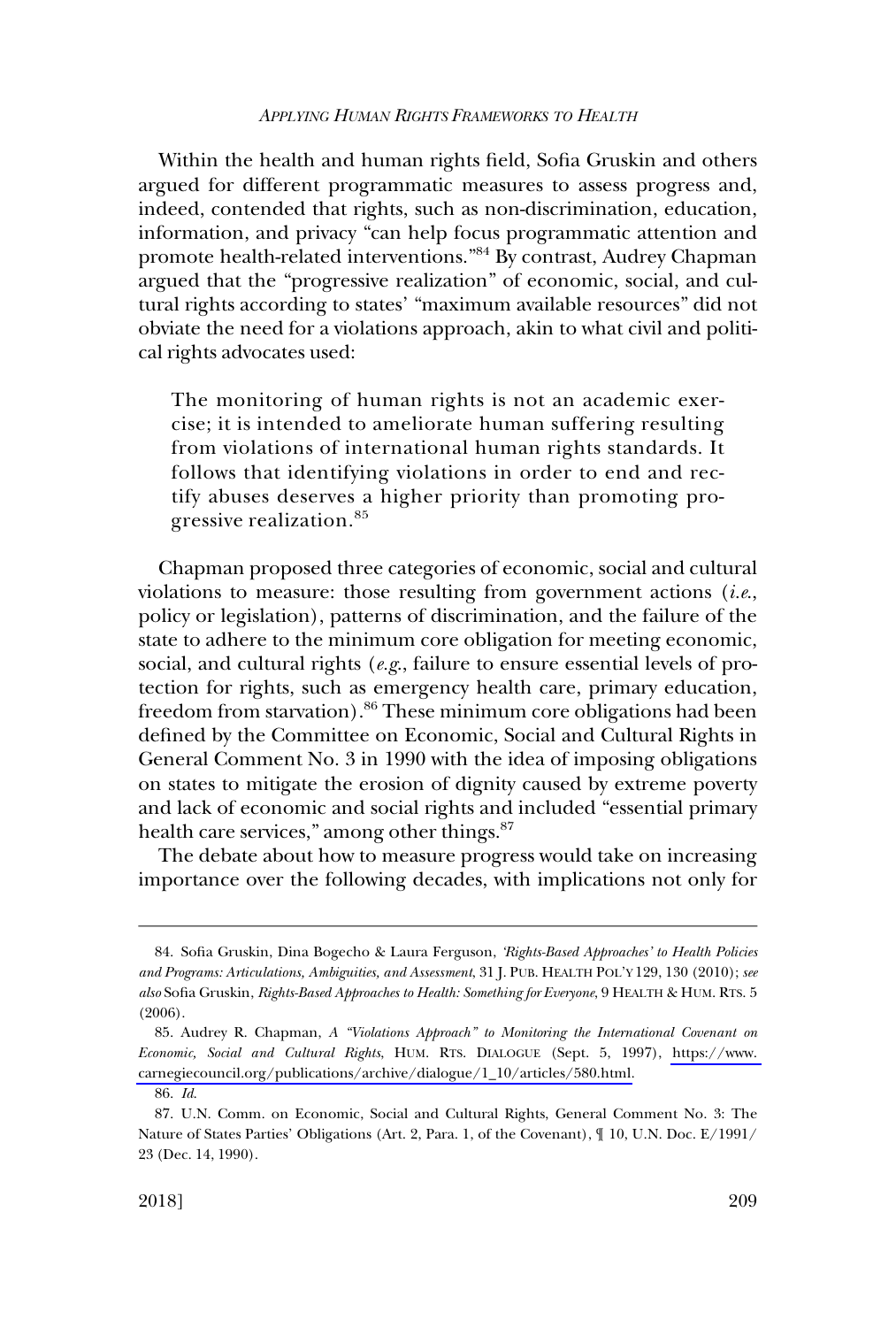<span id="page-19-0"></span>assessing the respect, protection, and fulfillment of health-related rights, but also for conceptualizing the rights themselves.

# G. *Backlash Against Advances in Sexual and Reproductive Health and Rights*

In the years that immediately followed Cairo and Beijing, governments struggled to interpret the aspirational norms set at those conferences into budgets, policies, and programs in women's health.<sup>88</sup> Similar efforts were underway in other fields, such as education and social development, in which the U.N. Conferences of the 1990s had laid out transformational, cross-cutting agendas which required significant social restructuring.<sup>89</sup> The tools to operationalize these aspirational documents did not yet exist, nor did the necessary interdisciplinary and inter-sectional dialogues.<sup>90</sup> It would be more than a decade before more systematic efforts were undertaken to translate normative language into the "immanent regularity of practices," as Pierre Bourdieu calls them, in health systems and beyond on the ground.<sup>91</sup>

Moreover, in addition to other factors, such as waning foreign aid and institutional restructuring in global health, the inability to translate broad emancipatory visions into practice led to a far narrower focus in the Millennium Development Goals (MDGs) in 2001, which were "quantitative in orientation and . . . more pragmatic than idealistic."92 Despite the appearance of some commonalities with human rights commitments, the adoption of the MDGs as a blueprint for global development created divisions between the development and human

<sup>88.</sup> *See* Alicia Ely Yamin & Vanessa M. Boulanger, *From Transforming Power to Counting Numbers: The Evolution of Sexual and Reproductive Health and Rights in Development; and Where We Want to Go from Here* (The New Sch. & Harvard Sch. Pub. Health, Working Paper Series, 2013).

<sup>89.</sup> *See, e.g*., Sakiko Fukuda-Parr, Alicia Ely Yamin & Joshua Greenstein, *The Power of Numbers: A Critical Review of MDG Targets for Human Development and Human Rights*, 15 J. HUM. DEV. & CAPABILITIES 105, 105-17 (2014).

<sup>90.</sup> *See* Alicia Ely Yamin, *Learning to Dance: Bringing the Fields of Human Rights and Public Health Together to Promote Women's Well-Being*, *in* LEARNING TO DANCE: CASE STUDIES ON ADVANCING WOMEN'S REPRODUCTIVE HEALTH AND WELL-BEING FROM THE PERSPECTIVES OF PUBLIC HEALTH AND HUMAN RIGHTS 1, 1-36 (Alicia Ely Yamin ed., 2005).

<sup>91.</sup> PIERRE BOURDIEU, OUTLINE OF A THEORY OF PRACTICE 78 (1977).

<sup>92.</sup> Philip Alston (Special Adviser to the United Nations High Commissioner for Human Rights on the Millennium Development Goals), *A Human Rights Perspective on the Millennium Development Goals*, at 12 (2004) (paper prepared as a contribution to the work of the Millennium Project Task Force on Poverty and Economic Development).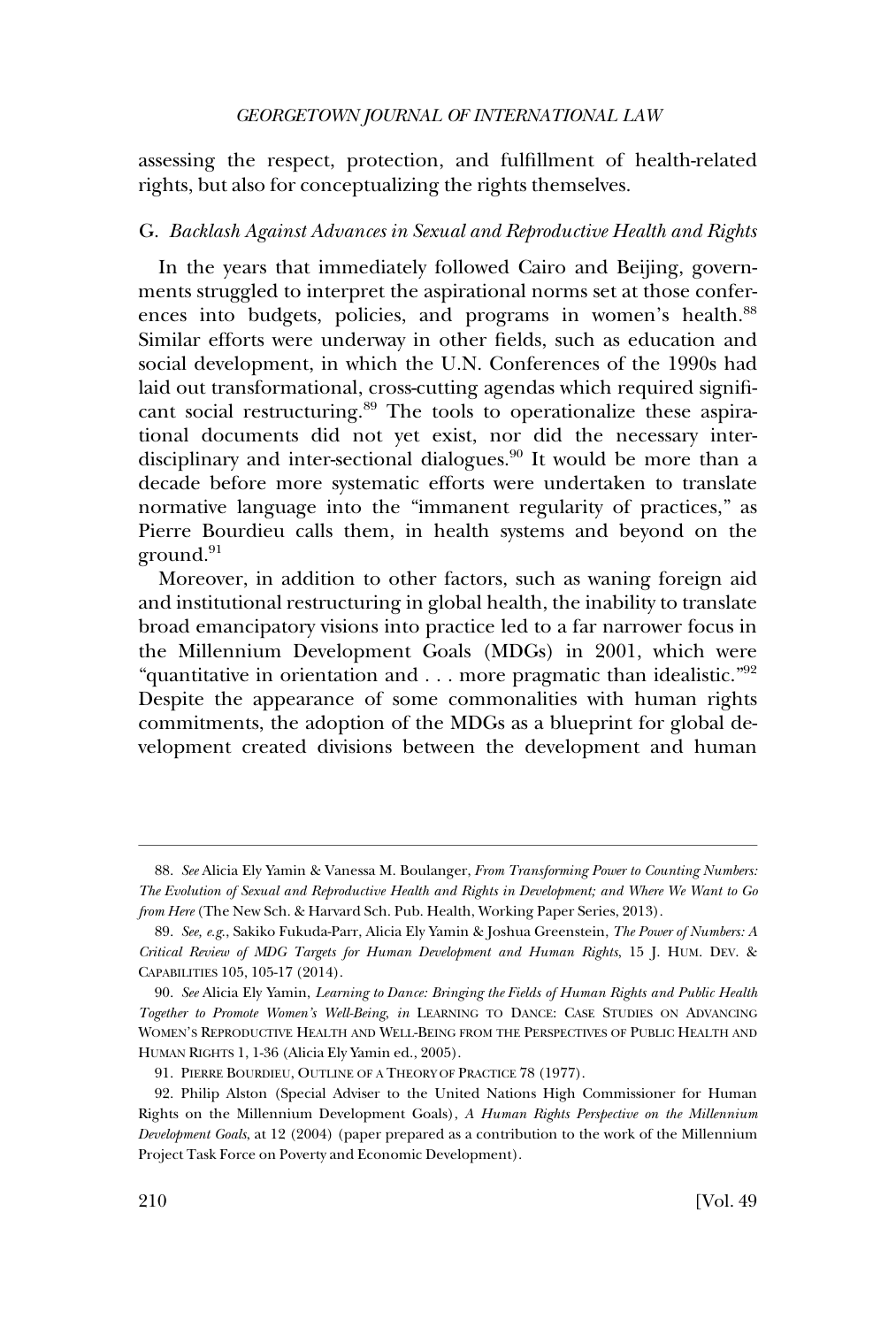<span id="page-20-0"></span>rights fields.<sup>93</sup> This was especially the case in sexual and reproductive health and rights, which went from the expansive and cross-cutting approaches of the 1990s conferences that required multi-sectorial action and power shifts, to a single goal regarding the reduction of maternal mortality.<sup>94</sup> In turn, this global goal was rapidly used in practice as "an ineffective marker for monitoring progress at the national level and . . . too narrow for guiding policies, omitting critical aspects of sexual and reproductive health and rights."<sup>95</sup> The inherent reductionism of going from sexual and reproductive health and rights to maternal mortality reduction led to vertical, targeted programs and the marginalization of important human development and human rights concerns, including those related to laws and policies regarding abortion and sexual education.<sup>96</sup>

# III. 2000-2010: BUILDING HUMAN RIGHTS INSTITUTIONS AND PROCEDURES AT GLOBAL AND NATIONAL LEVELS

The 1990s had largely been about building connections between the health/development fields and the human rights field conceptually, as well as seeding norms. In the first decade of the millennium, while these norms continued to be developed, greater attention was placed on creating institutions and procedures to clarify and begin to implement them. It also became clear that there was not a single "health and human rights framework" or approach but many different domains of work, sometimes reinforcing each other and other times revealing dissonances in understanding and practices.

### A. *Constructing the Institutional Architecture of International Human Rights*

In 1999 and 2000, the CEDAW Committee and the CESCR, the treaty bodies that oversee the implementation of CEDAW and the ICESCR, respectively, issued relevant interpretations related to women and health and the right to health.<sup>97</sup> These arguably "authoritative interpretations" by independent experts opened new prospects for the

<sup>93.</sup> *See* Philip Alston, *Ships Passing in the Night: The Current State of the Human Rights and Development Debate Seen Through the Lens of the Millennium Development Goals*, 27 HUM. RTS. Q. 755, 799 (2005).

<sup>94.</sup> G.A. Res. A/RES/55/2, United Nations Millennium Declaration (Sept. 18, 2000).

<sup>95.</sup> Alicia Ely Yamin & Vanessa M. Boulanger, *Why Global Goals and Indicators Matter: The Experience of Sexual and Reproductive Health and Rights in the Millennium Development Goals*, J. HUM. DEV. & CAPABILITIES 1, 9 (2014).

<sup>96.</sup> *See* Yamin & Boulanger, *supra* note 88.

<sup>97.</sup> CESCR, No. 14, *supra* note 65; CEDAW, No. 24, *supra* note 65.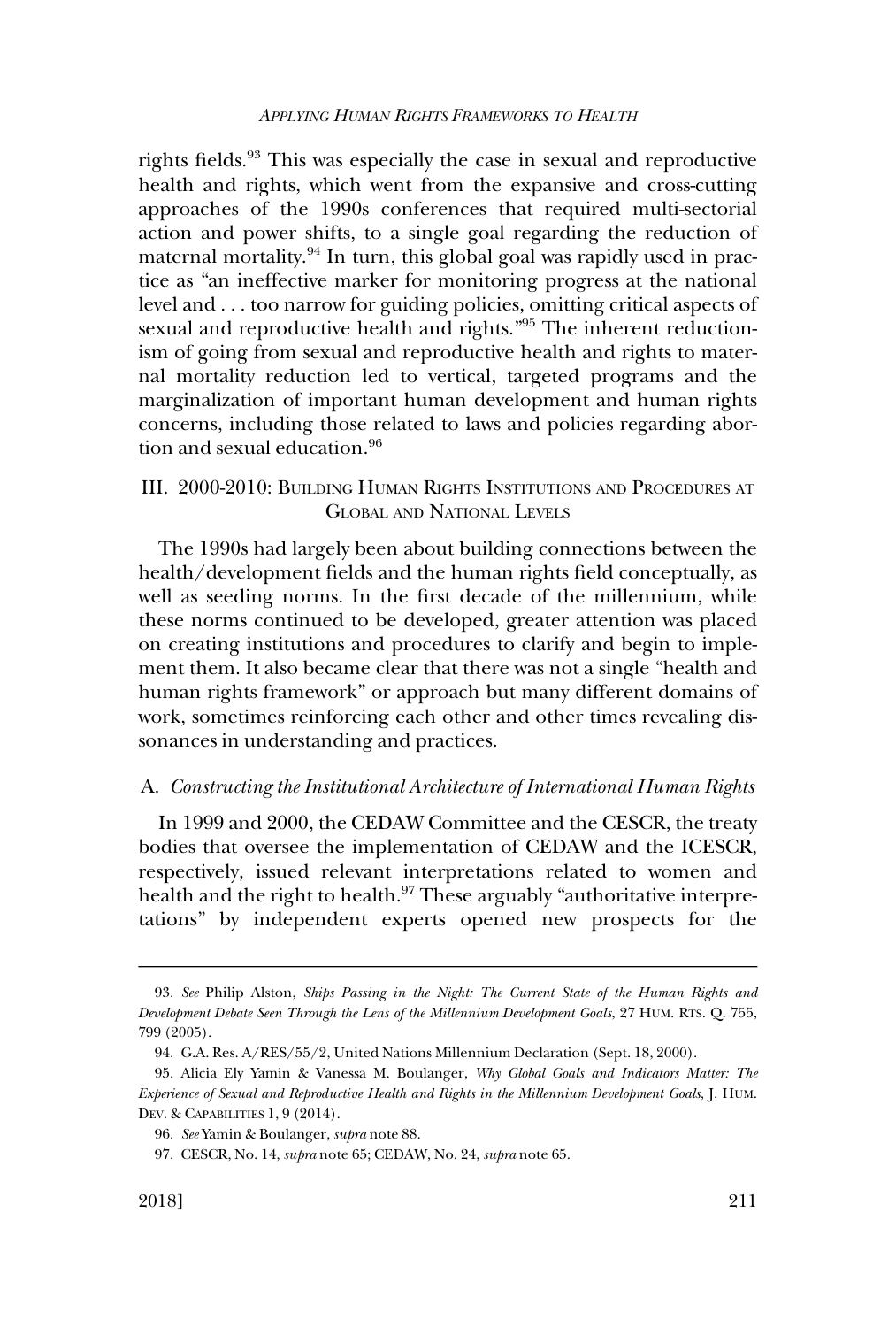understanding of what the right to health required in terms of states' obligations. For example, the CESCR noted that "the right to health contains both freedoms and entitlements"98 and spelled out obligations to *respect* by refraining from direct infringements; the obligation to *protect* from third parties' violations; and the obligation to progressively *fulfill* through legislative and other means.<sup>99</sup>

In addition, in what proved to be influential for advocates and scholars, the CESCR explained that the right to health contained four interrelated and essential elements: availability, accessibility, acceptability, and adequate quality.<sup>100</sup> Accessibility comprised four dimensions: nondiscrimination; physical accessibility; economic accessibility (affordability); and information accessibility.<sup>101</sup> The CEDAW Committee echoed these criteria and clarified them in the case of women, including for example, stating that "*[a]cceptable* services are those that are delivered in a way that ensures that a woman gives her fully informed consent, respects her dignity, guarantees her confidentiality, and is sensitive to her needs and perspectives."<sup>102</sup> These standards, in turn, helped advocates, for example in Peru, where the involuntary sterilization of over a quarter of a million overwhelmingly indigenous women had just come to light and was a topic of major advocacy in the women's rights movement in that country.103

But international law is not constructed of free-floating norms. Just as the Office of the High Commissioner of Human Rights (OHCHR) had been established after *Vienna* to implement this new vision of rights as interdependent and universal,  $104$  in the early 2000s as the U.N. was also creating institutions and procedures. These institutions and procedures, including the 2001 establishment of the Office of the Special Rapporteur on the Right to the Highest Attainable Standard of Health, were needed to support the elucidation and eventual enforcement of norms related to health and other economic and social rights.<sup>105</sup> In

105. *See, e.g*., U.N. Commission on Human Rights Res. 2002/31, *The Right of Everyone to the Enjoyment of the Highest Attainable Standard of Physical and Mental Health*, U.N. Doc. E/2002/23-E/ CN.4/2002/200 (Apr. 22, 2002). *See also* Marc Limon & Hilary Power, *History of the United Nations Special Procedures Mechanism: Origins, Evolution and Reform*, UNIVERSAL RIGHTS GROUP (Sept. 2014),

<sup>98.</sup> CESCR, No. 14*, supra* note 65, ¶ 8.

<sup>99.</sup> *See id*. ¶ 33.

<sup>100.</sup> *See id*. ¶ 12.

<sup>101.</sup> *See id*.

<sup>102.</sup> CEDAW, No. 24, *supra* note 65, ¶ 22.

*See generally* Sophie Davies, *Peruvian Activists Fight for Forcibly Sterilized Women*, REUTERS 103. (Dec. 14, 2016)[, http://www.reuters.com/article/us-peru-women-sterilisation-idUSKBN1430JQ.](http://www.reuters.com/article/us-peru-women-sterilisation-idUSKBN1430JQ) 104. G.A. Res. 48/141 (Dec. 20, 1993).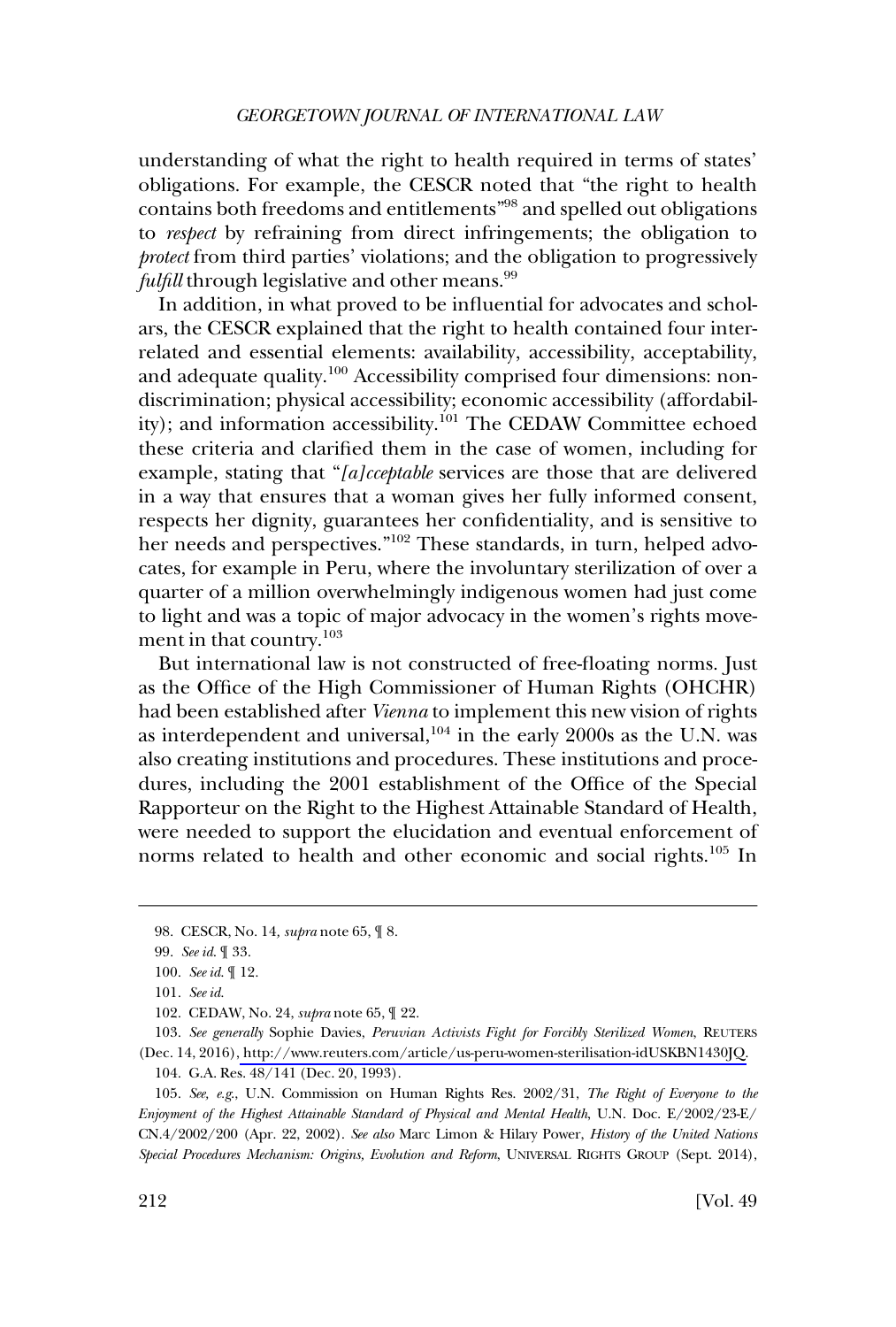<span id="page-22-0"></span>turn, the Special Rapporteur explicated aspects of the right to health that were critical to translate normative aspirations into policy-relevant guidelines for non-lawyers and for people working in health systems at the national level.<sup>106</sup>

## B. *Health Systems Defined as Core Social Institutions*

One of the most fundamental advances during this decade was a reconceptualization of health systems and their role in promoting and protecting not just the right to health but also to democratic governance. The first Special Rapporteur on the Right to Health, Paul Hunt, contributed significantly to advancing a new understanding of health systems as inherently social structures that are not merely delivery apparatuses for good and services, but are also core social institutions that reflect, encode, and embed patterns of inequality and discrimination.107 This was a critical opening for the human rights field working in this area, as it opened possibilities for operationalizing health rights to a far greater extent. As Lynn Freedman wrote in 2005:

If poverty is fundamentally relational, then it is important to understand the social norms and institutions that structure those relationships. Human Rights activists have long understood the political arms of the state—prisons, judicial systems, and police forces—to have the power to exclude, abuse and silence. But rarely are social and economic rights and the social institutions on which they depend approached with the same understanding. This must change. Health systems are part of the very fabric of social and civic life.<sup>108</sup>

The ways in which health systems challenge or reinforce the "pathologies of power"109 in the overall society can be understood through analyses at every level. At a macro-level, how much solidarity and equity

[http://www.universal-rights.org/wp-content/uploads/2015/02/URG\\_HUNSP\\_28.01.2015\\_spread.](http://www.universal-rights.org/wp-content/uploads/2015/02/URG_HUNSP_28.01.2015_spread.pdf)  [pdf.](http://www.universal-rights.org/wp-content/uploads/2015/02/URG_HUNSP_28.01.2015_spread.pdf)

<sup>106.</sup> *See* Paul Hunt (Special Rapporteur of the Commission of Human Rights), *The Right of Everyone to the Enjoyment of the Highest Attainable Standard of Physical and Mental Health*, ¶¶ 28, 29, U.N. Doc. A/59/422 (Oct. 8, 2004); *see also* Paul Hunt, *Interpreting the International Right to Health in a Human Rights-Based Approach to Health*, 18 HEALTH & HUM. RTS. 109 (2016).

<sup>107.</sup> *See* Lynn P. Freedman, *Achieving the MDGs: Health Systems as Core Social Institutions*, 48 DEV. 19, 20 (2005); *see also* Alicia Ely Yamin & Ole Frithjof Norheim, *Taking Equality Seriously: Applying Human Rights Frameworks to Priority Setting in Health*, 36 HUM. RTS. Q. 296 (2014).

<sup>108.</sup> Freedman, *supra* note 107, at 21.

<sup>109.</sup> *See* FARMER, *supra* note 19.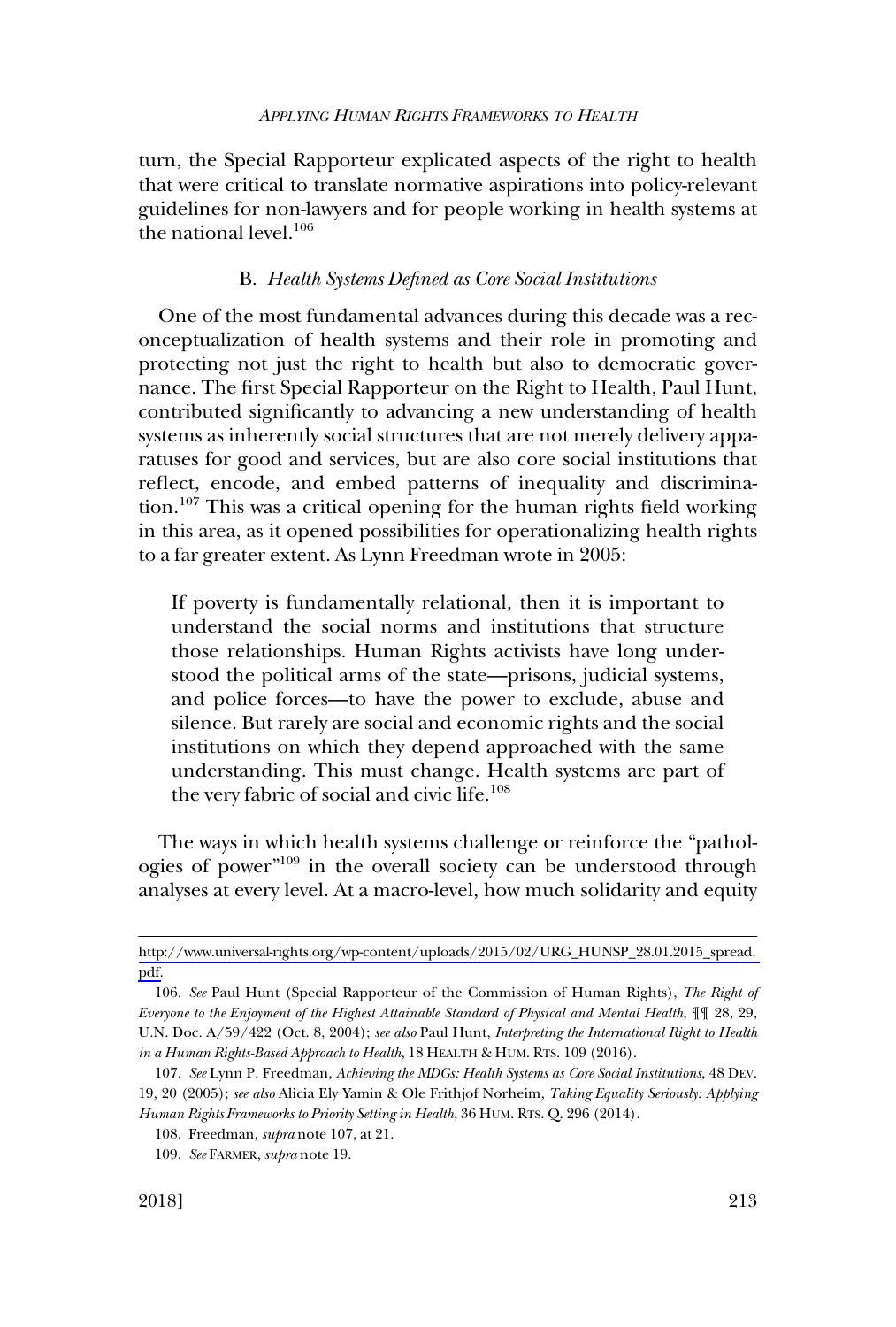<span id="page-23-0"></span>is there in financing? At a "meso-level," who in a given society can access health care and preconditions for health? At a micro-level, how are patients treated by providers in facilities?<sup>110</sup>

This reconceptualization of health systems as social institutions was also essential in eroding the rigid dichotomy in public health between progressive impulses to advance social determinants of health and approaches centering on access to care. <sup>111</sup> If health systems are understood as part of democratic governance, as Freedman notes, "health claims, legitimate claims of entitlement to the services and other conditions necessary to promote health," can be seen as "assets of [social] citizens in a democratic society."<sup>112</sup>

# C. *Human Rights-Based Approaches to Development and Health Defined*

Freedman co-led a task force, together with Ronald Waldman, also from Columbia University, on MDG 4 and 5, which noted the importance of human rights to the attainment of the MDGs, especially in relation to child and maternal health. $113$  This effort to link human rights and development was notable but not unique. Indeed, in 2003, the U.N. set out the elements of a human rights-based approach to development, in contradistinction to the vertical and technocratic approach adopted in the MDGs.<sup>114</sup> That statement called for "a common understanding of [the human rights-based] approach and its implications for development programming," including human rights principles such as: universality and inalienability; indivisibility; inter-dependence and interrelatedness; non-discrimination and equality; participation and inclusion; accountability and the rule of law.<sup>115</sup>

<sup>110.</sup> *See* YAMIN, *supra* note 19, at 121.

<sup>111.</sup> WHO Commission on Social Determinants of Health, *Closing the Gap in a Generation: Health Equity through Action on the Social Determinants of Health* (2008) (defining "social determinants of health" as the conditions in which people are born, grow, live, work, and age).

<sup>112.</sup> Freedman, *supra* note 107, at 19, 21. We take Freedman's use of "citizenship" to refer to social citizenship—members of a community or society—and not the exclusionary notion of legal citizenship.

<sup>113.</sup> *See generally* Lynn Freedman et al., *Millennium Project: Interim Report of Task Force 4 on Child Health and Maternal Health* (Apr. 19, 2004).

<sup>114.</sup> *See* U.N. Secretary-General, *UN Statement of Common Understanding on Human Rights-Based Approaches to Development Cooperation and Programming*, annex B (May 2003) [hereinafter *U.N. Common Understanding*].

<sup>115.</sup> *Id*. at 91; *see also The Human Rights Based Approach to Development Cooperation: Towards a Common Understanding Among UN Agencies*, HRBA PORTAL, [http://hrbaportal.org/the-human-rights-based](http://hrbaportal.org/the-human-rights-based-approach-to-development-cooperation-towards-a-common-understanding-among-un-agencies)[approach-to-development-cooperation-towards-a-common-understanding-among-un-agencies](http://hrbaportal.org/the-human-rights-based-approach-to-development-cooperation-towards-a-common-understanding-among-un-agencies) (last visited Jan. 28, 2018) (setting out the principles).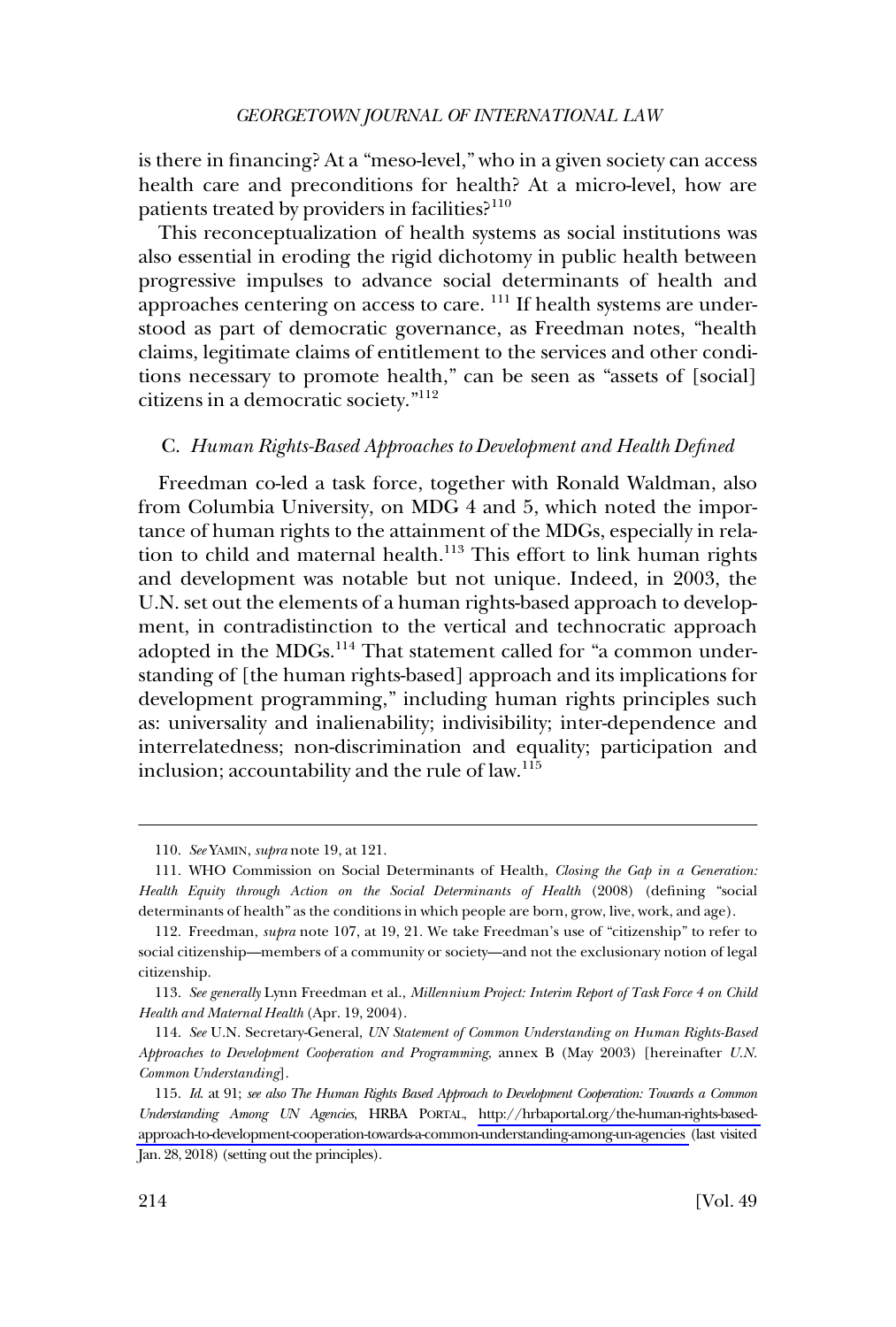<span id="page-24-0"></span>Nonetheless, the meaning of those principles was itself contested: what was required for genuine, non-tokenistic participation? What does accountability require of different actors in the health system and beyond? These questions, which are critical to answer if human rightsbased approaches are to be meaningful in health systems and people's lives continue to puzzle human rights-based approaches to this day and complicate attempts to mainstream human rights into development and public health practice.<sup>116</sup>

#### D. *Reflections on MDGs: Re-linking Human Rights and Development*

As the first decade of the MDG agenda came to a close, there was an assessment of the development paradigm that underlay the MDGs from a human rights perspective. The sense among many scholars and activists in human development and human rights was that the highly reductionist approach of the MDGs narrowed targets and dramatically restricted a transformative development agenda based on rights.117 For instance, the framing of MDG 4 (on child health) took no account of ongoing efforts to embed human rights principles in the pursuit of child survival.118 Similarly, MDG 5 sidelined the broader sexual and reproductive health and rights agenda articulated in the ICPD and instead focused on narrow, select interventions.<sup>119</sup> Not only were some priorities neglected, but also the human principles of participation, equality, democratic voice, transparency, and accountability did not count because they could not be counted.<sup>120</sup>

Yet, throughout the first decade of the MDGs, a host of new players in human rights—from service delivery organizations, such as the Cooperative for Assistance and Relief Everywhere (CARE), to major international non-governmental human rights organizations, which had traditionally focused on civil and political rights violations launched campaigns around health issues in terms of rights.<sup>121</sup> These

<sup>116.</sup> *See* Alicia Ely Yamin & Rebecca Cantor, *Between Insurrectional Discourse and Operational Guidance: Challenges and Dilemmas in Implementing Human Rights-Based Approaches to Health*, 6 J. HUM. RTS. PRAC. 451 (2014).

<sup>117.</sup> *See e.g*., Alston, *supra* note 92, at 61-62.

<sup>118.</sup> *See* Fukuda-Parr, Yamin & Greenstein, *supra* note 89, at 107, 114.

<sup>119.</sup> *See* Yamin & Boulanger, *supra* note 88.

<sup>120.</sup> *See* Fukuda-Parr, Yamin & Greenstein, *supra* note 89, at 107, 114.

*See, e.g*., *Discrimination, Inequality, and Poverty: A Human Rights Perspective*, HUMAN RIGHTS 121. WATCH (Jan. 11, 2012), [https://www.hrw.org/news/2013/01/11/discrimination-inequality-and](https://www.hrw.org/news/2013/01/11/discrimination-inequality-and-poverty-human-rights-perspective)[poverty-human-rights-perspective](https://www.hrw.org/news/2013/01/11/discrimination-inequality-and-poverty-human-rights-perspective) (recognizing the "growing body of evidence that human rightsbased approaches . . . can lead to more sustainable and inclusive development results"); AMNESTY INTERNATIONAL, BUILDING IRELAND'S FUTURE: A HUMAN RIGHTS HANDBOOK (2013), https://www.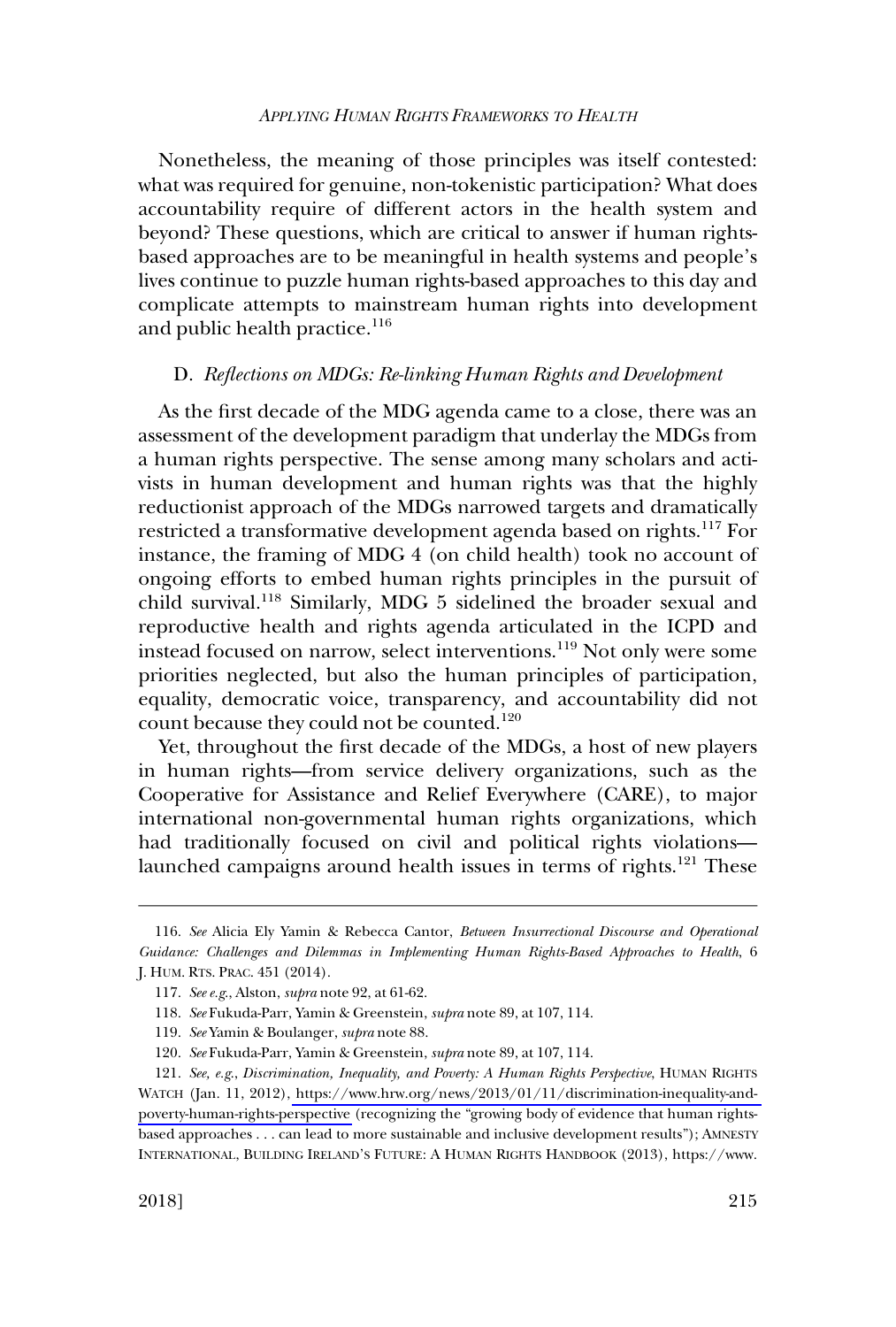<span id="page-25-0"></span>groups and others, often from the global South, developed and deployed new forms of fact-finding and documentation during this time, for example, linking budgetary expenditures with the realization of economic and social rights.122 These awareness-raising and advocacy efforts were aimed at operationalizing and "making real" the growing body of normative standards.<sup>123</sup> They focused not only on the right to health, but also on so-called "human rights-based approaches" (HRBAs) to health, which were necessarily multi-sectoral and involved the many different rights, including civil, political, economic, social, and cultural, in order to enable diverse people to live healthy and flourishing lives. $124$ 

# E. *The Quest for Indicators: Measuring "Effective Enjoyment" of Health and Other Economic and Social Rights*

The drive to operationalize human rights-based approaches to health and the right to health was spurred by the recognition that if human rights were to be meaningful in the realm of health, and economic and social rights more broadly, they needed to be translated for the fields that were charged with actually implementing these rights. In health, this was the medical and public health fields, which were particularly resistant to the forms of argument and evidence used in traditional human rights.<sup>125</sup> To some extent, this involved creating typologies that took into account questions of resources and the need to shift structures as well as produce specific outcomes.<sup>126</sup> For example, the OHCHR had developed indicators of structure (legal frameworks),

122. *See, e.g*., CELS, *supra* note 121, at 4.

[amnesty.org/en/documents/sec01/016/2009/en/](https://www.amnesty.org/en/documents/sec01/016/2009/en/) (focusing on the principles of HRBA and how they can be used); CELS ET AL., COMMENTS ON THE OHCHR RECOMMENDED PRINCIPLES AND GUIDELINES ON HUMAN RIGHTS AT INTERNATIONAL BORDERS (2013), [http://www.cels.org.ar/](http://www.cels.org.ar/common/documentos/UPDATED%20CELS%20and%20Others%20Comments%20on%20the%20Principles%20and%20Guidelines%20at%20Borders%20(1).pdf)  [common/documentos/UPDATED%20CELS%20and%20Others%20Comments%20on%20the](http://www.cels.org.ar/common/documentos/UPDATED%20CELS%20and%20Others%20Comments%20on%20the%20Principles%20and%20Guidelines%20at%20Borders%20(1).pdf)  [%20Principles%20and%20Guidelines%20at%20Borders%20\(1\).pdf](http://www.cels.org.ar/common/documentos/UPDATED%20CELS%20and%20Others%20Comments%20on%20the%20Principles%20and%20Guidelines%20at%20Borders%20(1).pdf) (adopting a human rightsbased approach to assess the content of the Principles and Guidelines) [hereinafter CELS].

<sup>123.</sup> See, e.g., DANIELA FRANCISCA DÍAZ ECHEVERRÍA, MORTALIDAD MATERNA: UNA TAREA INCONCLUSA (2006).

<sup>124.</sup> *See, e.g*., Human Rights Council, *Technical Guidance on the Application of a Human Rights-Based Approach to the Implementation of Policies and Programmes to Reduce Preventable Mortality and Morbidity*, ¶¶ 10-13, U.N. Doc. A/HRC/21/22 (July 2, 2012) [hereinafter HRC Technical Guidance 2012]. *See also U.N. Common Understanding*, *supra* note 114, at 92; *The Human Rights Based Approach to Development Cooperation: Towards a Common Understanding Among UN Agencies*, *supra* note 115 (setting out the principles).

<sup>125.</sup> See Dainius Püras, *Human Rights and the Practice of Medicine*, 38 PUB. HEALTH REV. 9 (2017).

<sup>126.</sup> *See* Christopher J. L. Murray & Julio Frenk, *Health Metrics and Evaluation: Strengthening the Science*, 371 LANCET 1191-97 (2008).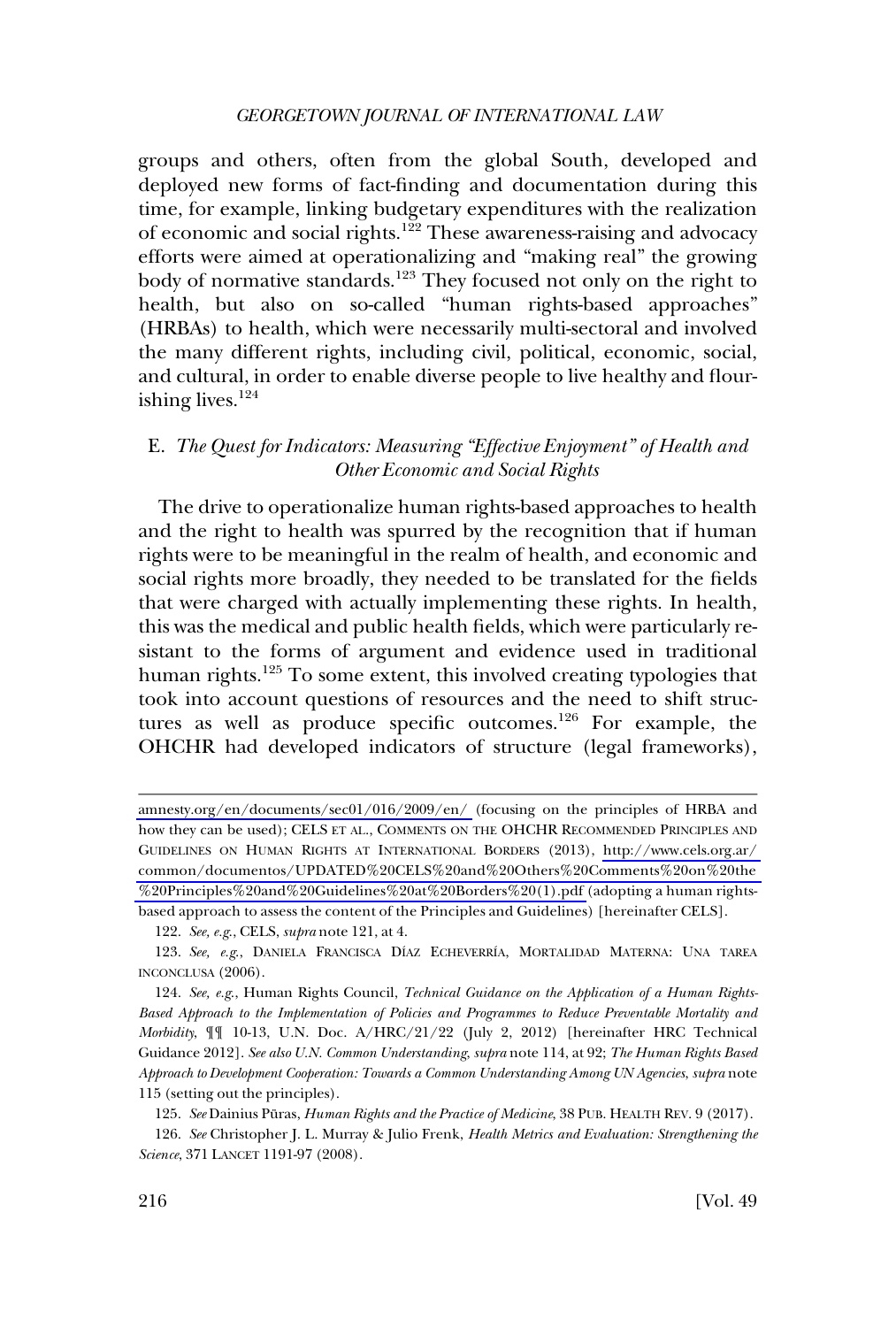process (policy efforts) and outcome (*e.g*., health indicators), which were meant to capture different dimensions of rights.<sup>127</sup> The Center for Economic and Social Rights was also actively developing a framework, which it would call OPERA, which measured Outcomes, Policy Efforts, Resources and Assessment.<sup>128</sup>

But, to some extent, measurement of "rights" required using language that public health people understood, publishing in health journals, and using existing metrics that were acceptable in the field.<sup>129</sup> In an article published in the Lancet in 2008, the first Special Rapporteur on the right to health, Paul Hunt, together with Gunilla Backman and colleagues, proposed 72 indicators designed to measure these dimensions to capture "right to health features of health systems."130 These features represented a wide range of human rights principles, including non-discrimination, participation, and accountability/monitoring, as well as legal recognition of the right to health, creation of national health plans, access to medicines, health financing, and social determinants of health.<sup>131</sup> Although the publication of these indicators and further work on indicators specifically for the right to health did not garner much traction at the time, the importance of being able to compare countries across time and context and measure progress became increasingly important in the field as efforts to bring the legal norms into public health practice proceeded.<sup>132</sup>

Moreover, indicator development was not just occurring at the international level, illustrating the recursive relationship between these epistemic models at national, regional, and supranational levels.<sup>133</sup> In the Inter-American System, a Working Group was formed to create

<sup>127.</sup> *See* U.N. Office of the High Commissioner for Human Rights, *Human Rights Indicators: A Guide to Measurement and Implementation*, U.N. Doc. HR/PUB/12/5 (2012) [hereinafter U.N. Guide to Measurement].

<sup>128.</sup> CENTER FOR ECONOMIC AND SOCIAL RIGHTS, THE OPERA FRAMEWORK (2012), http:// [archive.cesr.org/downloads/the.opera.framework.pdf.](http://archive.cesr.org/downloads/the.opera.framework.pdf) Alicia Ely Yamin was Vice-Chair and then Chair of the Board of Directors of the Center for Economic and Social Rights and involved in the decision to advance this indicator framework.

<sup>129.</sup> *See* Murray & Frenk, *supra* note 126, at 1191-97.

<sup>130.</sup> Gunilla Backman et al., *Health Systems and the Right to Health: An Assessment of 194 Countries*, 372 LANCET 2047, 2050-53 (2008).

<sup>131.</sup> *Id*.

<sup>132.</sup> *See* Rosga & Satterthwaite, *supra* note 83, at 270; *see also* LAWRENCE O. GOSTIN & LINDSAY F. WILEY, PUBLIC HEALTH LAW: POWER, DUTY, RESTRAINT 60 (3d ed. 2016) (highlighting the relevance of indicators and measurement in demonstrating an intervention's effectiveness).

<sup>133.</sup> *See, e.g*., ORGANIZATION OF AMERICAN STATES WORKING GROUP OF THE PROTOCOL OF SAN SALVADOR, PROGRESS INDICATORS FOR MEASURING RIGHTS UNDER THE PROTOCOL OF SAN SALVADOR, OEA/Ser.D/XXVI.11 (2d ed. 2015).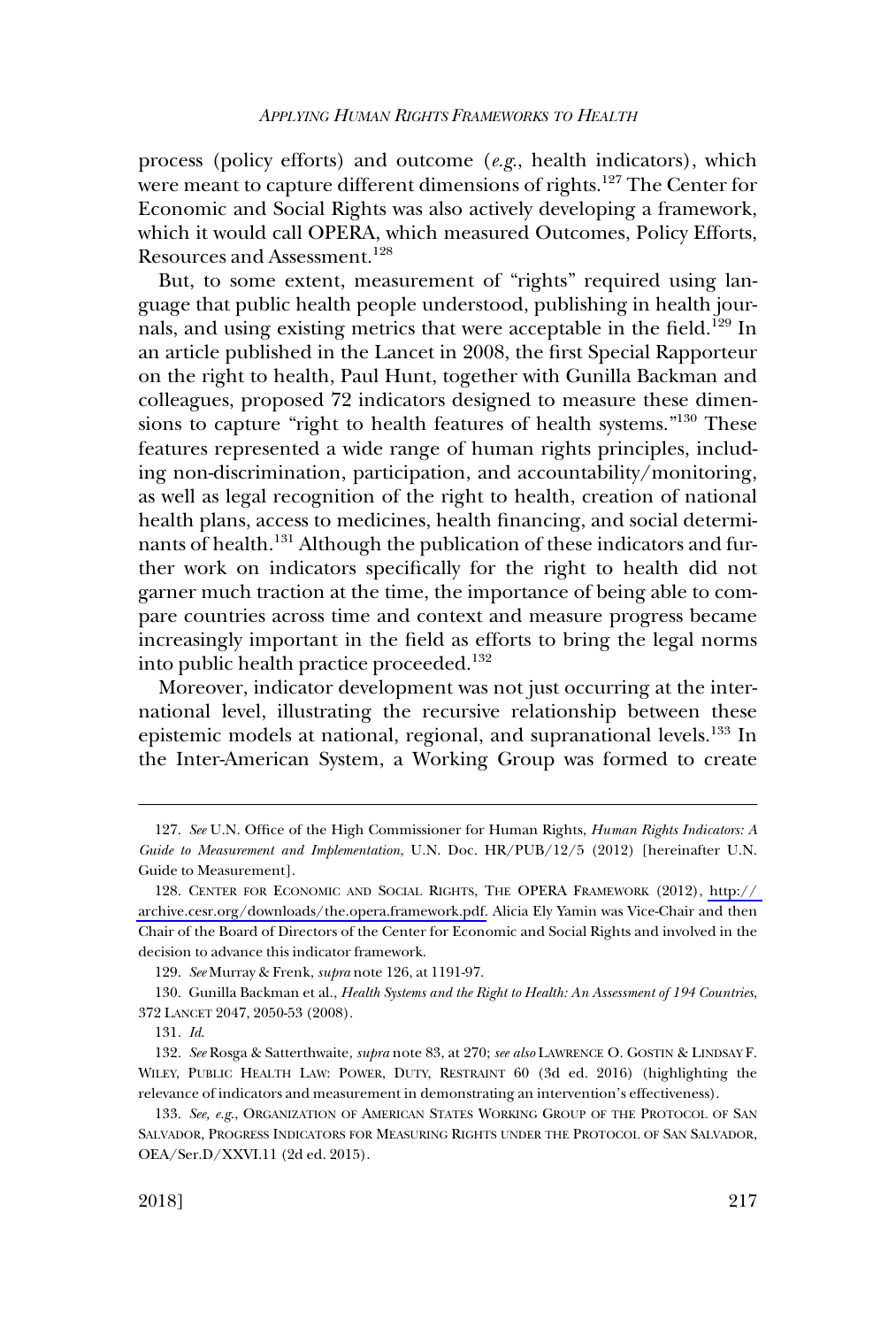indicators to measure achievement of economic and social rights under the Protocol of San Salvador, including the right to health.<sup>134</sup> The gap between often promising laws and policies, on the one hand, and dismally unequal outcomes in the region made the effort to measure policy effort (budgets) and outcomes particularly important.

At the national level, in a landmark decision in 2004,<sup>135</sup> the Constitutional Court of Colombia instructed the government to provide details about the rights of internally displaced persons (IDP) as well as the policies that affected them. The Court ruled that the Government had failed to provide sufficient resources and develop the institutional capacity needed to minimally uphold IDP rights and had created an "unconstitutional state of affairs."136 Following the ruling, the Government of Colombia established an evaluation apparatus, as well as specific indicators of "effective enjoyment" of internally displaced persons' health rights, among others.<sup>137</sup>

Similarly, in 2006, in the *Matanza-Riachuelo River Basin* case, a case seeking decontamination of the Riachuelo River, which was affecting people's health and well-being, the Argentine Supreme Court chose not to mandate a black-letter rule, but rather urged other branches of government to seek a structural solution to a complex policy problem.<sup>138</sup> In order to promote implementation and effective enjoyment of the rights affected, the Argentine Supreme Court designated the ACUMAR (Authority of the Matanza-Riachuelo River Basin) to oversee the Plan of Action for the Matanza-Riachuelo Basin.<sup>139</sup> The Court further instituted deadlines and reporting policies and imposed fines for lack of compliance.<sup>140</sup>

Both the Colombian IDPs case and the *Matanza-Riachuelo* case signaled a new understanding of the role of courts in catalyzing political

<sup>134.</sup> Organization of American States, *Protocol of San Salvador: Composition and Functioning of the Working Group to Examine the Periodic Reports of the States Parties*, AG/RES. 2582 (XL-O/10) (June 8, 2010).

<sup>135.</sup> Corte Constitucional [C.C.] [Constitutional Court], enero 22, 2004, Sentencia T-025/04, <http://www.corteconstitucional.gov.co/relatoria/2004/t-025-04.htm>(Colom.).

<sup>136.</sup> *Id*. at 80-87. Justice Manuel Jose´ Cepeda, who authored the opinion, in attempting to erode formalism in judicial opinions—where rights written into laws and policies eluded people in practice—created the innovation of calling for the development of *goce efectivo* indicators (indicators of effective enjoyment).

<sup>137.</sup> *See generally* U.N. Guide to Measurement, *supra* note 127, at 15.

<sup>138.</sup> Corte Suprema de Justicia de la Nación [CSJN] [National Supreme Court of Justice], 07/ 08/2008, "Mendoza Beatriz Silvia y Otros c. Estado Nacional y Otros / Daños y Perjuicios,"  $\mathbb {T}$  20.V, Fallos (2008-331-1622) (Arg.).

<sup>139.</sup> *Id*.

<sup>140.</sup> *Id*.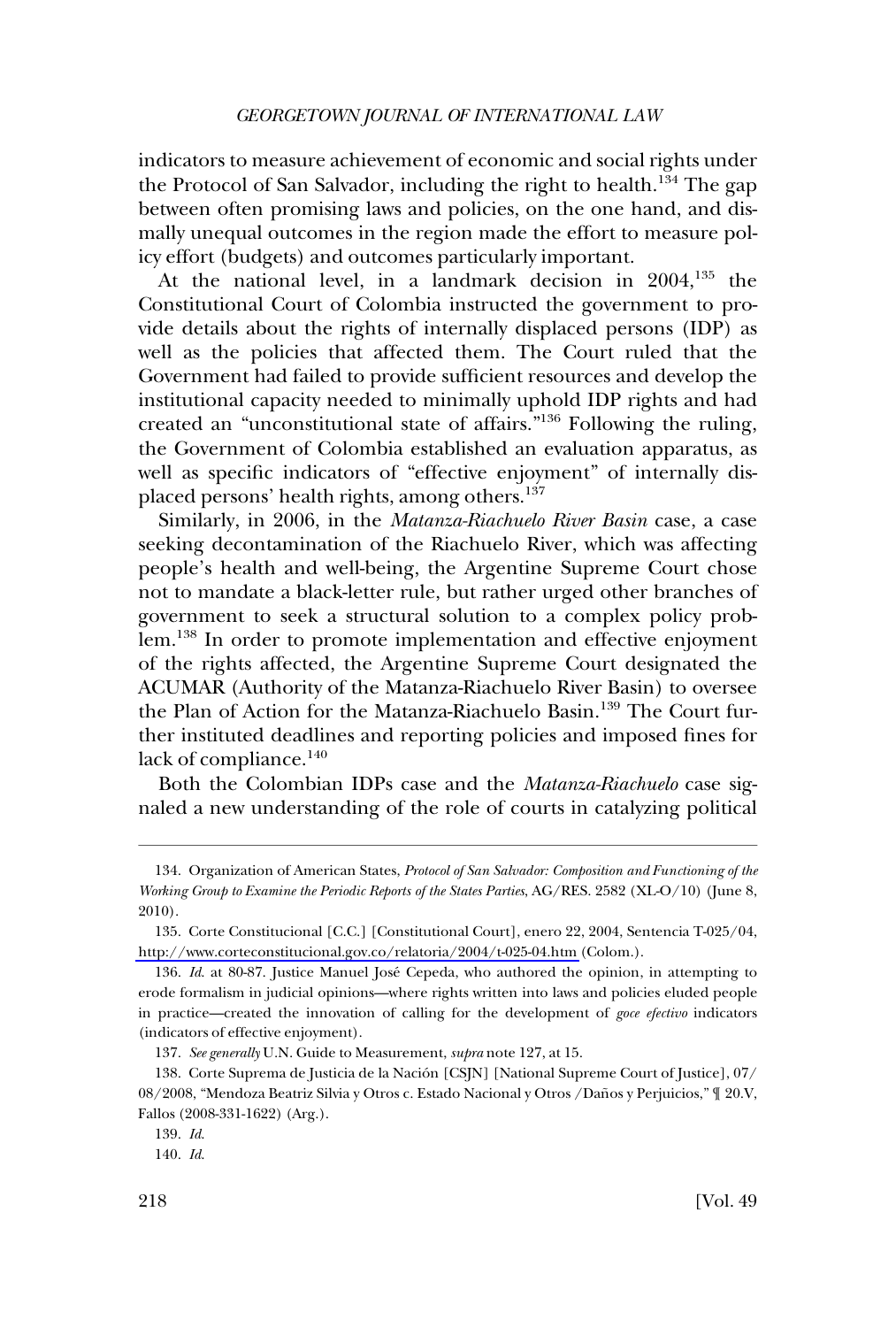<span id="page-28-0"></span>action through remedies, thereby arguably preserving judicial legitimacy and enhancing democratic deliberation.<sup>141</sup> More generally, this decade reflected growing experimentation with metrics and indicators for measuring health rights, triggered both by the recognized need to move beyond statements of norms in human rights, and the use of quantified metrics in the health and development fields.

## F. *Using Treaty Law to Contain Global Health Threats*

At the same time, as measures of state progress were proceeding, so too were efforts to address health threats. It was not until 1998 that the World Health Organization (WHO) seriously embarked on the making of a framework convention for tobacco control.142 Driven largely by the newly elected WHO Director-General Dr. Gro Harlem Brundtland, tobacco control became a priority, and the Tobacco Free Initiative was established.143 In that year, litigation brought by the Association of Attorneys General in the United States against the tobacco industry resulted in a Master Settlement Agreement, which made previously confidential industry documents containing evidence of the industry's long history of deceit publicly available.<sup>144</sup> These documents heightened the sense of urgency for a comprehensive global response to the tobacco epidemic, which in turn prompted a trajectory of deliberation, negotiations, and a fight that pitted the industry's interests against public health and the right to health.<sup>145</sup>

In 2003, the World Health Assembly unanimously adopted the WHO Framework Convention on Tobacco Control,<sup>146</sup> the first global public health treaty, which entered into force in  $2005$ .<sup>147</sup> Although the MDGs

<sup>141.</sup> *See* Roberto Gargarella, *Dialogic Justice in the Enforcement of Social Rights: Some Initial Arguments*, *in* LITIGATING HEALTH RIGHTS: CAN COURTS BRING MORE JUSTICE TO HEALTH? 232, 232- 45 (Alicia E. Yamin & Siri Gloppen eds., 2011). *See also* MARK TUSHNET, WEAK COURTS, STRONG RIGHTS: JUDICIAL REVIEW AND SOCIAL WELFARE RIGHTS IN COMPARATIVE CONSTITUTIONAL LAW (2008).

<sup>142.</sup> Mackay, *supra* note 59, at 551; *see also* Roemer, Taylor & Larivière, *supra* note 59.

<sup>143.</sup> WORLD HEALTH ORG., HISTORY OF THE WORLD HEALTH ORGANIZATION FRAMEWORK CONVENTION ON TOBACCO CONTROL 5 (2009).

<sup>144.</sup> National Association of Attorneys General, *Master Settlement Agreement* (Nov. 1998), <http://www.naag.org/assets/redesign/files/msa-tobacco/MSA.pdf>.

<sup>145.</sup> *See* Walter J. Jones & Gerard A. Silvestri, *The Master Settlement Agreement and Its Impact on Tobacco Use 10 Years Later*, 137 CHEST 692, 692-700 (2010).

<sup>146.</sup> World Health Org. [WHO] Res. WHA 56.1, WHO Framework Convention on Tobacco Control, U.N. Doc. WHA56/2003/REC/1 (May 19-28, 2003).

World Health Organization, *Global Tobacco Treaty Enters into Force with 57 Countries Already*  147. *Committed*, WHO MEDIA CENTRE (Feb. 24, 2005), [http://www.who.int/mediacentre/news/](http://www.who.int/mediacentre/news/releases/2005/pr09/en/)  [releases/2005/pr09/en/.](http://www.who.int/mediacentre/news/releases/2005/pr09/en/)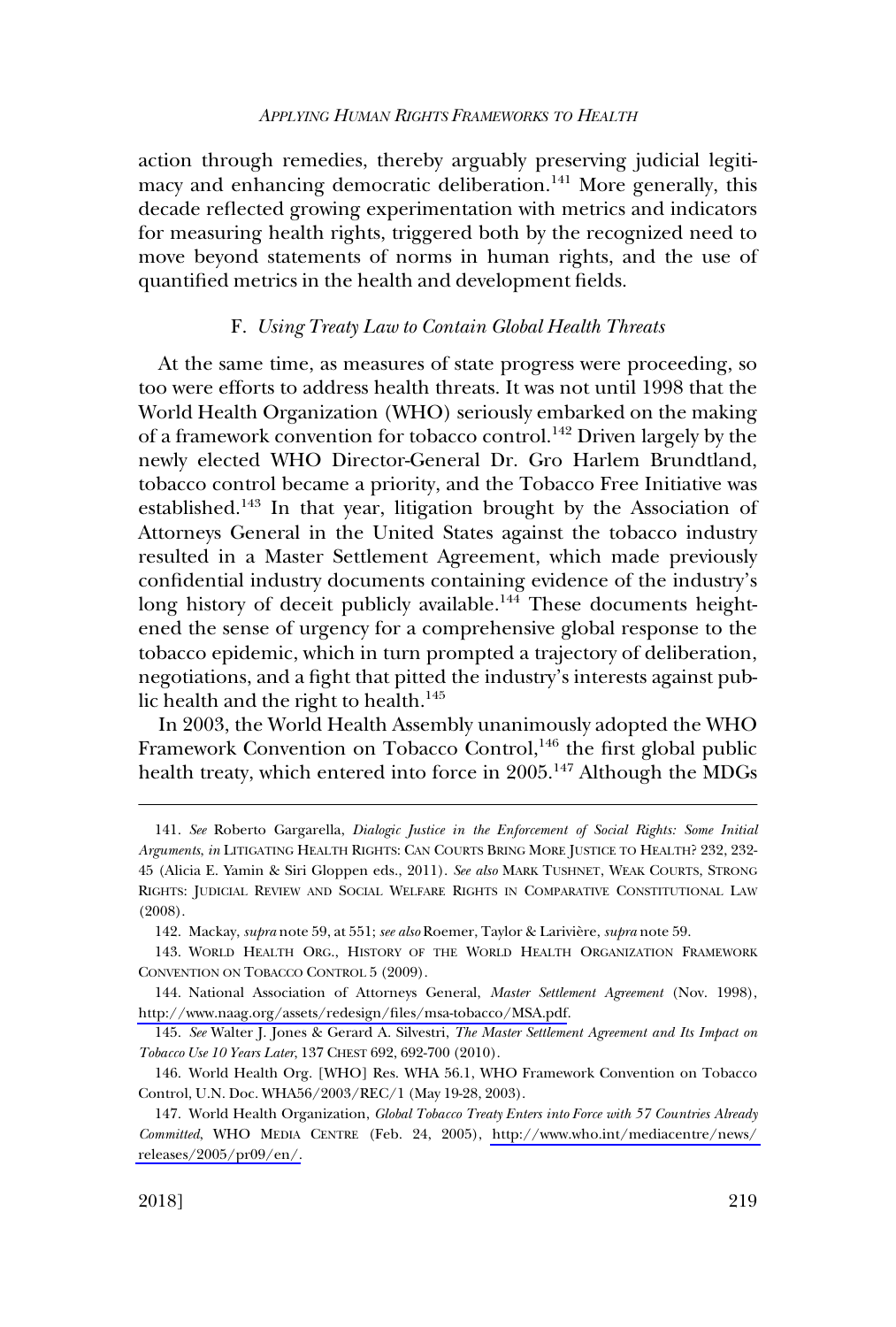<span id="page-29-0"></span>did not include an explicit target for reducing tobacco use, it was later recognized that the prevalence of tobacco users is higher among poorer fractions of the population, thus linking the problems arising from tobacco consumption with the development arena.<sup>148</sup> Indeed, the Economic and Social Council in a resolution adopted in July 2004 recognized "the adverse impact of tobacco consumption on public health, as well as its social, economic and environmental consequences, including for efforts towards poverty alleviation."149 But it would not be until the next decade that human rights would be explicitly invoked in the enforcement of provisions of the treaty.

# G. *Health Rights as Real Rights: the Role of Legal Enforcement*

These efforts at normative standard-setting, coupled with policy measurement and monitoring, coincided with growing judicial enforcement of health rights in general, especially in middle-income countries.150 The emergence of health rights litigation globally coincided generally with the advent of effective anti-retroviral medications, which created that "Lazarus effect."151 Some of the most well-known cases are from South Africa, where a string of cases relating to HIV/AIDS—from the *Hazel Tau* case<sup>152</sup> to *PMA and Another: In re Ex Parte President of the Republic of South Africa and Others*153 to the *Treatment Action Campaign* 

*Hazel Tau v. GlaxoSmithKline SA (Pty) Ltd*. (Competition Commission) (S. Afr.) 152. (concerning the excessive pricing of patented ARV medicines in South Africa, which affected individuals infected with HIV/AIDS). The Commission found that the defendants had abused their dominant positions in ARV market, thus charging excessive prices and engaging in exclusionary behavior. *Id*. ¶ 56. Before referral and prosecution, the defendants negotiated a settlement with the Commission in 2003, in which they agreed to grant licenses to generic manufacturers, permit the licensees to export the relevant ARV medicines to sub-Saharan African countries, permit the importation of ARV medicines for distribution in South Africa only, and not require royalties in excess of five percent of the net sales of the relevant ARVs. *See CPTech's 2003 Reports for the RSA Competition Commission, in Hazel Tau et al.v GSK, Boehringer, et al*., KNOWLEDGE ECOLOGY INTERNATIONAL, <https://www.keionline.org/competition/2003-hazel-tau-tac>(last visited Jan. 27, 2018).

153. *Pharmaceutical Manufacturers Association of South Africa and Another: In re Ex Parte President of the Republic of South Africa and Others* 2000 (2) SA 674 (CC) (S. Afr.) (concerning PMA's attempt to

<sup>148.</sup> Joy de Beyer, Chris Lovelace & Ayda Yürekli, *Poverty and Tobacco*, 10 TOBACCO CONTROL 210, 210-11 (2001).

<sup>149.</sup> Economic and Social Council Res. E/2004/62, Tobacco Control (July 23, 2004).

<sup>150.</sup> *See* COURTING SOCIAL JUSTICE: JUDICIAL ENFORCEMENT OF SOCIAL AND ECONOMIC RIGHTS IN THE DEVELOPING WORLD 309-14 (Varun Gauri & Daniel Brinks eds., 2008). *See also* LITIGATING HEALTH RIGHTS: CAN COURTS BRING MORE JUSTICE TO HEALTH?, *supra* note 141, at 52, 76, 138.

<sup>151.</sup> Garcia Alvarez v. Caja Costarricense de Seguro Social, Judgment 5394, Exp. 5778-V-97 No. 5394-97 (1997) (Costa Rica). In this case, the Sala IV of the Costa Rican Supreme Court reversed itself and granted ARVs as part of the right to health, understood as part of the right to life.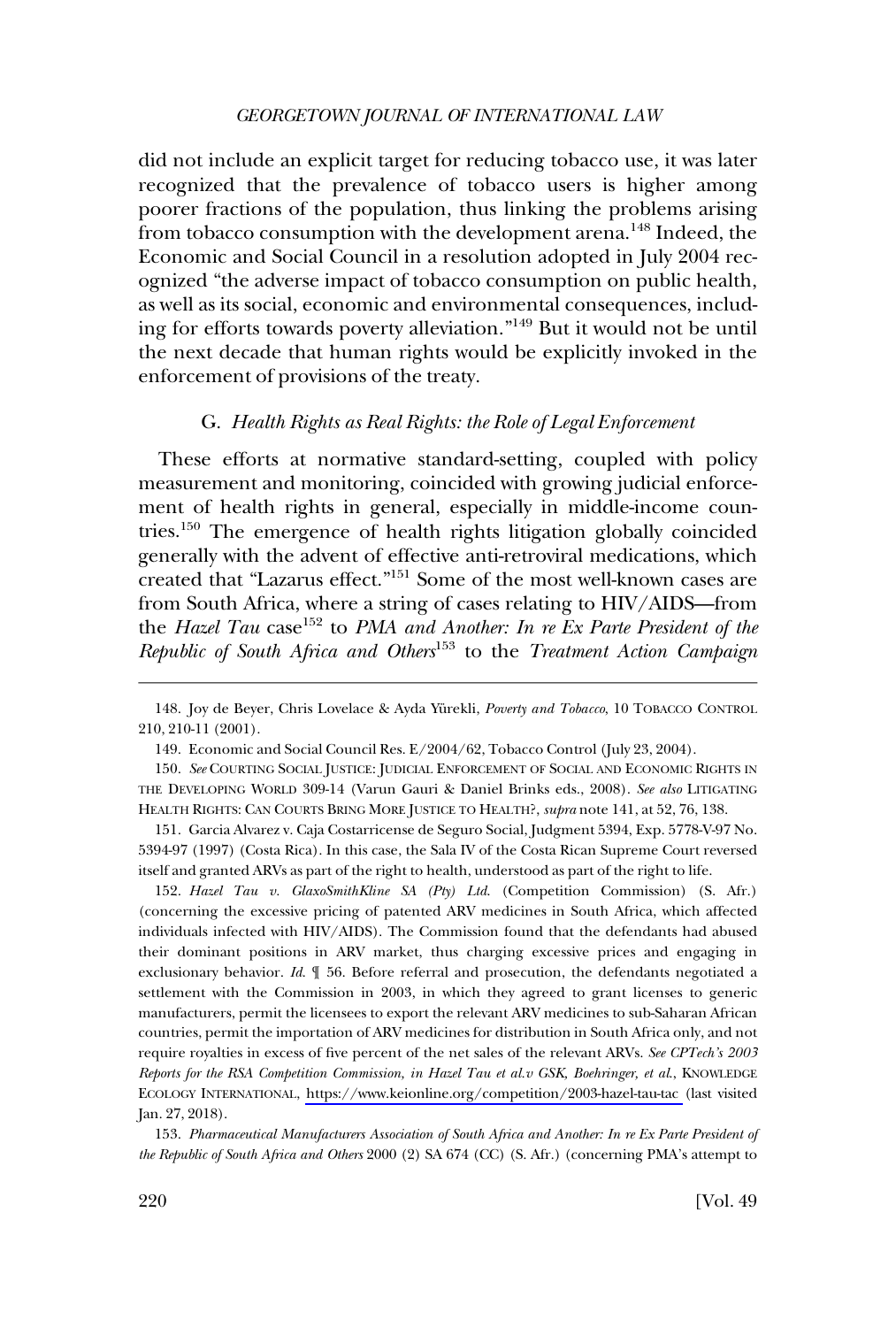case<sup>154</sup>—demonstrated how social movements, which framed demands for ART in terms of rights, coupled with favorable legal opportunity structures, contributed to the recognition and enforcement of legal claims. But South Africa is far from the only context in which judicial enforcement transformed the issue from one of government largesse into one of claimable rights.155

Indeed, a wave of new or reformed constitutions in Latin America and/or newly created constitutional courts or chambers (Brazil,  $1988$ ;<sup>156</sup>) Costa Rica, 1989;<sup>157</sup> Colombia, 1991;<sup>158</sup> Argentina, 1994<sup>159</sup>) included robust enumerations of social rights and structural modifications that permitted easier access to courts. Social constitutionalism in Latin America and beyond (including South Africa) embedded new understandings of the state that went beyond the traditional liberal state of the nineteenth century.<sup>160</sup> Rights were no longer understood merely as shields from government interference; rather, across these countries, the social contract was understood to include leveling of the background conditions that perpetuated inequalities and deprivation.<sup>161</sup> Structural

stop the Medicines and Related Substances Control Amendment Act, which allowed for the substitution of brand-name medicines with generic medicines once a patent had expired, the importation of generic medications and a transparent pricing mechanism). To be effective, the Act required a comprehensive regulatory infrastructure, which was not in place according to the plaintiffs and as a result could highly damage the public in that control over dangerous medicines would be lost before the new infrastructure was in place. *Id*. ¶ 65.

<sup>154.</sup> *Minister of Health v. Treatment Action Campaign* 2002 (5) SA 703 (S. Afr.) (concerning restrictions on the provision of antiretroviral drugs to HIV positive pregnant women).

<sup>155.</sup> See, e.g., Corte Suprema de Justicia de la Nación [CSJN] [National Supreme Court of Justice], 24/10/2000, "Campodónico de Beviacqua, A.C. c. Ministerio de Salud y Acción Social," Fallos (2000-323-3229) (Arg.); Corte Suprema de Justicia de la Nación [CSJN] [National Supreme Court of Justice], 1/6/2000, "Asociación Benghalensis y Otros c. Ministerio de Salud y Acción Social – Estado Nacional," Fallos (2000-323-1339) (Arg.); Corte Constitucional [C.C.] [Constitutional Court], junio 7, 1995, Sentencia T-499/95 (Colom.); Corte Suprema de Costa Rica [Supreme Court], Resolution 280-92 (1992); Corte Suprema de Costa Rica [Supreme Court], Resolution 5934-97 (1997); Sahara House v. Union of India, Delhi HC, W.P. (C) No. 535 of 1998 (India); Sankalp Rehabilitation Trust v. Union of India, SC, W.P. (C) No. 512 of 1999 (India); Voluntary Health Association of Punjab v. Union of India, W.P. (C) No. 311 of 2003 (India); Common Cause v. Union of India, W.P. (C) No. 61 of 2003 (India).

<sup>156.</sup> CONSTITUIÇÃO FEDERAL [C.F.] [CONSTITUTION] (Braz.).

<sup>157.</sup> CONSTITUCIÓN POLÍTICA DE COSTA RICA [C.P.] (Costa Rica).

<sup>158.</sup> CONSTITUCIÓN POLÍTICA DE COLOMBIA [C.P.] (Colom.).

<sup>159.</sup> CONSTITUCIÓN NACIONAL [CONST. NAC.] (Arg.).

<sup>160.</sup> *See* Roberto Gargarella, *Latin American Constitutionalism: Social Rights and the "Engine Room" of the Constitution*, 4 NOTRE DAME J. INT'L & COMP. L. 9, 9-18 (2014).

<sup>161.</sup> See id; see also RODRIGO UPRIMNY, CÉSAR A. RODRÍGUEZ GARAVITO & MAURICIO GARCÍA VILLEGAS, ¿JUSTICIA PARA TODOS?: SISTEMA JUDICIAL, DERECHOS SOCIALES Y DEMOCRACIA EN COLOMBIA (2006).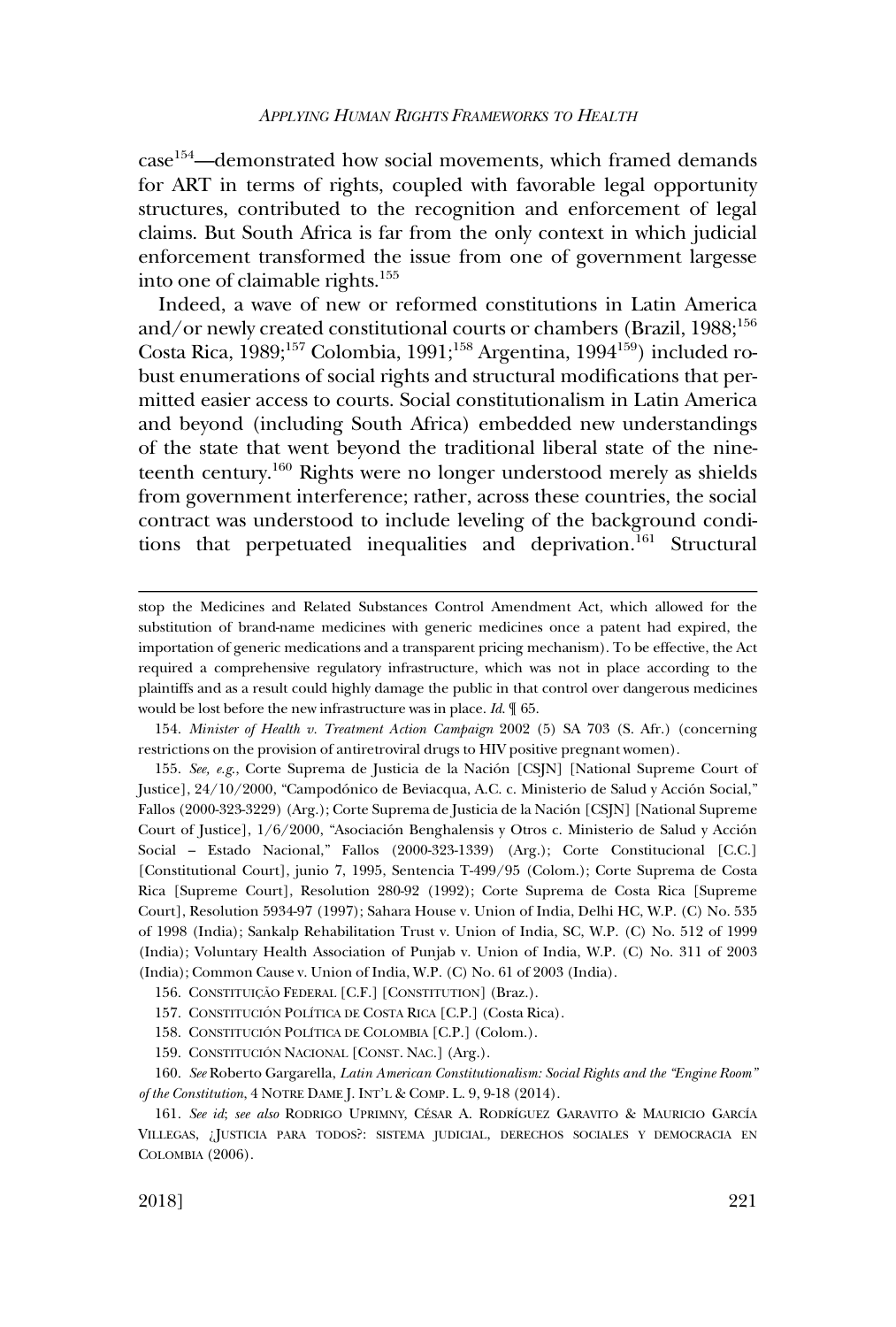modifications, including perhaps most importantly the introduction of protection writs (*amparos, tutelas*), allowed individuals to claim fundamental rights, creating a new relationship between rights holders and duty bearers.162 This represented a dramatic shift that helped to belie the claim that economic and social rights and health rights more specifically should be construed as "programmatic aspirations" and not legally enforceable rights.163

In Latin America more than any other region, the combination of extremely easy access to courts to resolve health claims (through protection writ mechanisms), paired with the perception of legislatures and executive branches as corrupt, ineffectual, and politicized, led people to seek legal enforcement of ART and later a broad spectrum of health entitlements.<sup>164</sup> Increasingly, however, health and related rights are being enforced by courts around the world, including in even very low-income countries such as Uganda.<sup>165</sup>

Judicialization, however, has not been free of critiques. Indeed, some evidence suggests that individualized litigation (in legal and health systems in which positive judgments do not lead to systemic changes) may not produce pro-poor reforms and, in the worst of cases, may exacerbate underlying inequities.<sup>166</sup> For example, the initial HIV/AIDS litigation tended to directly challenge the power of pharmaceuticals to set prices and claimed access to medications *as a right* which implied access through generics, parallel importation, compulsory licensing, and the like.<sup>167</sup> On the other hand, subsequent litigation has sometimes pursued very expensive on-patent pharmaceuticals.<sup>168</sup> Moreover, it became increasingly evident from numerous scholarly studies that the exponential surge in litigation for all kinds of treatments and conditions required systemic approaches that addressed equity across the health

<sup>162.</sup> *See* Gargarella, *supra* note 141, at 242-43.

<sup>163.</sup> *See* STEINER, ALSTON & GOODMAN, *supra* note 10, at 245-47.

<sup>164.</sup> *See* VICTOR ABRAMOVICH & CHRISTIAN COURTIS, LOS DERECHOS SOCIALES COMO DERECHOS EXIGIBLES 129-68 (2004). *See generally* THE LATIN AMERICAN CASEBOOK: COURTS, CONSTITUTIONS, AND RIGHTS (Juan F. Gonzalez-Bertomeu & Roberto Gargarella eds., 2016).

<sup>165.</sup> *See, e.g*., Ctr. for Health, Human Rights & Dev. v. Attorney Gen. (S.C. Uganda) (Oct. 30, 2015).

<sup>166.</sup> *See* Octavio Luiz Motta Ferraz, *The Right to Health in the Courts of Brazil: Worsening Health Inequities?*, 11 HEALTH & HUM. RTS. 33, 33 (2009); *cf*. Joa˜o Biehl, Mariana P. Socal & Joseph J. Amon, *The Judicialization of Health and the Quest for State Accountability: Evidence from 1,262 Lawsuits for Access to Medicines in Southern Brazil*, 18 HEALTH & HUM. RTS. 209, 209-19 (2016).

<sup>167.</sup> See RODRIGO UPRIMNY & JUANITA DURÁN, EQUIDAD Y PROTECCIÓN JUDICIAL DEL DERECHO A LA SALUD EN COLOMBIA 50-52 (2014).

<sup>168.</sup> *Id*.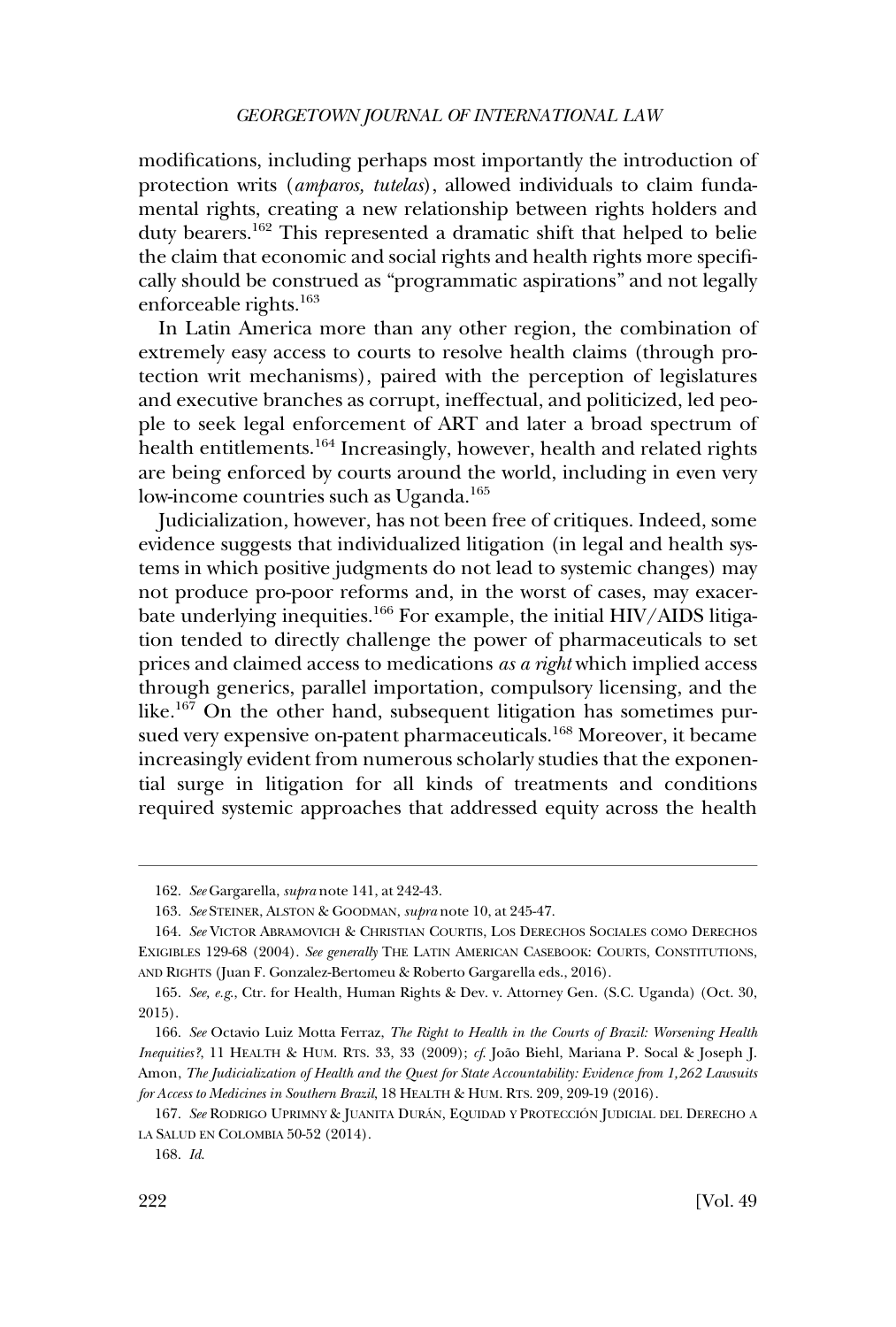system as a broader social institution, rather than the addition of certain medications to a formulary.<sup>169</sup>

In this regard, the Colombian Constitutional Court has been a pioneer. In 2008, it issued the most sweeping judgment regarding health rights in the world, calling for reform of the health system based on the right to health.<sup>170</sup> In 2015, Colombia adopted a new Statutory Framework Law on Health based explicitly on the state's obligation to respect, protect, and fulfill the right to health.<sup>171</sup> As in the earlier internally displaced persons ruling, the Colombian Court adopted a "dialogical," as opposed to a command-and-control, approach to remedies, which sought to catalyze coordinated action by the political branches of government, rather than set out black-letter rulings or displacing political authority.<sup>172</sup> As noted above, regarding the case of *Matanza-Riachuelo* in Argentina, other courts have followed similar approaches regarding health.<sup>173</sup> By the end of the decade, and increasingly in recent years as the SDGs laid out Universal Health Coverage as a Goal, the question was no longer whether judicial enforcement of health rights was possible, but under what circumstances courts could best promote health equity and broader aspects of justice in health.<sup>174</sup>

<sup>169.</sup> *See* Alicia Ely Yamin & Fiona Lander, *Implementing a Circle of Accountability: A Framework for Judiciaries in Enforcing Health-Related Rights*, 14 J. HUM. RTS. 312 (2015); *see also* THE RIGHT TO HEALTH AT THE PUBLIC/PRIVATE DIVIDE: A GLOBAL COMPARATIVE STUDY (Colleen M. Flood & Aeyal Gross eds., 2014); Alicia Ely Yamin, *Power, Suffering, and Courts: Reflections on Promoting Health Rights through Judicialization*, *in* LITIGATING HEALTH RIGHTS: CAN COURTS BRING MORE JUSTICE TO HEALTH?, *supra* note 141, at 333, 333-72.

<sup>170.</sup> Corte Constitucional [C.C.] [Constitutional Court], julio 31, 2008, Sentencia T-760/ 08, [https://www.escr-net.org/sites/default/files/Sentencia\\_CC\\_SALUD\\_T-760\\_2008\\_0.pdf](https://www.escr-net.org/sites/default/files/Sentencia_CC_SALUD_T-760_2008_0.pdf)  (Colom.).

<sup>171.</sup> L. 1751, febrero 16, 2015, DIARIO OFICIAL [D.O.] 49427 (Colom.) (regulating the right to health).

<sup>172.</sup>  Corte Constitucional [C.C.] [Constitutional Court], julio 31, 2008, Sentencia T-760/ 08, [https://www.escr-net.org/sites/default/files/Sentencia\\_CC\\_SALUD\\_T-760\\_2008\\_0.pdf](https://www.escr-net.org/sites/default/files/Sentencia_CC_SALUD_T-760_2008_0.pdf)  (Colom.).

<sup>173.</sup>  *See* Gargarella, *supra* note 141, at 242-43. *See generally* TUSHNET, *supra* note 141; Alicia E. Yamin, *The Right to Health: The Challenges of Constructing Fair Limits, in OXFORD HANDBOOK OF* COMPARATIVE CONSTITUTIONAL LAW IN LATIN AMERICA (Conrado Hubner Mendez & Roberto Gargarella eds., forthcoming 2018); Ctr. for Law and Soc. Transformation, *Can Litigation Clean Rivers? Assessing the Policy Impact of 'the Mendoza Case' in Argentina*, CMI BRIEF (May 2012), [https://](https://www.cmi.no/publications/4467-can-litigation-clean-rivers)  [www.cmi.no/publications/4467-can-litigation-clean-rivers.](https://www.cmi.no/publications/4467-can-litigation-clean-rivers)

<sup>174.</sup> *See* Benedict Rumbold et al., *Universal Health Coverage, Priority-Setting, and the Human Right to Health*, 390 LANCET 712, 712-14 (2017); *see also* Alicia Ely Yamin, *Taking the Right to Health Seriously: Implications for Health Systems, Courts and Achieving Universal Health Coverage*, 39 HUM. RTS. Q. 341 (2017); G.A. Res. 70/1, Transforming Our World: The 2030 Agenda for Sustainable Development, at 16 (Sept. 25, 2015) [hereinafter Sustainable Development Goals] (Target 3.8).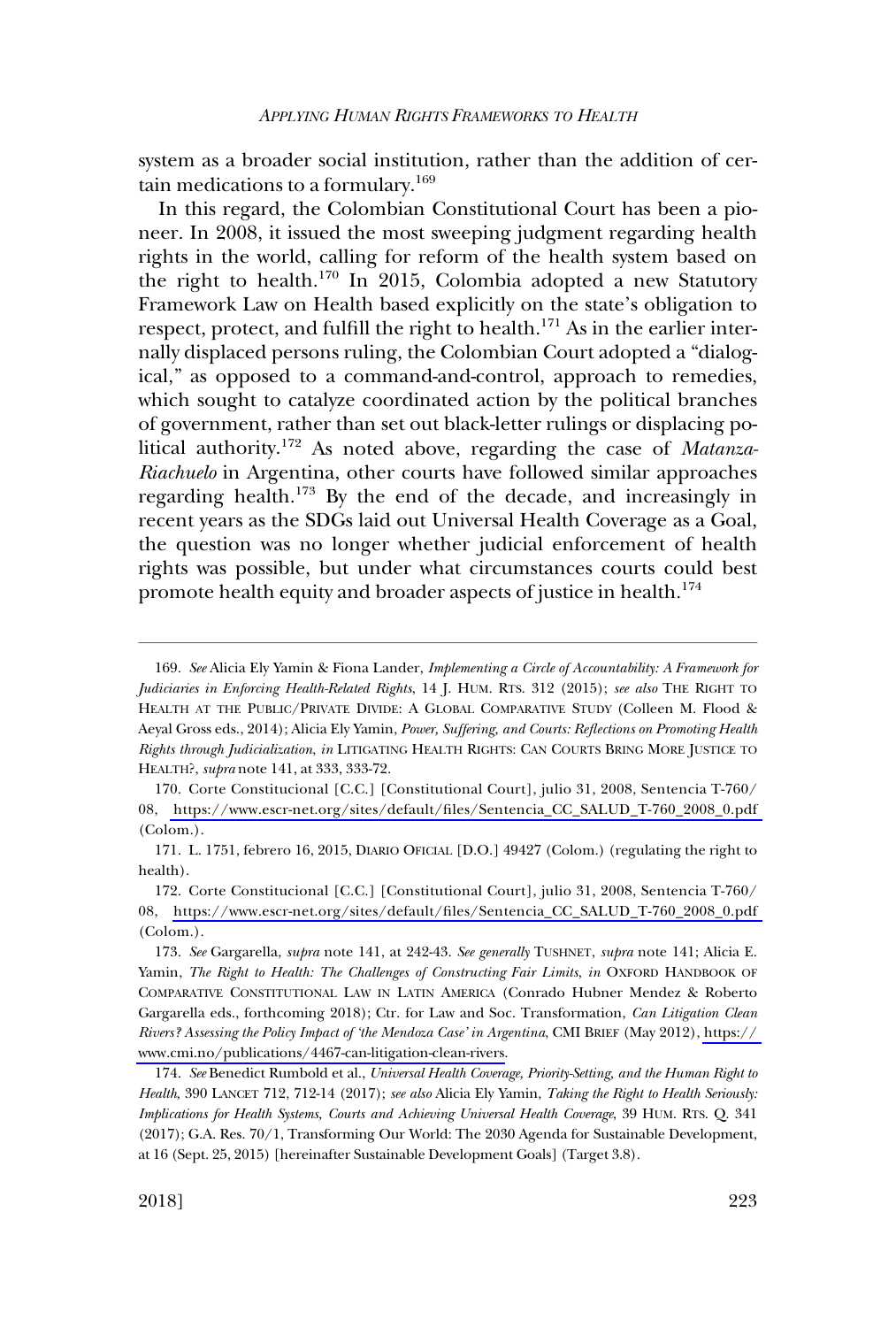# H. *Fragmentation of Norms at the International Level*

<span id="page-33-0"></span>At the same time, supranational institutions at regional and global levels were ever more engaged in proliferating norms and standards for countries to follow in relation to health, including sexual and reproductive health.175 Many of these were not entirely consistent as the number of procedures and institutions addressing some aspects of the same issues exponentially grew.<sup>176</sup> That is, special rapporteurs and independent experts were not always aligned with resolutions from the Human Rights Council or with the conclusions of different Treaty-Monitoring Bodies when it came to interpreting specific treaties.<sup>177</sup> So-called "vernacularization" of rights at the domestic level—which advocates had counted on to, among other things, "bring sexual and reproductive rights home"—as well as other path-breaking interpretations regarding disability and gender began to show weaknesses in this decade, and some scholars raised critical voices.<sup>178</sup> But the full effects of the gap on social legitimacy and especially backlash due to conservative forces trying to undermine the legitimacy of international law and institutions would only be felt in the next decade.

# III. 2010-2017: OPERATIONALIZATION OF HUMAN RIGHTS-BASED APPROACHES AMIDST GLOBAL SHIFTS

The last period under review has been one of reassessment and reaccommodation. Normative developments have continued apace, expanding into areas previously not construed in terms of rights, but rapid normative creation has been sometimes untethered from social legitimacy, including in more controversial domains of sexual and reproductive health. The idea of universal human rights has become

<sup>175.</sup> *See generally* David W. Kennedy, *The International Human Rights Regime: Still Part of the Problem?*, 15 HARV. HUM. RTS. J. 101 (2002).

<sup>176.</sup> *See* LAWRENCE O. GOSTIN, GLOBAL HEALTH LAW 64, 251-57 (2014). *See generally* Mindy J. Roseman & Alice M. Miller, *Normalizing Sex and Its Discontents: Establishing Sexual Rights in International Law*, 34 HARV. J. L. & GENDER 313 (2011); Philip Alston, *Conjuring up New Human Rights: A Proposal for Quality Control*, 78 AM. J. INT'L L. 607 (1984).

<sup>177.</sup> *See, e.g*., Human Rights Council, *Rights of the Child: Protection of the Rights of the Child in the Implementation of the 2030 Agenda for Sustainable Development*, U.N. Doc. A/HRC/34/L.25 (Mar. 21, 2017); *cf*. Committee on the Rights of the Child, General Comment No. 20: On the Implementation of the Child During Adolescence, U.N. Doc. CRC/C/GC/20 (Dec. 6, 2016).

<sup>178.</sup> *See* MARGARET E. KECK & KATHRYN SIKKINK, ACTIVISTS BEYOND BORDERS: ADVOCACY NETWORKS IN INTERNATIONAL POLITICS (1998); THE POWER OF HUMAN RIGHTS: INTERNATIONAL NORMS AND DOMESTIC CHANGE (Thomas Risse, Stephen C. Ropp & Kathryn Sikkink eds., 1999); *see also* Peggy Levitt & Sally Engle Merry, *The Vernacularization of Women's Human Rights*, *in* HUMAN RIGHTS FUTURES (Leslie Vinjamuri, Jack Snyder & Stephen Hopgood eds., 2016).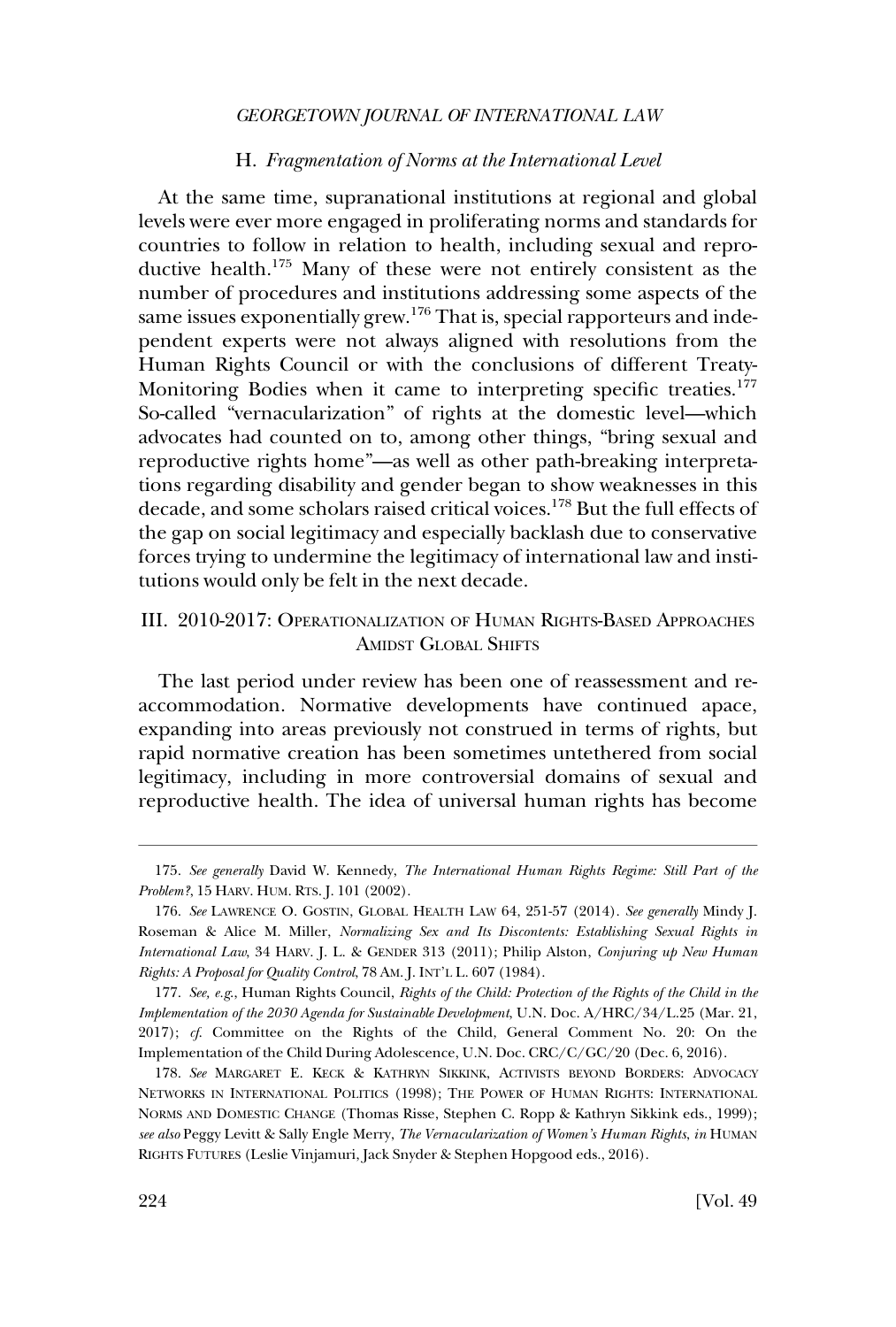<span id="page-34-0"></span>inverted in some forums to mean the rights that states can universally agree upon—undermining the very legitimacy of a supranational aspirational set of standards.<sup>179</sup> Further, the lasting effects of the  $2008$ global economic crisis, together with neoliberal political economies, have led to questions over whether the quest for economic, social, and cultural rights, including health rights, is genuinely subversive of power structures that leave vast sectors of humanity in drudgery and misery. Finally, the rapid ascendance of conservative populist nationalism, which coincided with the beginning of the Sustainable Development Era, is cause for profound self-reflection in the human rights community writ large.<sup>180</sup>

#### A. *Tobacco Control Becomes a Human Rights Issue*

By the end of the first decade of the millennium, major tobacco companies began to challenge national health policies in an effort to protect the industry's interests. In 2010, one of the largest transnational tobacco companies, Philip Morris International, launched an arbitration under the 1998 Switzerland-Uruguay bilateral investment treaty (BIT) against Uruguay's tobacco control measures: 1) increasing the size of health warnings to 80% of each package and 2) requiring a "single presentation"–one variant per brand family.181 On July 8, 2016, the International Centre for Settlement of Investment Disputes (ICSID) released its decision.<sup>182</sup> On the merits, the tribunal ruled in favor of Uruguay with respect to all claims and recognized that regulatory authorities enjoy a "margin of appreciation" when making public policy determinations in contexts involving health rights and the public's health.183

At the same time, ten years after its entry into force, the WHO Framework Convention on Tobacco Control (FCTC) was included in the Sustainable Development Goals (SDGs) (Goal 3), revealing a robust international consensus on the matter.<sup>184</sup> Governments agreed to support, raise awareness, and mobilize resources for the FCTC

<sup>179.</sup> *See generally* Alston, *supra* note 176.

Mainland and Archipelago, 39 HUM. RTS. Q. 489 (2017). 180. *See* Paul Hunt, *Configuring the UN Human Rights System in the "Era of Implementation":* 

<sup>181.</sup> Philip Morris Brands Sarl v. Uruguay, ICSID Case No. ARB/10/7, Award (Jul. 8, 2016),  $\P\P$ 9-18, [http://icsidfiles.worldbank.org/icsid/ICSIDBLOBS/OnlineAwards/C1000/DC9012\\_En.](http://icsidfiles.worldbank.org/icsid/ICSIDBLOBS/OnlineAwards/C1000/DC9012_En.pdf)  [pdf](http://icsidfiles.worldbank.org/icsid/ICSIDBLOBS/OnlineAwards/C1000/DC9012_En.pdf).

<sup>182.</sup> *Id*.

<sup>183.</sup> *Id*. ¶¶ 398-99. *See generally* Harold H. Koh, *Global Tobacco Control as a Health and Human Rights Imperative*, 57 HARV. INT'L L. J. 433 (2016).

<sup>184.</sup> *See* Sustainable Development Goals, *supra* note 174, at 16 (Target 3.A).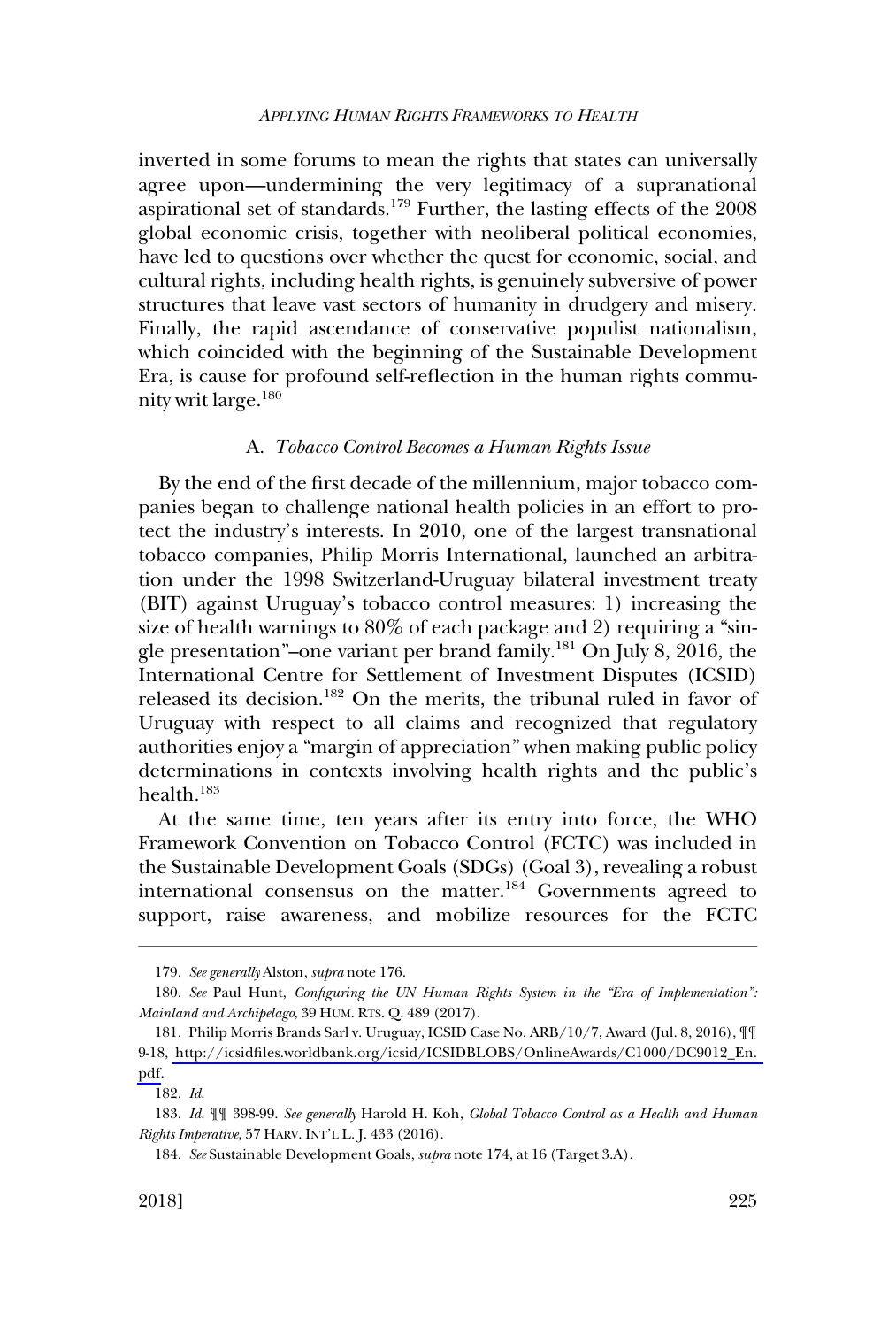<span id="page-35-0"></span>implementation and to reduce premature mortality rates from noncommunicable diseases by one third.<sup>185</sup>

Meaningful tobacco control, however, still faced a steep uphill battle in practice in countries, given the resources of the industry to capture political agendas. Further, tobacco itself seemed unique in the array of industries that required greater controls on their market discretion because tobacco companies were uniformly decried as nefarious purveyors of a product that led directly to sickness and death.<sup>186</sup> For example, food industries pose more complex issues, despite the evident trends in diabetes and other nutrition-related non-communicable diseases<sup>187</sup>

## B. *Challenges of Air Pollution, Mining, and Other Health Hazards*

The right to health under international law includes not just access to care but also public health preconditions; further state obligations are understood to include "protections" from the acts of third parties.188 Some regional treaties, such as the Protocol of San Salvador, and national constitutions are even more explicit about the right to a healthy environment.<sup>189</sup> The human rights community has attempted to address some environmental issues and their impact on people's health, from mining and extraction industries in indigenous communities to air pollution and the right to a healthy environment, as evident from the *Matanza-Riachuelo* case in Argentina, discussed above.<sup>190</sup> Other cases have involved air pollution in Delhi<sup>191</sup> and requirements of

189. *See e.g*., Protocol of San Salvador, *supra* note 70; Art. 41, CONSTITUCIO´ N NACIONAL [CONST. NAC.] (Arg.).

190. *See supra* Section III.D.

<sup>185.</sup> *See id*. at 16 (Target 3.4).

<sup>186.</sup> *See* National Association of Attorneys General, *supra* note 144.

<sup>187.</sup> See Luis Galicia, Rubén Grajeda & Daniel López de Romaña, Nutrition Situation in Latin *America and the Caribbean: Current Scenario, Past Trends, and Data Gaps*, 40 REV. PANAM. SALUD PÚBLICA 104 (2016).

<sup>188.</sup> *See* CESCR, No. 14, *supra* note 65; U.N. Committee on Economic, Social and Cultural Rights, General Comment No. 24, State Obligations Under the International Covenant on Economic, Social and Cultural Rights in the Context of Business Activities, U.N. Doc. E/C.12/ GC/24 (Aug. 10, 2017).

<sup>191.</sup> Delhi ranks among the world's most polluted cities. Air pollution is a major risk factor for heart disease, stroke, chronic obstructive pulmonary disease and lung cancer, and increases the risks for acute respiratory infections and exacerbates asthma. According to WHO data an estimated 1.5 million people died from the effects of air pollution in 2012 in India. *See* WHO, *India Takes Steps to Curb Air Pollution*, 94 BULL. WORLD HEALTH ORG. 487 (2016).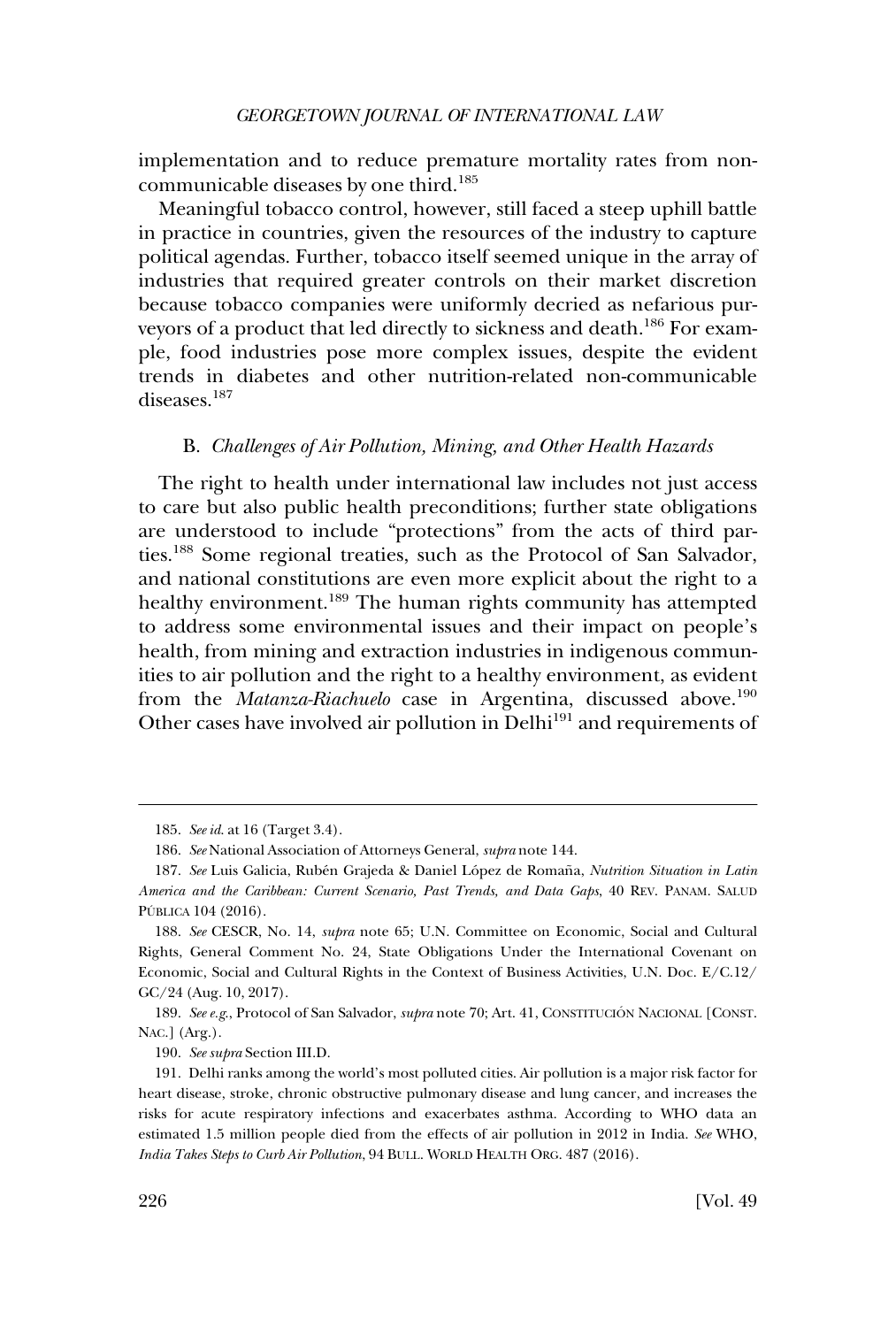<span id="page-36-0"></span>prior notification for extraction activities on indigenous lands.<sup>192</sup> These cases have shown both the potential and limitations of approaches based on legal enforcement of rights, whether for majorities or minorities. Rights, for good and ill are inherently legal claims as well as discourses for social mobilization. Yet courts depend upon coordination and cooperation from political organs of government to enforce their judgments, especially in complex areas of social policy such as environment and health.<sup>193</sup> The very reasons individuals and social movements turn to courts, however, are often exasperation with political dysfunction or capture.<sup>194</sup> Thus, making progress through courts is an iterative approach to transformation at best and often remains palliative and "sufficientarian" or worse—a paper victory only.195

# C. *MDGs to SDGs: Case Study of Reproductive, Maternal, Newborn, and Child Health*

With respect to HIV, the MDG decade was one of exceptional success in many ways. Funding and awareness of HIV dramatically increased.<sup>196</sup> Moreover, new institutions—including UNAIDS and the Global Fund to Fight AIDS, TB, and Malaria—provided leadership and organization to struggles to expand treatment, as well as prevention, in low-resource settings.<sup>197</sup> The story of women's and children's health were quite different and, in many ways, more representative of the struggles to link human rights with its full subversive potential with global development agendas.

In 2010, acknowledging inadequate progress and failures of accountability with respect to achieving MDGs 4 and 5, the United Nations

<sup>192.</sup> *See, e.g*., Corte Constitucional [C.C.] [Constitutional Court], julio 27, 2016, Sentencia C-389-16 (Colom.).

<sup>193.</sup> *See generally*, SOCIAL RIGHTS JUDGMENTS AND THE POLITICS OF COMPLIANCE: MAKING IT STICK (Malcolm Langford, César Rodríguez-Garavito, Julieta Rossi eds., 2017).

<sup>194.</sup> Oscar Parra, *The Protection of Social Rights*, *in* THE LATIN AMERICAN CASEBOOK: COURTS, CONSTITUTIONS AND RIGHTS 147, 147-71 (Juan F. Gonzalez-Bertomeu & Roberto Gargarella eds., 2016).

<sup>195.</sup> See e.g., FUNDACIÓN AMBIENTE Y RECURSOS NATURALES, CENTRO DE ESTUDIOS LEGALES Y SOCIALES, GREENPEACE ARGENTINA, ASOCIACIÓN CIUDADANA POR LOS DERECHOS HUMANOS & VECINOS DE LA BOCA, 9 AñOS DEL FALLO DE LA CORTE: UNA POLÍTICA DE ESTADO TODAVÍA AUSENTE 3 (July 2017)[, https://www.cels.org.ar/web/wp-content/uploads/2017/07/Riachuelo-informe-a-9](https://www.cels.org.ar/web/wp-content/uploads/2017/07/Riachuelo-informe-a-9-a�os-del-fallo-de-la-CSJN.pdf)  [a%C3%B1os-del-fallo-de-la-CSJN.pdf.](https://www.cels.org.ar/web/wp-content/uploads/2017/07/Riachuelo-informe-a-9-a%C3%B1os-del-fallo-de-la-CSJN.pdf)

<sup>196.</sup> *See* Giorgio Cometto et al., *A Global Fund for the Health MDGs?*, 373 LANCET 1500, 1500-02 (2009). *See also* Nicoli Nattrass, *Millennium Development Goal 6: AIDS and the International Health Agenda* 12-17 (The New Sch. & Harvard Sch. Pub. Health, Working Paper Series, 2013).

<sup>197.</sup> *See* Nattrass, *supra* note 196, at 12-17.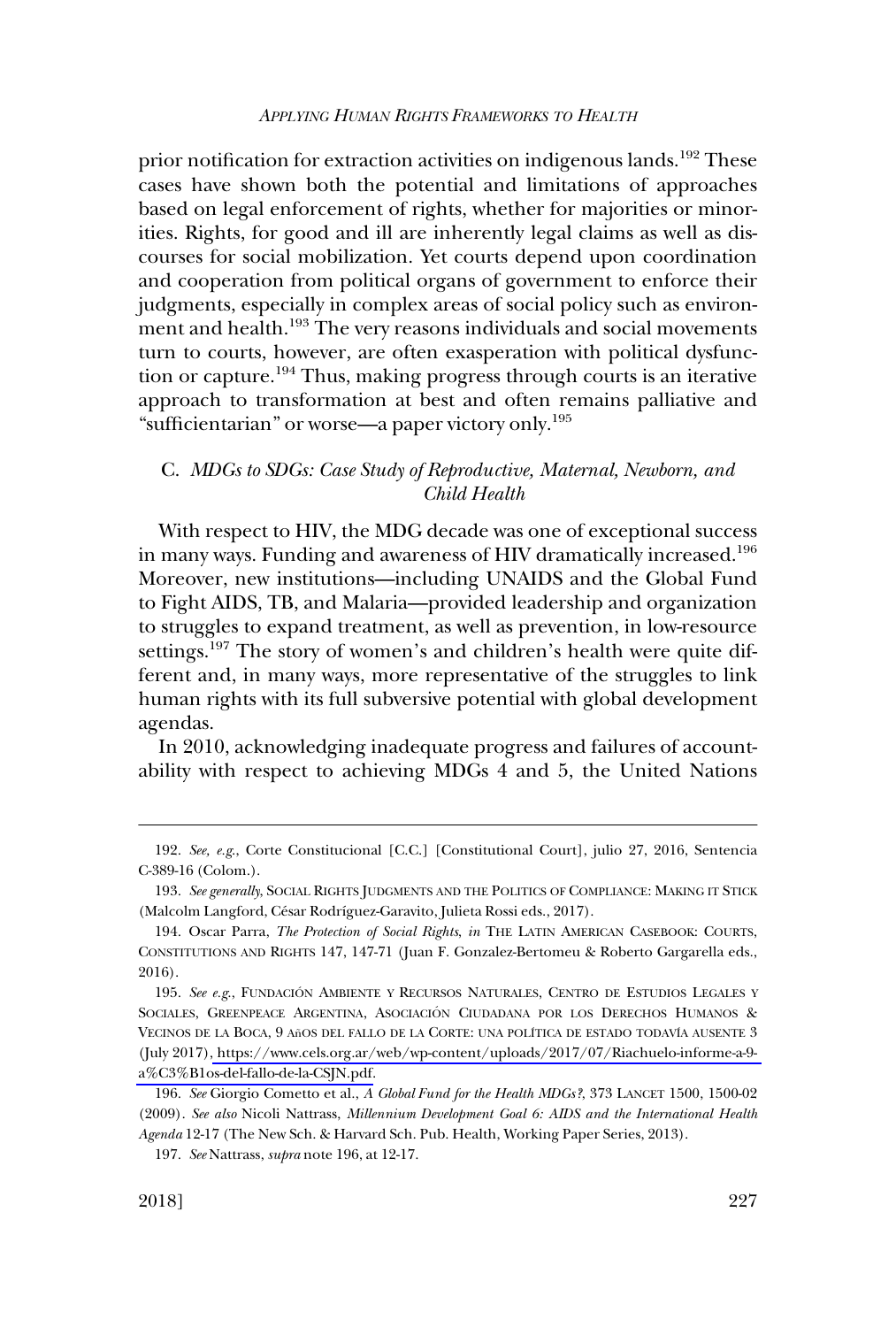Secretary General launched his "Global Strategy for Women's and Children's Health," which led to the creation of a Commission on Information and Accountability (CoIA).<sup>198</sup> CoIA in turn established an independent Expert Review Group (iERG) tasked with enhancing accountability at the global level for reducing maternal mortality.<sup>199</sup> To this end, the iERG called for a global governance framework, a new global financing mechanism for women's and children's health, the clarification of context-specific country-priorities in line with MDG 4 and 5, increased attention on and use of human rights frameworks and tools to guide programs and policies, and renewed resources for research and monitoring at national levels.<sup>200</sup>

As the U.N. development apparatus was reacting to the lack of rights provisions in the MDGs, so too were civil society advocates. Beginning around 2010, civil society coalitions and campaigns struggled to expand the understanding of sexual and reproductive health that would be incorporated in the next development framework to encompass broader understandings and requirements for inter-sectoral action, which resulted in, among other things, Target 5.6 being added: "universal access to sexual and reproductive health and reproductive rights *as agreed in accordance with the Programme of Action of the International Conference on Population and Development and the Beijing Platform for Action and the outcome documents of their review conferences*."201 More broadly, the Sustainable Development Goal (SDG) framework, in contrast to the MDGs, is universal in that it applies to poor and wealthy countries alike, is "interdependent," and mentions issues that are critical to rights, such as access to justice (Goal 16), which were all gains in terms of the calls for reforming the MDGs to be more aligned with human rights law.<sup>202</sup>

Further, in September 2015, after the SDGs were adopted, the U.N. Secretary-General launched the updated "Global Strategy for Women's, Children's and Adolescents' Health 2016-2030" to help further the

U.N. Secretary-General, *Global Strategy for Women's and Children's Health* (2010), [http://](http://www.who.int/pmnch/topics/maternal/20100914_gswch_en.pdf?ua=1)  198. [www.who.int/pmnch/topics/maternal/20100914\\_gswch\\_en.pdf?ua=1](http://www.who.int/pmnch/topics/maternal/20100914_gswch_en.pdf?ua=1).

independent Expert Review Group (iERG), *Every Woman, Every Child: From Commitments to*  199. *Action: The First Report of the independent Expert Review Group on Information and Accountability for Women's and Children's Health*, at 8 (2012), [http://www.who.int/woman\\_child\\_accountability/](http://www.who.int/woman_child_accountability/ierg/reports/2012/IERG_report_low_resolution.pdf)  [ierg/reports/2012/IERG\\_report\\_low\\_resolution.pdf.](http://www.who.int/woman_child_accountability/ierg/reports/2012/IERG_report_low_resolution.pdf)

<sup>200.</sup> *Id*. at 4-5.

<sup>201.</sup> Sustainable Development Goals, *supra* note 174, Target 5.6 (emphasis added).

<sup>202.</sup> *See* Alicia Ely Yamin, *Sexual and Reproductive Health, Rights, and MDG 5: Taking Stock, Looking Forward*, *in* THE MILLENNIUM DEVELOPMENT GOALS AND HUMAN RIGHTS: PAST, PRESENT AND FUTURE 232, 232-54 (Malcolm Langford, Andrew Sumner & Alicia Ely Yamin eds., 2013). *See also*  Yamin & Boulanger, *supra* note 95, at 10.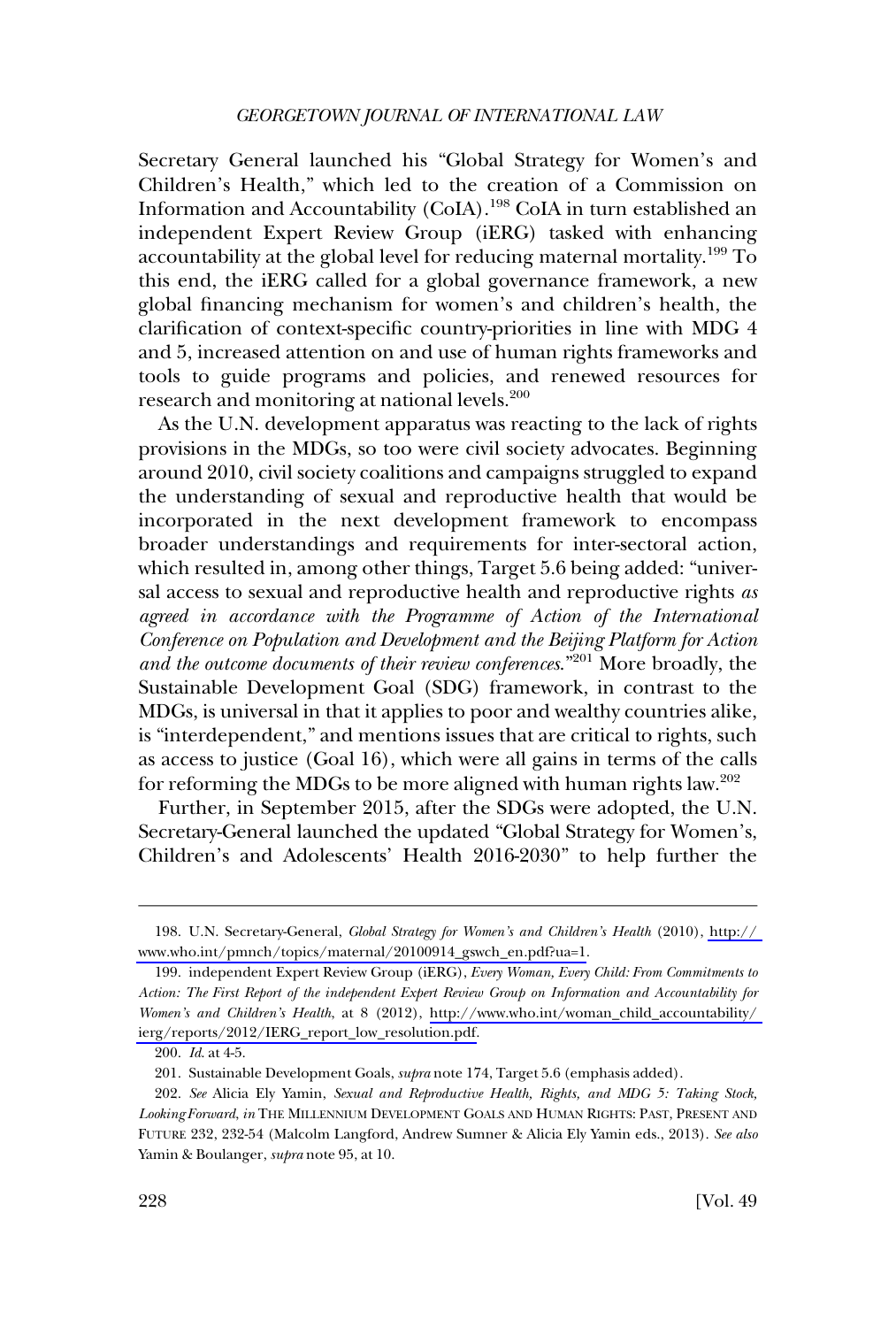<span id="page-38-0"></span>SDGs Agenda and appointed the Independent Accountability Panel (IAP).203 With a more robust mandate than that of the iERG, the IAP reports annually on progress and use independent panelists' expertise to ensure the strategies were implemented effectively.<sup>204</sup> In its first report released at the U.N. General Assembly in 2016, the IAP added judicial remedies to the global health accountability framework and explicitly rooted accountability in human rights frameworks, bringing it in line with international law.205

### D. *Operationalizing Health Rights-Based Approaches to Health*

At the same time as the broader development and health communities were reacting to the lack of accountability for women's and children's health in MDGs, the U.N. Human Rights Council, pushed by a concerted advocacy strategy by various NGOs working with OHCHR, decided to take on defining and clarifying what a human rights-based approach to maternal health could add. This series of resolutions by the Human Rights Council, which increasingly expanded upon an analytical framework connecting human rights approaches to maternal mortality in 2012, led to the U.N. Technical Guidance on the Application of a Human Rights-Based Approach to the Implementation of Policies and Programmes to Reduce Preventable Maternal Mortality and Morbidity (U.N. Technical Guidance).<sup>206</sup> This U.N. Technical Guidance was the first document endorsed through an inter-governmental process to articulate specific ways in which human rights could be implemented by line ministries, thereby representing a significant advance in terms of providing operational instructions for policy makers and programmers on what had largely been abstract legal concepts.207 It was then followed by a U.N. Technical Guidance on the application of a human rights-based approach to the implementation of policies and programs to reduce and eliminate preventable mortality and morbidity of children under five

<sup>203.</sup> U.N. Secretary-General, *The Global Strategy for Women's, Children's and Adolescents' Health (2016-2030)* (2015), [http://who.int/life-course/partners/global-strategy/globalstrategyreport2016-2030](http://who.int/life-course/partners/global-strategy/globalstrategyreport2016-2030-lowres.pdf)  [lowres.pdf.](http://who.int/life-course/partners/global-strategy/globalstrategyreport2016-2030-lowres.pdf) Alicia Ely Yamin is a panelist of the Independent Accountability Panel for the Global Strategy on Women's, Children's and Adolescents' Health (EWEC).

*See* Independent Accountability Panel, *2016: Old Challenges, New Hopes: Accountability for the*  204. *Global Strategy for Women's, Children's and Adolescents' Health*, at 8-12 (2016), [http://www.iapreport.](http://www.iapreport.org/downloads/IAP_Report_September2016.pdf)  [org/downloads/IAP\\_Report\\_September2016.pdf.](http://www.iapreport.org/downloads/IAP_Report_September2016.pdf)

<sup>205.</sup> *Id*.

<sup>206.</sup> HRC Technical Guidance 2012, *supra* note 124. Alicia Ely Yamin served as a primary consultant for the U.N. Technical Guidance.

<sup>207.</sup> *See id*.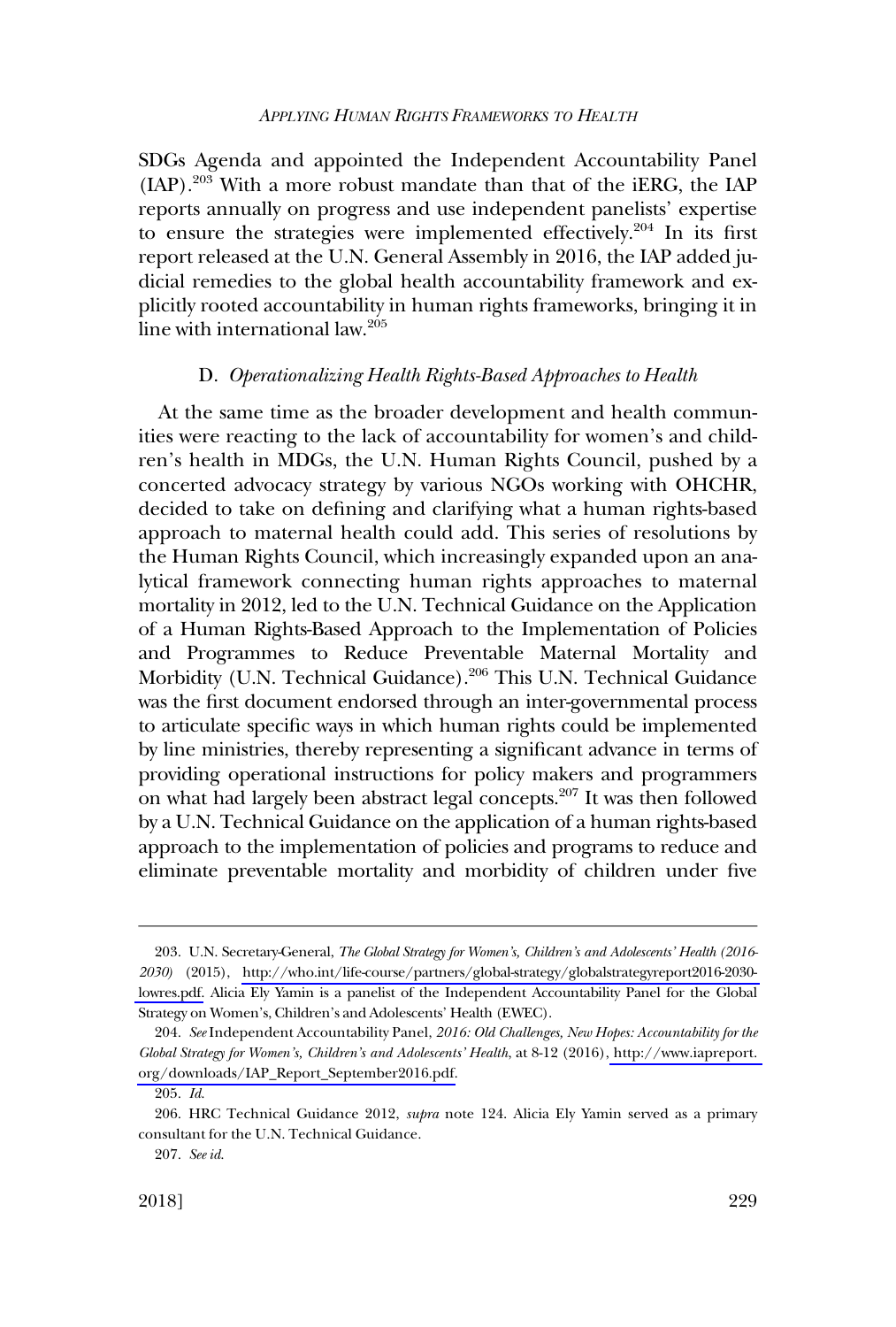<span id="page-39-0"></span>years of age.<sup>208</sup>

# E. *Perils Inherent in Converting Human Rights Standards and Principles into Operational Tools*

These Technical Guidances, together with follow-up tools created for different constituencies to implement them, were a dramatic step forward in moving human rights frameworks and principles out of the ministries of justice and foreign affairs and into ministries of health and, to lesser degrees, education, planning, and finance. But, at the same time, the inherent challenges arising from the reliance on powerful institutions to change power structures became clear. That is, in order to fulfill their promise to change the systems that perpetuate inequality, human rights-based approaches to health "must adopt a holistic and integrated approach to health systems" and examine "the dominant assumptions underlying the structural determinants of . . . health . . . [including] strategies to address those factors, to reshape the possibility frontier for advancing  $\ldots$  health."<sup>209</sup> In other words, they challenge power structures and the status quo. A human rights-based approach therefore changes decision-making processes and the issues and actors included in those processes, as well as outcomes.<sup>210</sup> But asking governments or powerful global institutions to limit their own power voluntarily undermines much of the power of human rights as tools of struggle, reducing them to pleas for beneficence. As the IAP was quick to note (and the iERG had noted before) both governments and global institutions would be required to subject themselves to meaningful independent oversight to achieve meaningful, rights-based accountability, but these recommendations garnered little traction in practice.<sup>211</sup>

### F. *Achieving Universal Health Coverage and the Right to Health*

The SDGs, unlike the MDGs, adopted a single goal on health, with a specific target on health systems: SDG Target 3.8, which calls for achievement of Universal Health Coverage (UHC).<sup>212</sup> To some

<sup>208.</sup> Human Rights Council, *Technical Guidance on the Application of a Human Rights-Based Approach to the Implementation of Policies and Programmes to Reduce and Eliminate Preventable Mortality and Morbidity of Children under 5 Years of Age: Report of the Office of the United Nations High Commissioner for Human Rights*, U.N. Doc. A/HRC/27/31 (June 30, 2014).

<sup>209.</sup> *See, e.g*., HRC Technical Guidance 2012, *supra* note 124, ¶¶ 24, 37.

<sup>210.</sup> *See, e.g*., *id*. ¶ 24.

<sup>211.</sup> *See* Independent Accountability Panel, *supra* note 204, at 8-12.

<sup>212.</sup> Sustainable Development Goals, *supra* note 174, ¶ 4.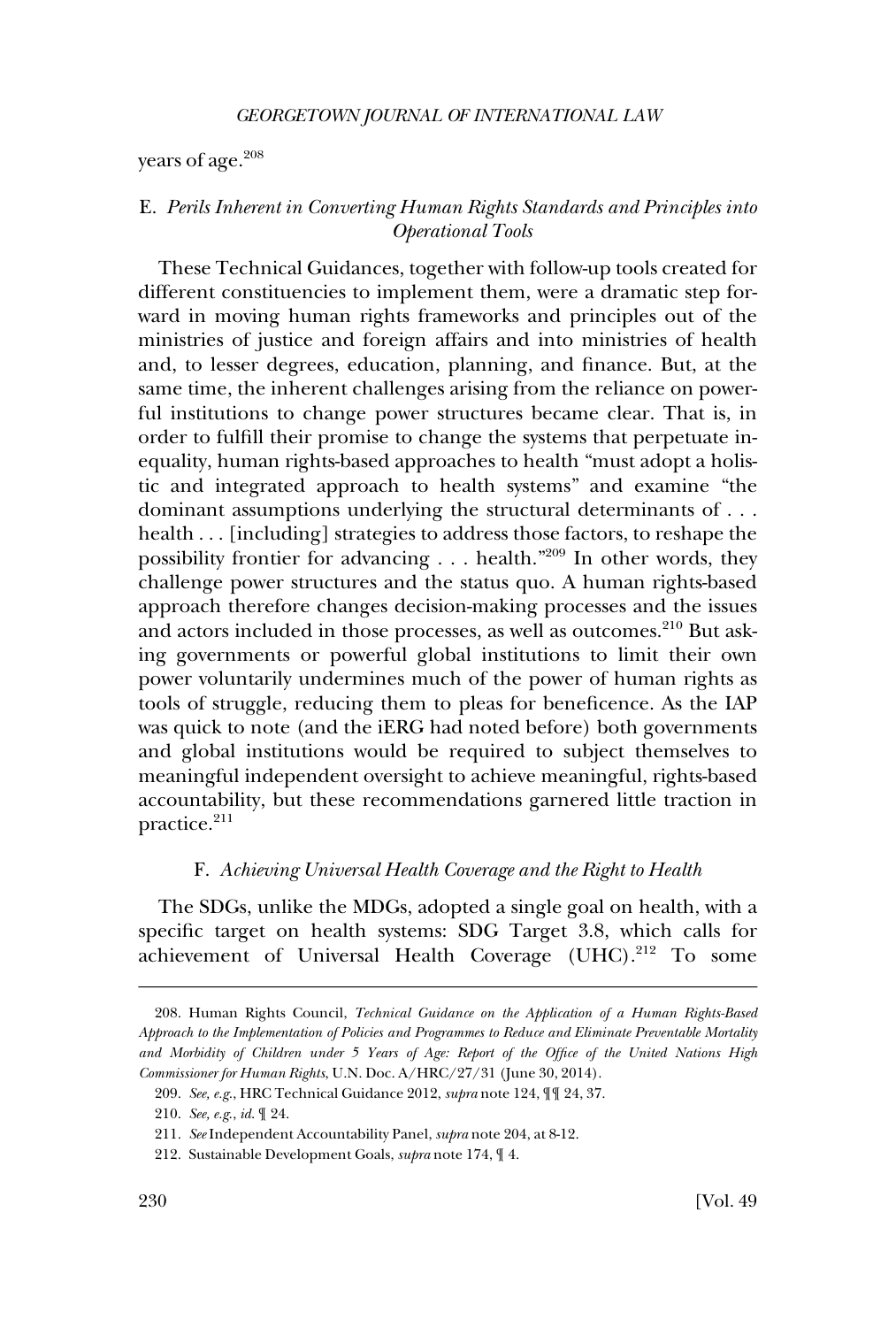

Three dimensions to consider when moving towards universal coverage

FIGURE 1: World Health Organization, Universal Health Coverage - Three Dimensions.<sup>214</sup>

advocates this may have been a disappointment, as it seemed to undercut progress made on HIV/AIDS through the targeted MDG 6. But it also offered the potential for synergies between development and human rights. Progressively achieving UHC requires not a one-off decision, but a series of choices regarding: 1) expanding priority services; 2) including more people in coverage; and 3) reducing out-of-pocket payments.213 The progressive realization of the right to health requires grappling with many of these same decisions.

Unlike the MDGs, the universal framework of the SDGs addresses inequalities within rich countries, rather than addressing just poor countries.215 Moreover, the SDGs are to be understood as interdependent. For example, in the new development agenda, Goal 3 relating to healthy lives should be considered in light of other goals, including Goal 16, which addresses the rule of law and transparent and accountable institutions.216 Thus, the SDGs and the progressive realization of

<sup>213.</sup> *Id*. Target 3.8.

<sup>214.</sup>  *Health financing for universal coverage*, WHO, [http://www.who.int/health\\_financing/](http://www.who.int/health_financing/strategy/dimensions/en/)  [strategy/dimensions/en/](http://www.who.int/health_financing/strategy/dimensions/en/) (last visited Feb. 20, 2018).

<sup>215.</sup> *See* Sustainable Development Goals, *supra* note 174, at 3, 13, 14; *see also* Dean T. Jamison et al., *Global Health 2035: A World Converging within a Generation*, 382 LANCET 1898 (2013); World Health Org., *Making Fair Choices on the Path to Universal Health Coverage: Final Report of the WHO Consultative Group on Equity and Universal Health Coverage* (2014), [http://apps.who.int/iris/](http://apps.who.int/iris/bitstream/10665/112671/1/9789241507158_eng.pdf?ua=1.)  [bitstream/10665/112671/1/9789241507158\\_eng.pdf?ua=1.](http://apps.who.int/iris/bitstream/10665/112671/1/9789241507158_eng.pdf?ua=1.)

<sup>216.</sup> Sustainable Development Goals, *supra* note 174.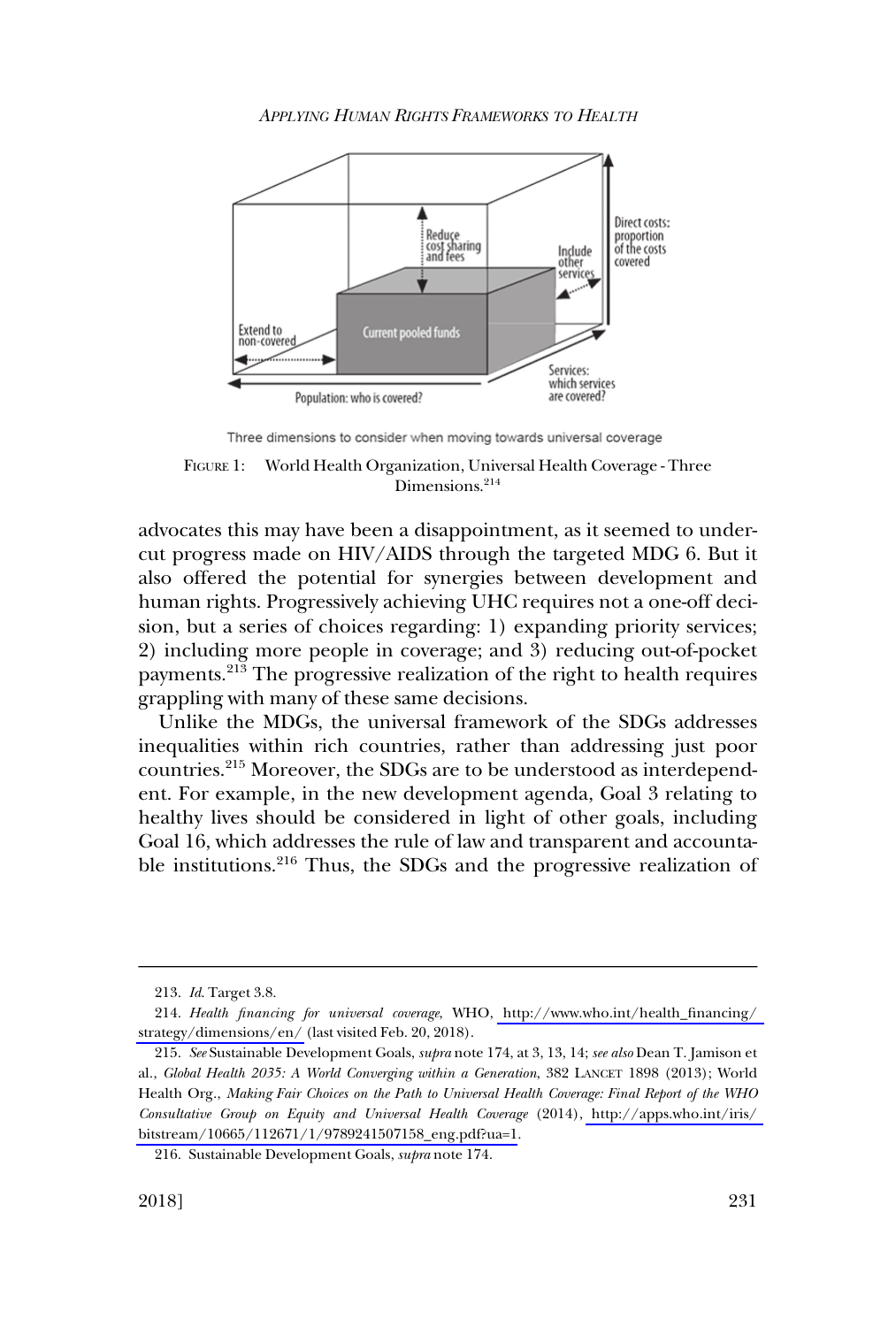<span id="page-41-0"></span>the right to health, which is also universal and interdependent on other rights, have much in common, and there is room for synergistic approaches.

Nevertheless, taking seriously a right to health and a human rightsbased approach to health requires understanding health systems as social institutions and, thus, part of democratic governance.<sup>217</sup> Therefore, for example, principles of fair financing, fair and democratically-legitimate priority-setting, effective regulation and oversight, and popular participation in decisions regarding policies and programs that affect people's health are vital to guarantee that efforts to achieve UHC are consistent with principles of human rights. $218$  As discussed below, the overwhelming privatization of the development agenda and little appetite for effective oversight or accountability beyond monitoring data suggests that the overlaps in development and human rights may be confined to the rhetorical level.<sup>219</sup>

### G. *Metrics and Their Reflection On Human Rights*

If the SDGs in some ways represent advances in conceptualizing the cross-sectoral and multi-sectoral nature of development issues, they also reflect an exponential trend toward further quantification of all progress in the world. For example, under Target 5.2.1 related to the achievement of gender equality and empowerment of all women and girls, the indicator used is "[p]roportion of ever-partnered women and girls aged 15 years and older subjected to physical, sexual or psychological violence by a current or former intimate partner in the previous 12 months, by form of violence and by age" as a way of including human rights in what gets measured. $220$  On the one hand, these indicators represented a significant achievement in including human rights in consideration of what matters in terms of development. At the same time, this surge in the appropriation and reduction of human rights to indicators should give pause as well. As Rosga and Satterthwaite assert:

<sup>217.</sup> *See* Paul Hunt & Gunilla Backman, *Health Systems and the Right to the Highest Attainable Standard of Health*, 10 HEALTH & HUM. RTS. 81, 81-92 (2008).

<sup>218.</sup> *See* KEITH SYRETT, LAW, LEGITIMACY AND THE RATIONING OF HEALTH CARE: A CONTEXTUAL AND COMPARATIVE PERSPECTIVE 75-119 (2007); *see also* Yamin, *supra* note 169.

<sup>219.</sup> *See* Audrey R. Chapman, *Evaluating the Health-Related Targets in the Sustainable Development Goals from a Human Rights Perspective*, 21 INT'L J. HUM. RTS. 1098, 1098-1113 (2017).

United Nations Statistics Division, *SDG Indicators* (Nov. 30, 2017)[, https://unstats.un.org/](https://unstats.un.org/sdgs/indicators/database?indicator=5.2.1)  220. [sdgs/indicators/database?indicator=5.2.1](https://unstats.un.org/sdgs/indicators/database?indicator=5.2.1.).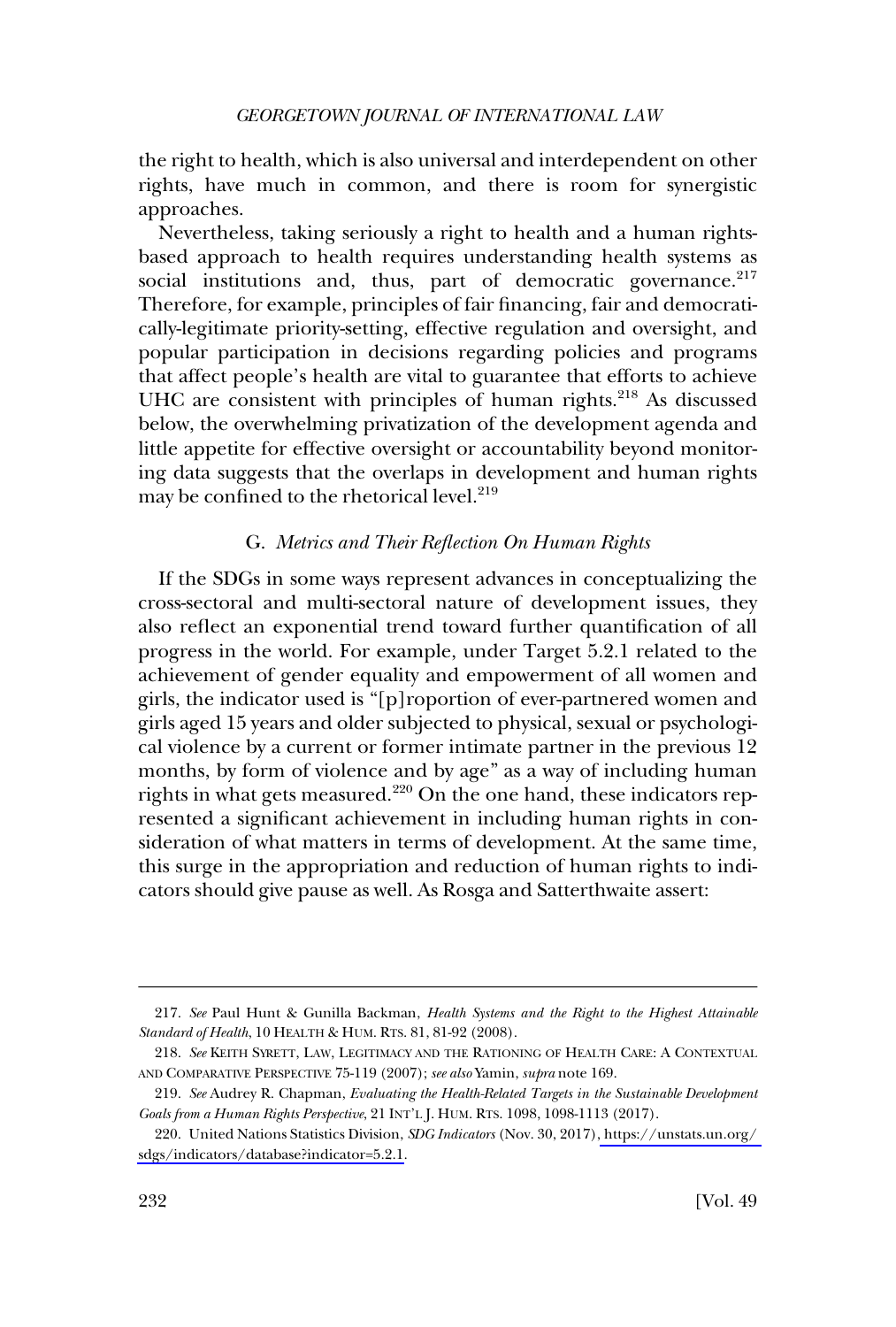. . . [D]ebates about indicators may provide advocates with new opportunities to use the language of science and objectivity as a powerful tool to hold governments to account. However, because human rights compliance indicators threaten to close space for democratic accountability and purport to turn an exercise of judgment into one of technical measurement, advocates of human rights should to remain vigilant to effects of the elisions at work in the indicators project.<sup>221</sup>

The goal of enabling objective cross-country comparisons appears naturally desirable, reasonable, and neutral. Nonetheless, it is precisely the abstraction from social context—and therefore from complexities such as what legal norms imply in different societies, the meaningfulness of participation, and other process concerns—that can cause these crystallized metrics to sometimes obscure more than they reveal about the power dynamics at play. Rather than better capturing reality, such indicators may well come to *define* a distorted reality.<sup>222</sup> For example, in a study done in Argentina on violence against women, Catalina Smulovitz found that laws and regulations across provinces were defined very differently;<sup>223</sup> therefore, comparing effects could only result in a nominal checklist-type of accountability or understanding of reality in that country. As Smulovitz explains, "[w]e know that heterogeneity is an expected result of federalism. . . . However, from the point of view of the citizens of a common political unit, these variations imply that a common 'demos' (the Argentine citizens) enjoy unequal rights and that the protection to which they can aspire is unequal. Since the characteristics of the rights citizens enjoy depend on the district in which they live, it can be argued that at the same time that federalism enables autonomy and innovation, it might conspire against equality under the law."224

In the MDGs, the problem was the narrow spotlight approach of eight goals that overlooked human rights concerns. The impending problem in the SDGs is distinct. The excessive reliance on technocratic

<sup>221.</sup> Rosga & Satterthwaite, *supra* note 83, at 258.

*See* Alicia Ely Yamin, *"Speaking Truth to Power": A Call for Praxis in Human Rights*, OPEN 222. DEMOCRACY (Apr. 18, 2017), [https://www.opendemocracy.net/openglobalrights/alicia-ely](https://www.opendemocracy.net/openglobalrights/alicia-ely-yamin/speaking-truth-to-power-call-for-praxis-in-human-rights)[yamin/speaking-truth-to-power-call-for-praxis-in-human-rights.](https://www.opendemocracy.net/openglobalrights/alicia-ely-yamin/speaking-truth-to-power-call-for-praxis-in-human-rights) *See also* SALLY ENGLE MERRY, THE SEDUCTIONS OF QUANTIFICATION: MEASURING HUMAN RIGHTS, GENDER VIOLENCE, AND SEX TRAFFICKING 5 (2016).

<sup>223.</sup> Catalina Smulovitz, *Legal Inequality and Federalism: Domestic Violence Laws in the Argentine Provinces*, 57 LATIN AM. POL. & SOC'Y 1, 5-21 (2015).

<sup>224.</sup> *Id*. at 21.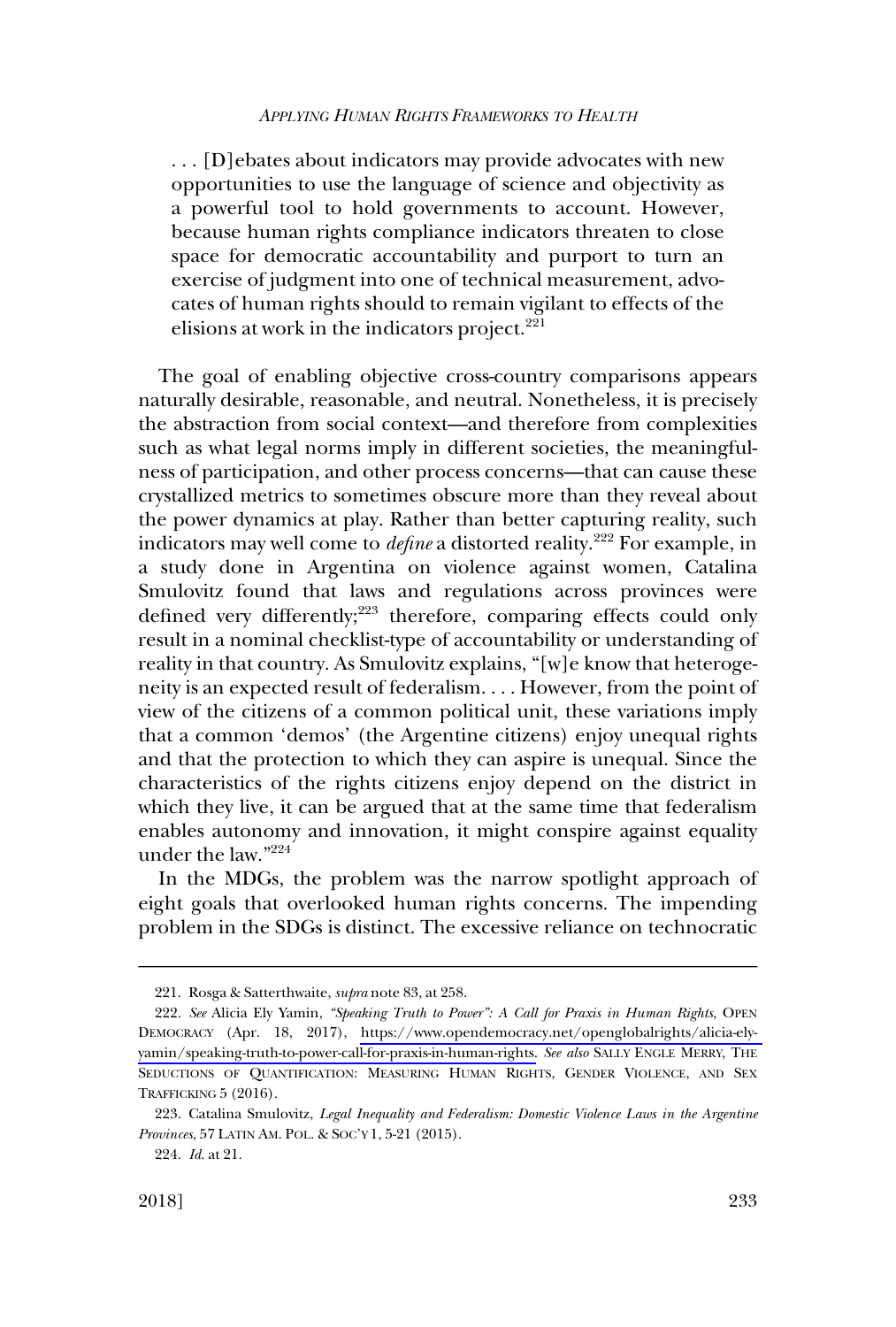<span id="page-43-0"></span>exercises may well undermine our consciousness of the need to struggle against structural obstacles within countries and in the global neoliberal order.<sup>225</sup> In combination with a plethora of human rights-based approaches set out in formulaic manner by institutions at the global level, there is also a real danger in eliding questions of power and struggle that lie at the heart of realizing human rights. As Sally Engle Merry puts it, "[q]uantification depends on constructing universal categories that make sense across national, class, religious, and regional lines;"<sup>226</sup> "[q]uantification has a great deal to contribute to global knowledge . . . but it is important to resist its seductive claim to truth."227 And it is the inherently contextual nature of power struggles, the quality of participation, and the validity of legal processes that give effective enjoyment of rights, including health rights, their meaning.<sup>228</sup>

# H. *Neoliberalism, Privatization, and the Commercialization of Health*

The quantification of progress needs to be read in conjunction with the increasingly salient role of the private sector in delivering health goods and services, influencing health directly and indirectly, and financing arrangements that determine the possibilities for achieving health rights. At the dawn of the SDG era, the human rights community faces multiple and simultaneous challenges from old forms of tyranny and resurgent conservative ideologies that refuse to acknowledge all people, in our diversity, as equal subjects of rights.<sup>229</sup> But we also increasingly face as yet unmet challenges of devising ways to counter neoliberalism's domination of networks and exchange through, *e.g*., financialization of economies, transnational investment, and intercountry tax issues, coupled with marketization of health systems and entire societies, which converts citizens into consumers.<sup>230</sup> Many of the challenges noted above, such as the regulation of private actors, are derived from the implacable realities of neoliberalism. Indeed, in recent years as income inequality became ever more apparent and

<sup>225.</sup> *See* Yamin, *supra* note 222.

<sup>226.</sup> MERRY, *supra* note 222, at 1.

<sup>227.</sup> *Id*. at 222.

<sup>228.</sup> *See* Inga T. Winkler & Margaret L. Satterthwaite, *Leaving No One Behind? Persistent Inequalities in the SDGs*, 21 INT'L J. HUM. RTS. 1073 (2017).

*See* Alston, *supra* note 14; *see also* Samuel Moyn, *Trump and the Limits of Human Rights*, OPEN 229. GLOBAL RTS. (Nov. 14, 2016), [https://www.openglobalrights.org/trump-and-limits-of-human](https://www.openglobalrights.org/trump-and-limits-of-human-rights/)[rights/.](https://www.openglobalrights.org/trump-and-limits-of-human-rights/)

<sup>230.</sup> See generally CIVIL SOCIETY REFLECTION GROUP, SPOTLIGHT ON SUSTAINABLE DEVELOPMENT 2017: RECLAIMING POLICIES FOR THE PUBLIC 49-56 (2017), [https://www.2030spotlight.org/sites/](https://www.2030spotlight.org/sites/default/files/download/spotlight_170626_final_web.pdf)  [default/files/download/spotlight\\_170626\\_final\\_web.pdf.](https://www.2030spotlight.org/sites/default/files/download/spotlight_170626_final_web.pdf)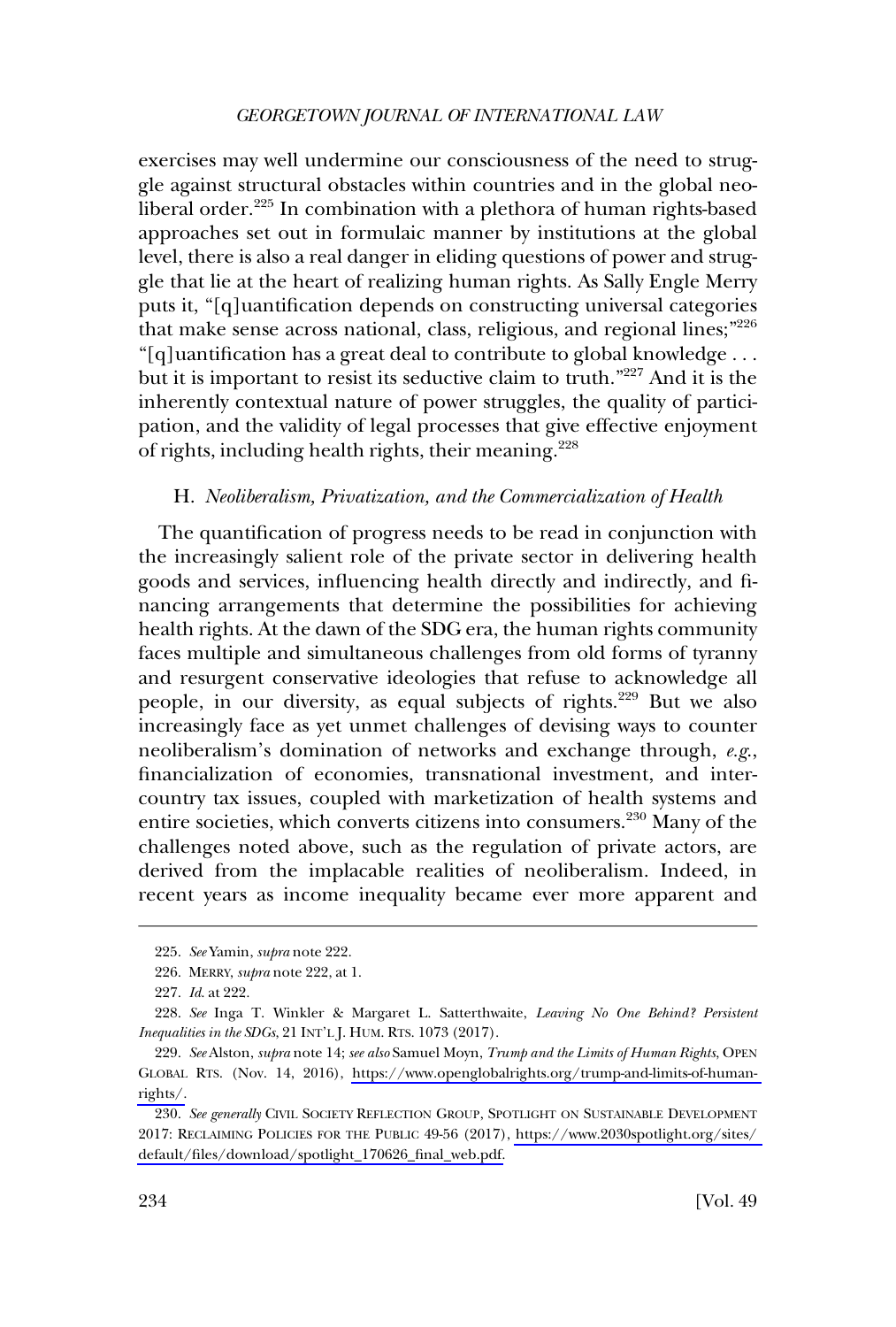<span id="page-44-0"></span>private actors have assumed ever-greater power to determine the parameters for people's well-being, human rights-based approaches to health and development were justifiably critiqued as having little influence on, or even being a handmaiden to, neoliberalism.<sup>231</sup> Reflecting on this limited influence, some scholars argue that "[t]he tragedy of human rights is that they have occupied the global imagination but have so far contributed little of note, merely nipping at the heels of the neoliberal giant whose path goes unaltered and unresisted."<sup>232</sup> While more diffuse and impersonal than the power exercised by the military rapist or torturer in the ESMA, this form of power is no less effective at degrading dignity.

#### I. *Conservative Agendas Gaining Ground*

Despite advances in sexual and reproductive health and rights over the course of the last twenty years, there has not always been a clear implementation of the decisions, nor broad social legitimacy of the norms. Sometimes, implementation of these decisions fails due to lack of capacity of the progressive NGOs; weak links with national actors, social movements, and politicians; changes in funding priorities or focus within the organizations (which is possible given the length of the litigation procedures); or even a conscious decision of the NGO that the work ends with the decision, as the objective is to set a standard.<sup>233</sup> Helfer and Slaughter have noted there are many factors that impact the opportunity of obtaining an effective implementation of an international/regional court decision, including the links to domestic actors, the nature of the violation, and the existence of autonomous domestic institutions committed to the rule of law and to being responsive to the citizens.234 For example, what made implementation successful in the Human Rights Committee's *Toonen v. Australia* (1994) decision described above, which decriminalized same-sex relationships, was implementation at the national level.<sup>235</sup> This can be contrasted with supranational cases decided against Peru relating to abortion, where

*See* Samuel Moyn, *Do Human Rights Cause Inequality?*, CHRON. HIGHER EDUC. (May 26, 231. 2015), [http://www.chronicle.com/article/Do-Human-Rights-Increase/230297/.](http://www.chronicle.com/article/Do-Human-Rights-Increase/230297/)

<sup>232.</sup> *Id*.

<sup>233.</sup> Alicia Ely Yamin, Neil Datta & Ximena Andion, *Behind the Curtain: The Roles of Transnational Actors in Legal Mobilization Over Sexual and Reproductive Rights*, GEO. J. GENDER & L. (forthcoming 2017).

<sup>234.</sup> Laurence R. Helfer & Anne-Marie Slaughter, *Towards a Theory of Supranational Adjudication*, 107 YALE L.J. 273, 300-35 (1997).

<sup>235.</sup> Toonen v. Australia, Human Rights Comm., Comm. No. 488/1992, U.N. Doc CCPR/C/ 50/D/488/1992 (1994).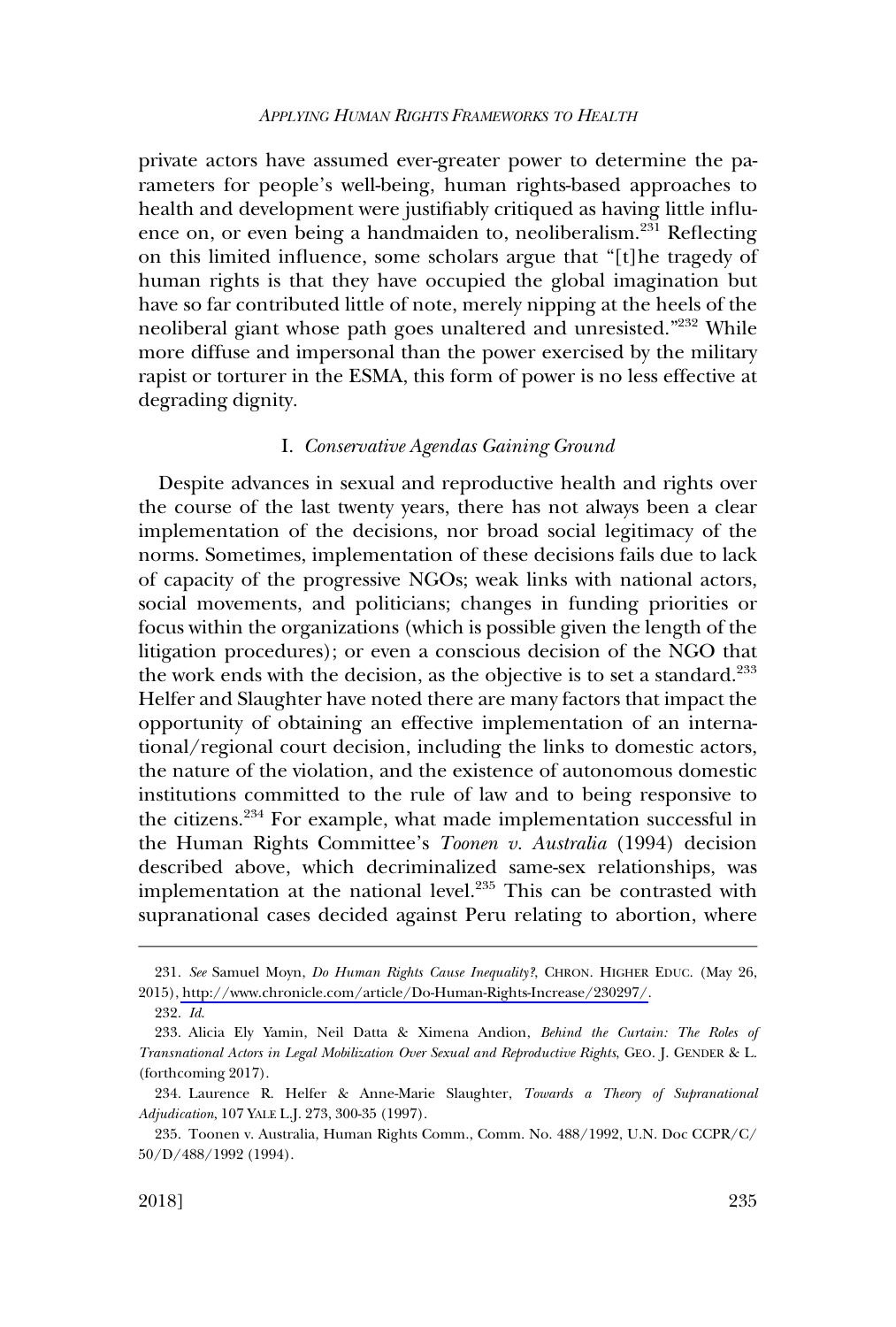<span id="page-45-0"></span>compliance with judgments on sexual and reproductive health has been anemic, at best.<sup>236</sup>

Moreover, more recently, conservative actors have been especially successful in both adopting and adapting progressive human rights strategies in sexual and reproductive health for their own objectives. These conservative groups have relentlessly used international forums, including the Human Rights Council, to advance issues such as "traditional family" and to counter the invented threat of "gender ideology," which encompasses abortion, gender equality, sexuality education, and occasionally right to die.<sup>237</sup> The Catholic Church and other conservative actors have long portrayed the "gender ideology" that began in the 1990s in documents such as *ICPD* and *Beijing* as part of a global conspiracy that requires resistance.<sup>238</sup> As we scan the world in 2017 as of this writing, that conservative agenda is gaining substantial ground in undermining the solidity of progressive interpretations of international law that had come to seem irreversible.<sup>239</sup> And these conservative groups are enabled and supported by many of the populist nationalists that have come to power questioning the international legal order for a multitude of self-serving reasons.<sup>240</sup>

# J. *Legitimacy Questions Relating to the Human Rights Regime*

Beyond controversial issues in human rights, such as sexual and reproductive health, there are some troubling fissures in the legitimacy of the international regime of human rights that has been constructed over the last twenty-odd years. For example, in 1994, Argentina underwent a constitutional reform that incorporated a "constitutional bloc" to harmonize its domestic law with international human rights law, as

<sup>236.</sup> *See, e.g*., K.L. v. Peru, Human Rights Comm., Comm. No. 1153/2003, U.N. Doc. CCPR/C/ 85/D/1153/2003 (2005).

<sup>237.</sup> *See, e.g*., Human Rights Council, *Promoting Human Rights and Fundamental Freedoms through a Better Understanding of Traditional Values of Humankind: Best Practices*, U.N. Doc. A/HRC/RES/ 21/3 (Oct. 9, 2012); Human Rights Council, *Protection of the Family: Contribution of the Family to the Realization of the Right to an Adequate Standard of Living for Its Members, Particularly through Its Role in Poverty Eradication and Achieving Sustainable Development*, U.N. Doc. A/HRC/RES/29/22 (July 22, 2015).

<sup>238.</sup> For the best example of how gender-ideology is part of a global conspiracy, see GABRIELE KUBY, THE GLOBAL SEXUAL REVOLUTION (rev. ed. 2015).

*See* Alston, *supra* note 14; *see also* Ingrid Wuerth, *International Law in the Age of Trump: A*  239. *Post-Human Rights Agenda*, LAWFARE (Nov. 14, 2016), [https://www.lawfareblog.com/international](https://www.lawfareblog.com/international-law-age-trump-post-human-rights-agenda)[law-age-trump-post-human-rights-agenda](https://www.lawfareblog.com/international-law-age-trump-post-human-rights-agenda).

<sup>240.</sup> *See* Alston, *supra* note 14.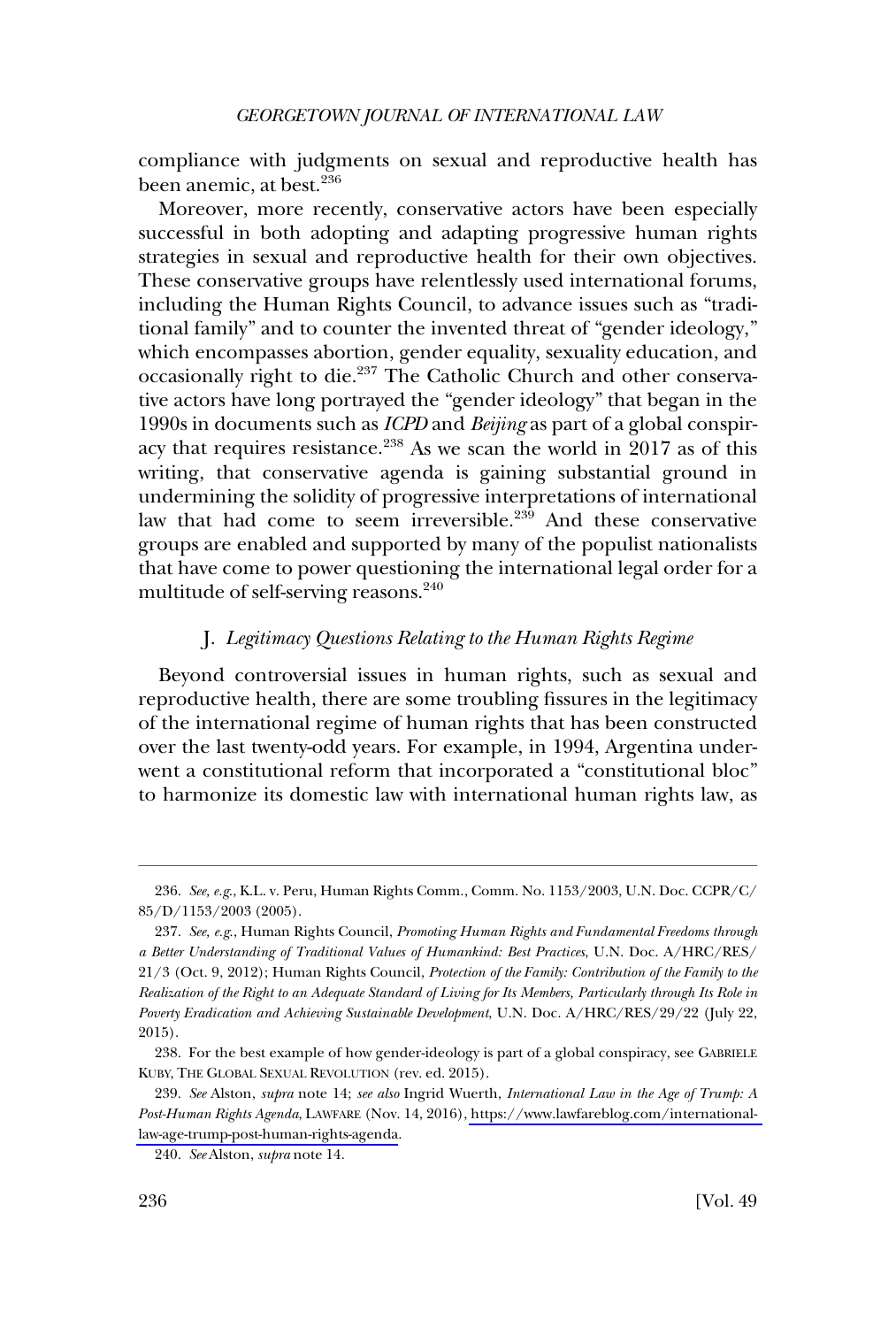<span id="page-46-0"></span>many Latin American countries did.<sup>241</sup> Since then, the recognition of an internal order inextricably linked with the commitments adopted at regional and international levels was fundamental to advancing norms relating to health and economic and social rights and even to regimes regarding abortion under domestic law.242

However, the recent jurisprudence of the Argentine Supreme Court in the cases  $Mui\tilde{n}a^{243}$  and  $Fontevecchia^{244}$  (especially  $Mui\tilde{n}a$ , which dealt with abuses during the dictatorship) reveal that even those advances regarding classic human rights abuses under the military regime, which had been thought to be settled, remain contested.<sup>245</sup> Indeed, these two cases taken together appear to reopen questions regarding the relationship between international and domestic law and the hierarchy of authority in interpreting provisions where domestic norms mirror international obligations, which were at the center of the discussions before the 1994 reform precisely in light of situations such as the ESMA. The legislature responded quickly to the *Muiña* decision in Argentina to ensure prosecution of crimes against humanity in accordance with international law.246 Nevertheless, Argentina is far from unique, and debates that seemed to have been settled are suggesting new fissures in the legitimacy of the international regime.

# V. CONCLUSION

The power of a collective memory that concedes its subjectivity and captures perspectives of the powerless as well as the powerful is essential to advancing human rights. In 1998, then-president of Argentina, Carlos Menem, submitted a proposal to tear down the ESMA.<sup>247</sup> Activists and opposition members fought the proposal and were able to preserve the site as a space for collective memory and as a piece of evidence in trials that were re-opened against the dictatorship in 2005

<sup>241.</sup> See Art. 75.22, CONSTITUCIÓN NACIONAL [CONST. NAC.] (Arg.).

<sup>242.</sup> *See* Gargarella, *supra* note 160, at 9-18.

<sup>243.</sup> Corte Suprema de Justicia de la Nación de Argentina [CSJN] [National Supreme Court of Justice], 05/03/17, "Bignone, Reynaldo Benito Antonio y otro s/ recurso extraordinario," *Fallos (2017-340:549) (Arg.)*.

<sup>244.</sup> Corte Suprema de Justicia de la Nación [CSJN] [National Supreme Court of Justice], 02/ 14/2017, "Ministerio de Relaciones Exteriores y Culto s/ informe sentencia dictada en el caso 'Fontevecchia y D'Amico vs. Argentina' por la Corte Interamericana de Derechos Humanos," Fallos (2017-340-257) (Arg.).

<sup>245.</sup> Roberto P. Saba, *Corte Suprema y los derechos humanos como ideales sociales. A propósito del caso* "Bignone", 6 REVISTA DE DERECHO PENAL Y CRIMINOLOGÍA, 68, 68-93 (2017).

<sup>246.</sup> Law No. 27.362, May 10, 2017, B.O. 11/05/17 (Arg.).

<sup>247.</sup> Decree 8/98, Jan. 6, 1998, B.O. 09/01/98 (Arg.).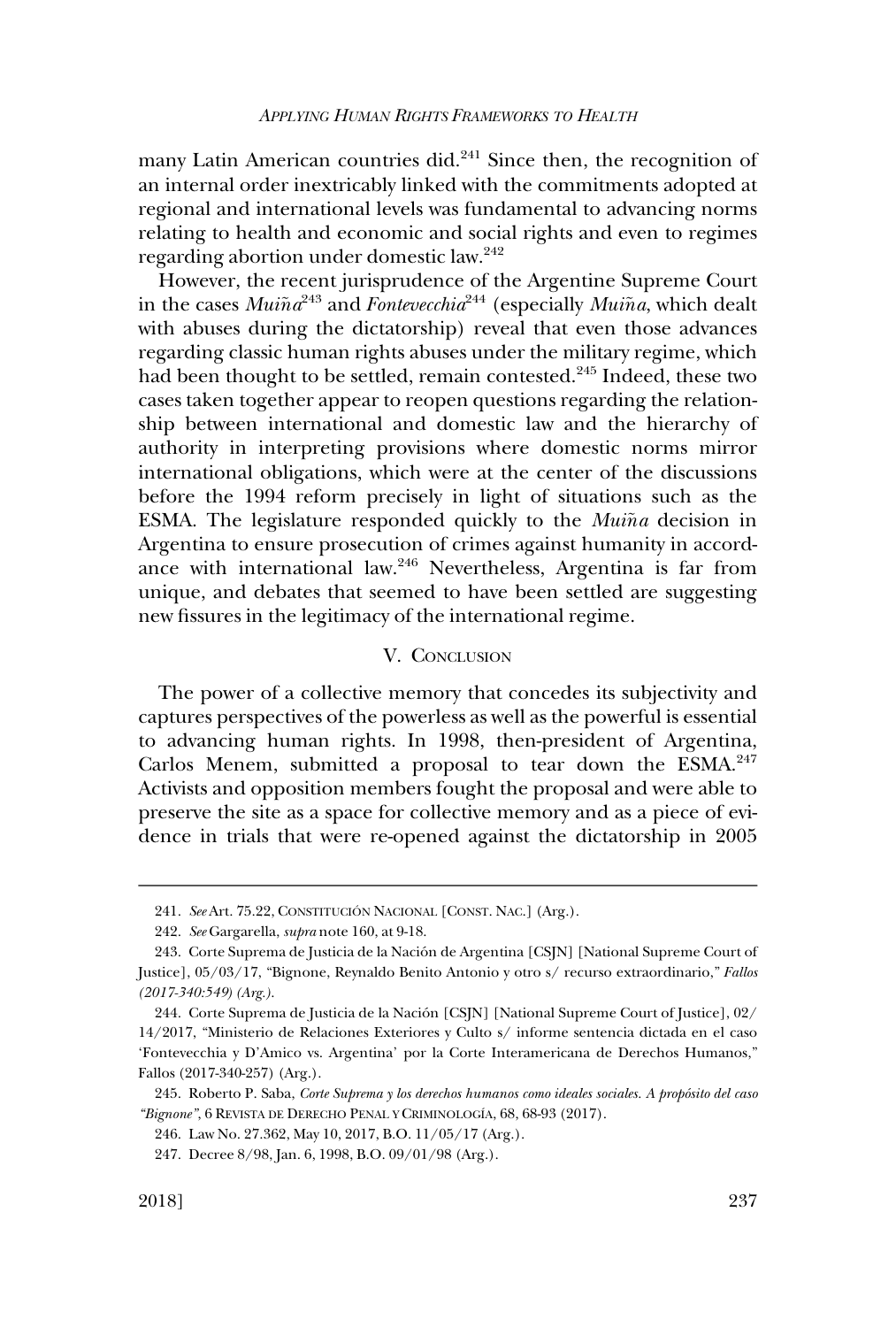after the Argentine Supreme Court declared the unconstitutionality of laws putting an end to prosecutions.<sup>248</sup> In retracing the history of the "health and human rights" field, we have implicitly argued for the importance of understanding how we got to the place we are in the diverse fields that intersect around health and human rights in order to collectively reflect on the path forward. This is an inexorably subjective and selective account, as all exercises in recounting such histories are bound to be. Yet it leaves us with some conclusions for deliberation.

More than twenty years have passed since the "health and human rights field" began to take shape. If it ever really was one "field," it is no longer one, but many. The story of the evolution of applying human rights frameworks to health is a story of trial and error, adaptation, evolution, and iterative transformations.

We have implicitly argued that

human rights are, or should fundamentally be, about the regulation of power—as shields from tyranny in the public square and private bedroom; as curbs on public lassitude and private greed that undermine social justice; but also as challenges to the structures of thought that drive patterns of suffering and indignity across the globe. Over the decades, advocacy of human rights in relation to health has extended the bounds of human and governmental agency; re-interpreted norms in light of gendered and other experiences; showed the porousness and arbitrariness of divides between the public and private and between the political and economic realms in conventional conceptions of the liberal state; and created institutional frameworks and procedures at national and international  $levels<sup>249</sup>$ 

All of these have played critical roles in our capacity to apply human rights frameworks to health. Throughout this history, the greatest source of human rights energy has come from the diverse people who have been affected by, and collectively struggled against "pathologies of power."250 Thus, we suggest that any strategies that lead to the

<sup>248.</sup> *See* Law No. 23.492 (*Punto Final* law), Dec. 23, 1986, B.O. 24/12/86 (Arg.) (establishing the prescription of the criminal action against the accused of committing crimes during the dictatorship); Law No. 23521 (*Obediencia Debida* law), June 4, 1987, B.O. 08/06/87 (Arg.) (establishing a presumption *iuris et de iure* that crimes committed by members of the Armed Forces during the dictatorship were not punishable for having acted under "due obedience").

<sup>249.</sup> *See* Yamin, *supra* note 222.

<sup>250.</sup> See FARMER, *supra* note 19.